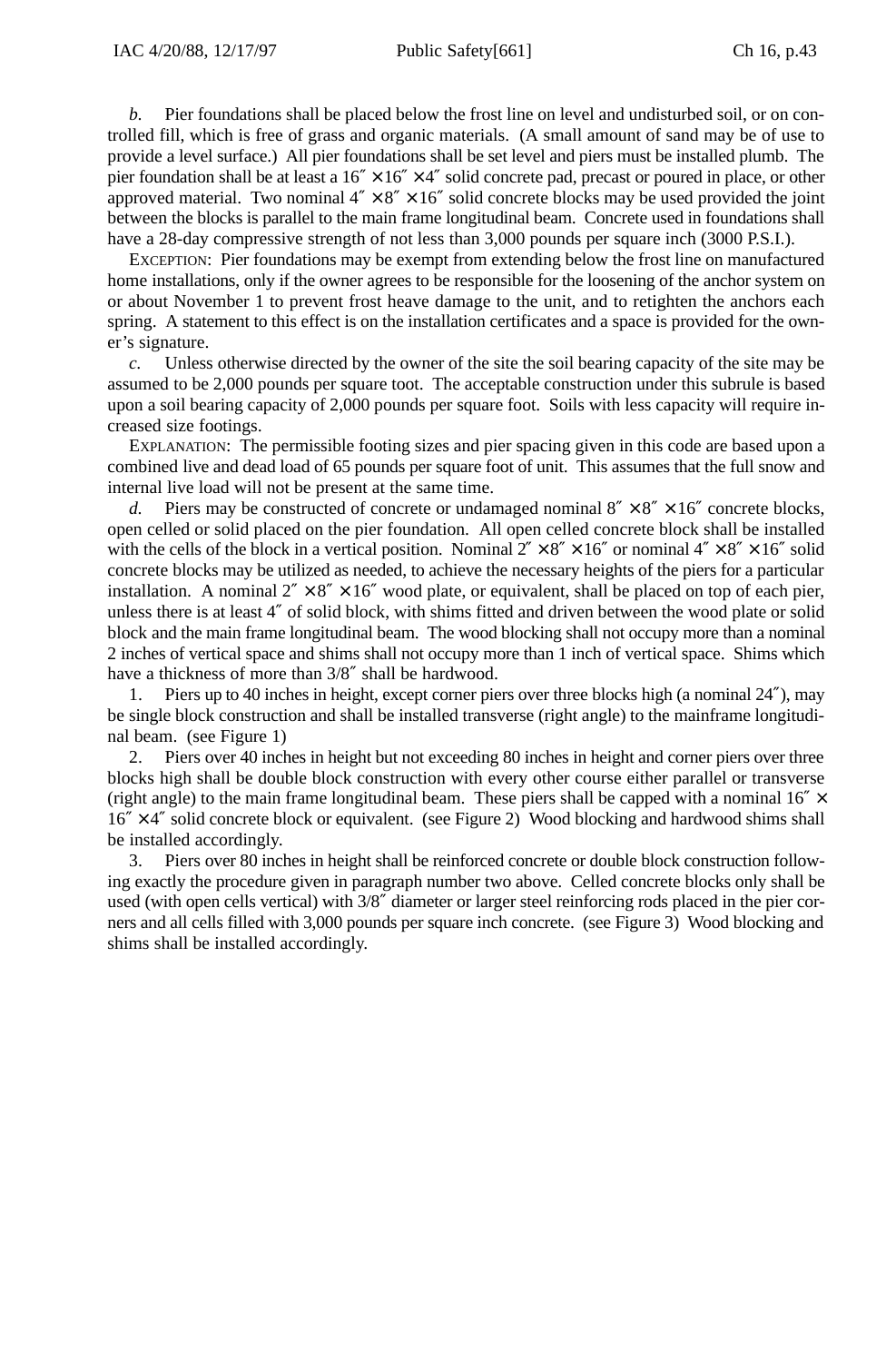**16.626(2)** *Requirements for anchorage systems*. When instructions are not provided by manufacturer, ties shall be attached vertically and diagonally to a system of ground anchors in a manner as illustrated in Figures 4 and 5. The minimum number of ties required are listed in Table 6-A. There shall be a diagonal tie between the ground anchors and the unit at each vertical tie. Additional diagonal ties may be required between vertical ties. The ties shall be as evenly spaced as practicable along the length of the unit with not over 8 feet open on each end.

*a.* Ties may be either steel cable, steel strapping, or other materials which meet the requirements of 16.626(2)*"f."* Ties are to be fastened to ground anchors and drawn tight with galvanized turnbuckles or yoke-type fasteners and tensioning devices. Turnbuckles shall be ended with jaws of forged or welded eyes (hook ends are not approved).

When continuous straps (over-the-top tie-downs) are provided as vertical ties, they should be positioned at rafters and studs to prevent structural damage. Where a vertical tie and diagonal tie are located at the same place, both ties may be connected to a single doublehead ground anchor, provided that the anchor used is capable of carrying the combined loads and the anchor is included on a list of approved products maintained by the commissioner.

*c.* Cable used for ties may be either galvanized steel or stainless steel having a breaking strength of at least 4,725 pounds. Cable should be either 7/32" diameter or greater (7  $\times$  7) steel cable or  $\frac{1}{4}$ " diameter or greater  $(7 \times 19)$  aircraft cable. All cable ends should be secured with at least two I-bolt type cable clamps or other nationally approved fastening devices.

When flat steel straps are used as ties they shall be type 1, class B, grade 1,  $1/4$  inches wide and 0.035 inch thick, conforming with federal standard QQ-S-781-F, with a breaking strength of at least 4,725 pounds. Zinc coating (weather protection) shall be a minimum of 0.30 ounces per square foot of surface. Steel strap ties shall terminate with D-rings, bolts, or other nationally approved fastening devices which will not cause distortion or reduce breaking strength of ties.

The direction of pull of the diagonal ties should be at a right angle to the main frame longitudinal beam. Connection of the diagonal tie to the main frame longitudinal beam should be in accordance with anchor system instructions for those fastening devices. When steel strap ties are used, care should be exercised that the minimum bending radius is adhered to so the breaking strength is not reduced.

*f.* The anchorage materials shall be capable of resisting an allowable minimum working load of 3,150 pounds (pullout in a vertical direction) with no more than 2 percent elongation and shall withstand a 50 percent overload. All anchorage materials shall be resistant to weathering deterioration at least equivalent to that provided by a coating of zinc on steel strapping of not less than 0.30 ounces per square foot surface coated. Anchors to reinforced concrete slab or to rock shall be of comparable strength as provided within this paragraph.

Each ground anchor, when installed, shall be capable of resisting an allowable working load at least equal to 3,150 pounds in the direction of the ties plus a 50 percent overload (4,750 pounds total) without failure. Failure shall be considered to have occurred when the point of connection between the tie and anchor moves more than 2 inches at 4,750 pounds in the direction of the vertical tie when anchoring equipment is installed in accordance with the anchorage manufacturer's instructions. Those extend anchors which are designed to be installed so that the loads on the anchor are other than direct withdrawal shall be designed and installed to resist an applied design load of 3,150 pounds at 45° from horizontal without displacing the anchor more than 4 inches horizontally at the point when the tie attaches to the anchor.

Anchors designed for connection of multiple ties shall be capable of resisting the combined working load and overload consistent with the intent expressed in this section.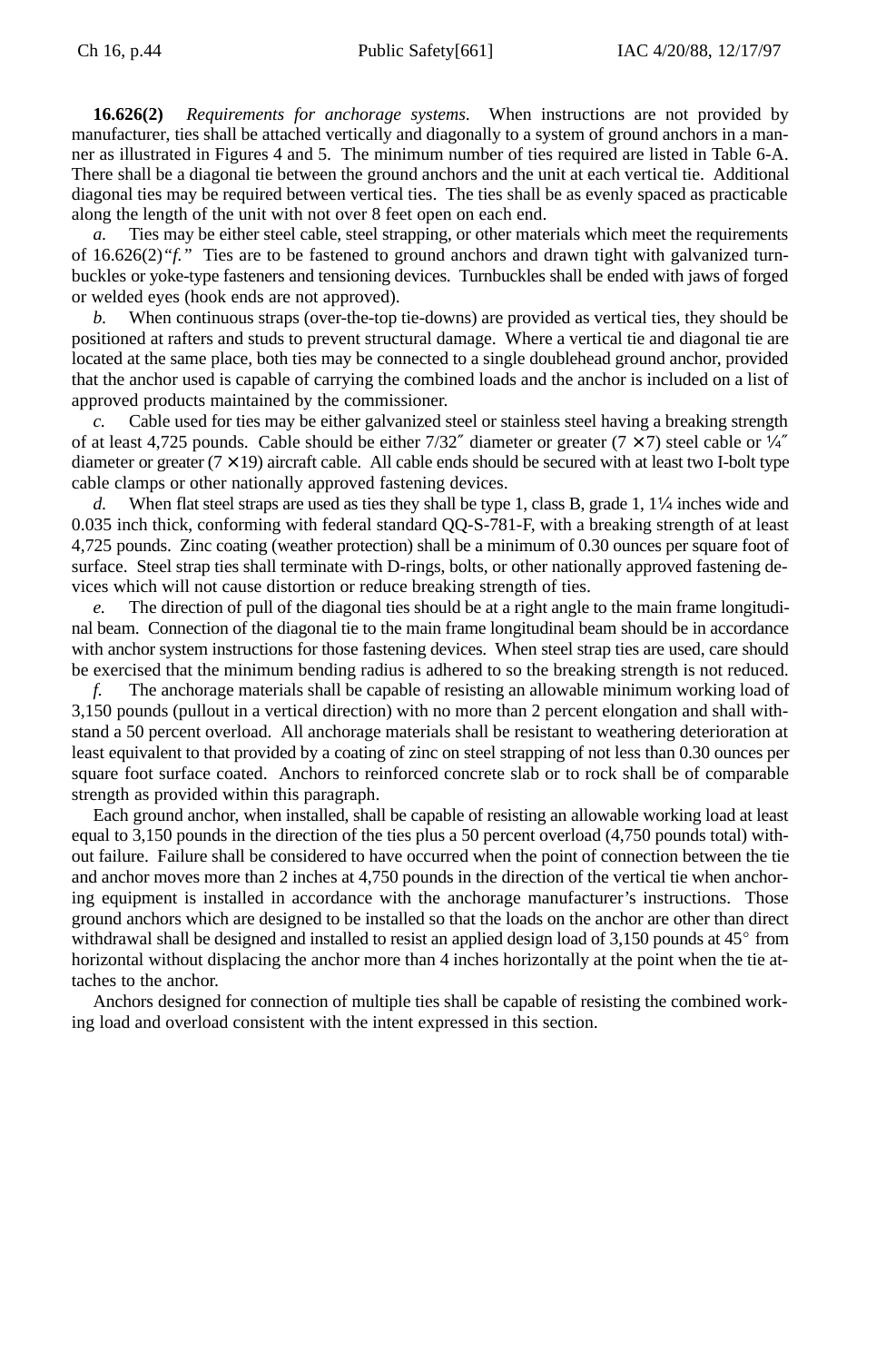*g.* Ground anchors shall be installed so the load-carrying portion of the anchor in its final working position is below the frost depth 42 inches and the anchor head shall be at ground level. Total anchor length shall be more than 42 inches as necessary.

NOTE: Precaution shall be taken to ensure that no telephone, electrical, plumbing or water lines are contacted when installing ground anchors on private property. Utility line locations shall be verified with the property owner or owner's representative.

**661—16.627(103A) Approval of existing manufactured home tie-down systems.** This rule is to provide a method by which manufactured homes which have been installed prior to the effective date of these rules can be sold without requiring a new tie-down system to be installed and to allow existing manufactured homes which are properly supported and anchored to be sold without installing new support and anchorage systems.

### **16.627(1)** *Sale of a certified unit.*

*a.* The commissioner shall be notified in writing by the seller of the change of ownership when any manufactured home sold after the effective date of these rules remains in the same location. The installation seal shall remain in place and a copy of the installation certificate shall be supplied to the new owner. Replacement seals and certificates may be obtained if necessary (see subrule 16.623(9)).

*b.* A certified manufactured home sold after the effective date of these rules which is moved to a new location must obtain a new certificate and seal. However, the existing support and anchorage system may be used if the installer verifies the conditions of use and the installation procedures of the existing systems are met at the new location.

**16.627(2)** *Sale or acceptance of installed existing units as an owner's option.* Application may be made to the commissioner for approval of an existing manufactured home support and anchor system on one of the following conditions:

*a.* If the support and anchorage systems were installed by an approved installer and are approved systems.

*b.* If the existing support and anchorage system has been inspected by an approved installer and the installer attests by signing the installation certificate that to the best of the installer's knowledge, the existing systems are equal to or better than the minimum requirements of this code.

If the existing support and anchorage systems are inspected and approved by a registered engineer or architect, and attested to in writing.

*d.* If the existing support and anchorage systems are inspected by a field inspector with the Iowa state building code (see subrule 16.625(1)) and the existing systems are found to be equal to or better than the minimum requirements of this code.

If compliance is met by one of the above procedures and payment of the required fee has been paid, an Iowa installation seal and certificate may then be issued.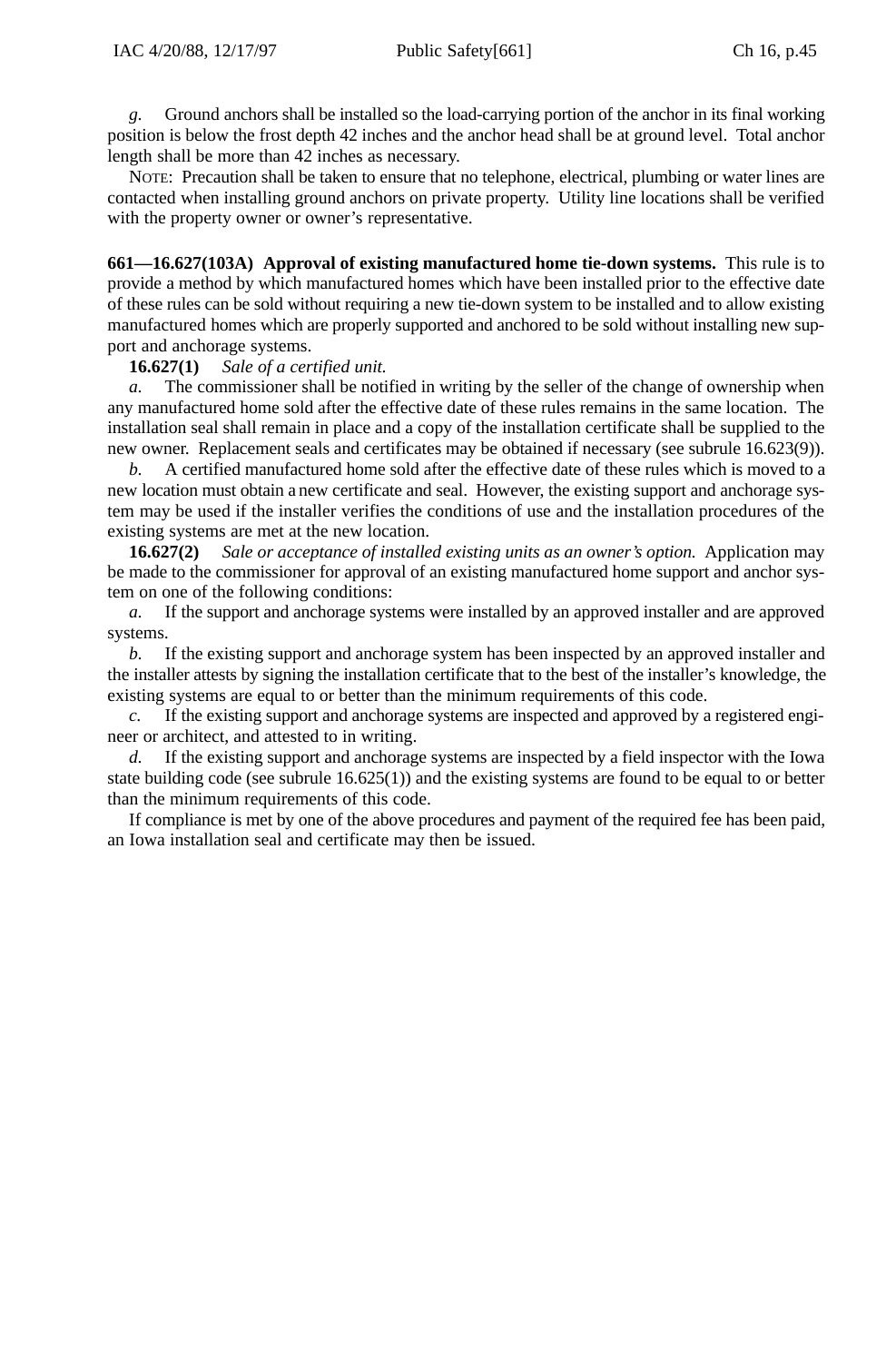**661—16.628(103A) Procedure for governmental subdivisions for installation of factory-built structures.** Any governmental subdivision which has adopted the state building code or any other building code is required to enforce the state building code requirements for the installation of factorybuilt structures (see Iowa Code section 103A.9(7)).

Governmental subdivisions who are issuing building permits and are inspecting construction for compliance with the local building regulations shall verify the installation of factory-built structures within their jurisdiction and shall sign the installation certificate and forward the appropriate copy to the commissioner.

1. The local official shall obtain the installation certificate and the installation seal from the person making application for a building permit which includes a factory-built structure.

2. Upon completion and review of the installation the local official shall attach the installation seal to the unit.

3. Governmental subdivisions are permitted to assess fees as may be required by local ordinances.

4. Nothing in this rule is intended to reduce the authority of the governmental subdivision from establishing zoning regulations as outlined in Iowa Code sections 414.28 and 335.30.

# **661—16.629(103A) Support and anchoring systems approval procedures.**

**16.629(1)** *Approval of support and anchoring systems.* All support and anchoring systems shall be approved by the commissioner. Manufacturers shall obtain approval of such systems by submitting to the building code commissioner, all system drawings and all other related data, e.g., material specifications or standards, calculations of loads and stresses, soils and test data which will show compliance with the requirements of rule 16.626(103A). Support and anchoring systems designed and signed by a registered engineer competent in this field shall submit complete systems drawings only unless other technical data is requested by the commissioner.

EXCEPTION: Support or foundation systems for manufactured homes constructed to the requirements of Division VI, Part 1 of this code, or designed to meet local building regulations are exempt from approval by the commissioner. The installation certificate, 16.610(19), shall show that the support system has been approved by the local authority.

**16.629(2)** *Application for support and anchoring system approval.* Submissions for approval by the commissioner shall include drawings, data, and test results which show compliance with at least the minimum requirements of rule 16.626 (103A).

*a.* Support systems shall be one or more of the following:

(1) Engineered on grade support systems.

(2) Foundations installed in conformance with the state building code, e.g., piers, continuous footings, posts or isolated footings extending below the frost line. (see 16.626(1)*"b"* for exception)

(3) Use of concrete slabs or continuous footings. If such slabs or footings are used to transfer the anchoring loads to the ground, they shall be so constructed to provide the holding strength as required by 16.626(2)*"f."*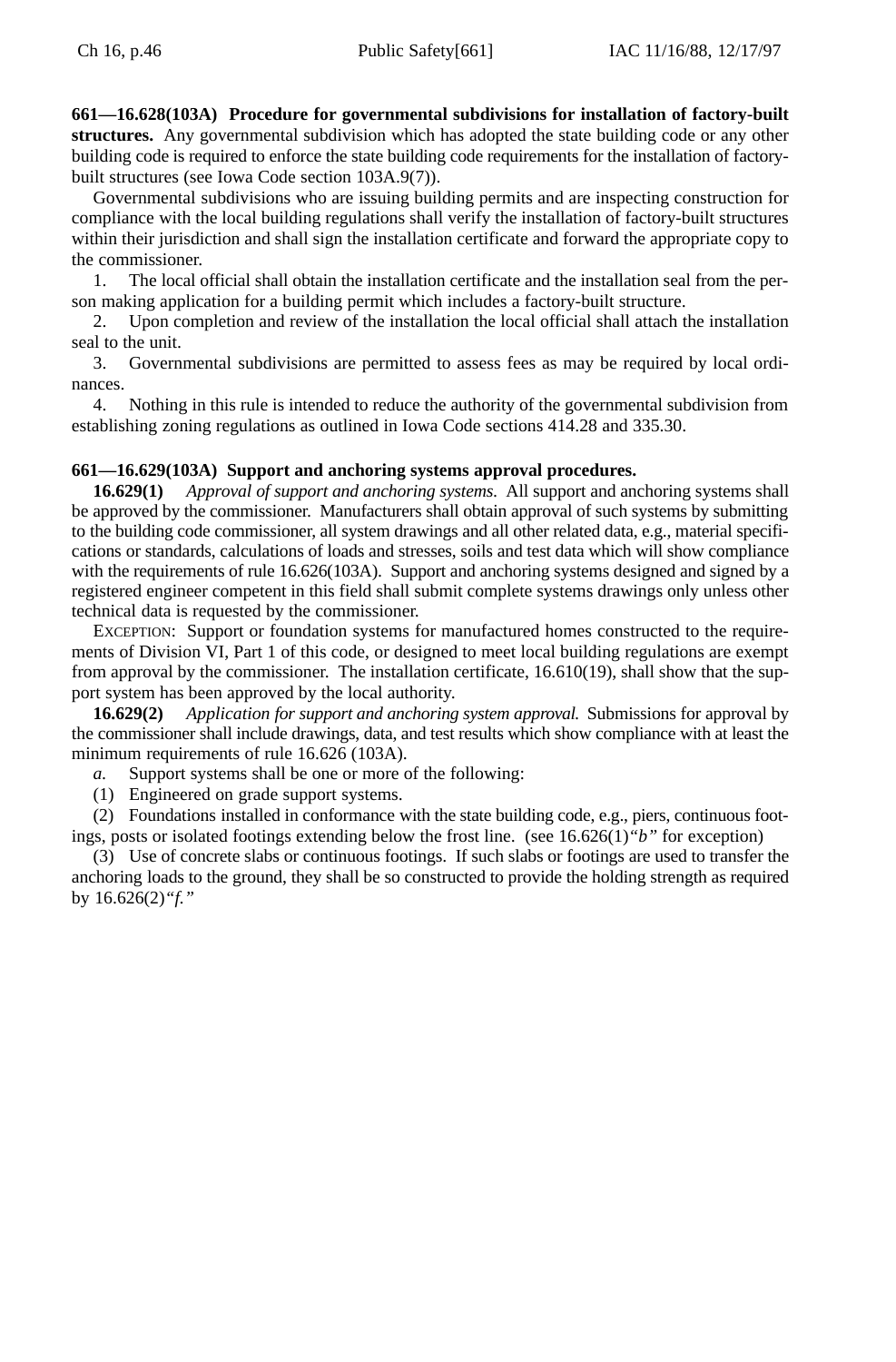*b.* Materials specified shall meet the minimum requirements of the state building code including, but not limited to:

(1) Wood supports in contact with the ground shall be pressure-impregnated in accordance with uniform building code standard 25-12.

(2) Concrete, where used, shall have a minimum compressive strength of 2000 P.S.I. and be in conformance with uniform building code standard 26-11.

(3) Masonry units, where used, will be in accordance with uniform building code standards 24-4 and 24-5.

(4) Soils information shall reference the classifications of Table 29-B of the UBC and standard No. 29-1 of the UBC. Other classifications may be used to describe soil, however, it shall indicate the standard classification as well.

*c.* Ground anchoring systems shall include, but not be limited to:

(1) Submission for approval and registration for components which constitute portions or parts of support and anchoring systems by the manufacturer shall clearly indicate compliance with the requirements of the Iowa state building code "structural design." The requirements of 16.626 (103A) shall be considered minimum.

(2) Detailed procedures for field soil identification and anchor selection and test procedure for assuring proper installation.

(3) Restrictions on the use of each anchor and the specific soil types which apply.

(4) Each part identification mark and where it is located on the part.

The commissioner may require additional data or test results to determine compliance with the minimum requirements.

# TABLE 6A MINIMUM NUMBER OF TIEDOWNS REQUIRED FOR SINGLEWIDE MOBILE HOMES

| <b>MOBILE HOME</b><br><b>BOX LENGTH</b> | <b>MINIMUM NUMBER OF</b><br><b>TIEDOWNS PER SIDE</b> |                       |  |
|-----------------------------------------|------------------------------------------------------|-----------------------|--|
| <b>NOT EXCEEDING</b>                    | <b>DIAGONAL TIES</b>                                 | <b>VERTICAL TIES*</b> |  |
|                                         |                                                      |                       |  |
| $40'$ -0"                               |                                                      |                       |  |
| $54' - 0''$                             |                                                      |                       |  |
| $73' - 0''$                             |                                                      |                       |  |
|                                         |                                                      |                       |  |

\*If more than minimum number of vertical or diagonal ties have been supplied, they shall all be used.

NOTES:

1. Doublewide mobile homes shall comply with Table 6A except that no vertical ties are required.

2. Wherever a vertical tie and a diagonal tie lie in a plane which is vertical and transverse to the main longitudinal beam, both ties may be connected to the same ground anchor, providing that particular anchor withstands both loadings.

3. This table shall be used only if there are no manufacturers approved installation requirements.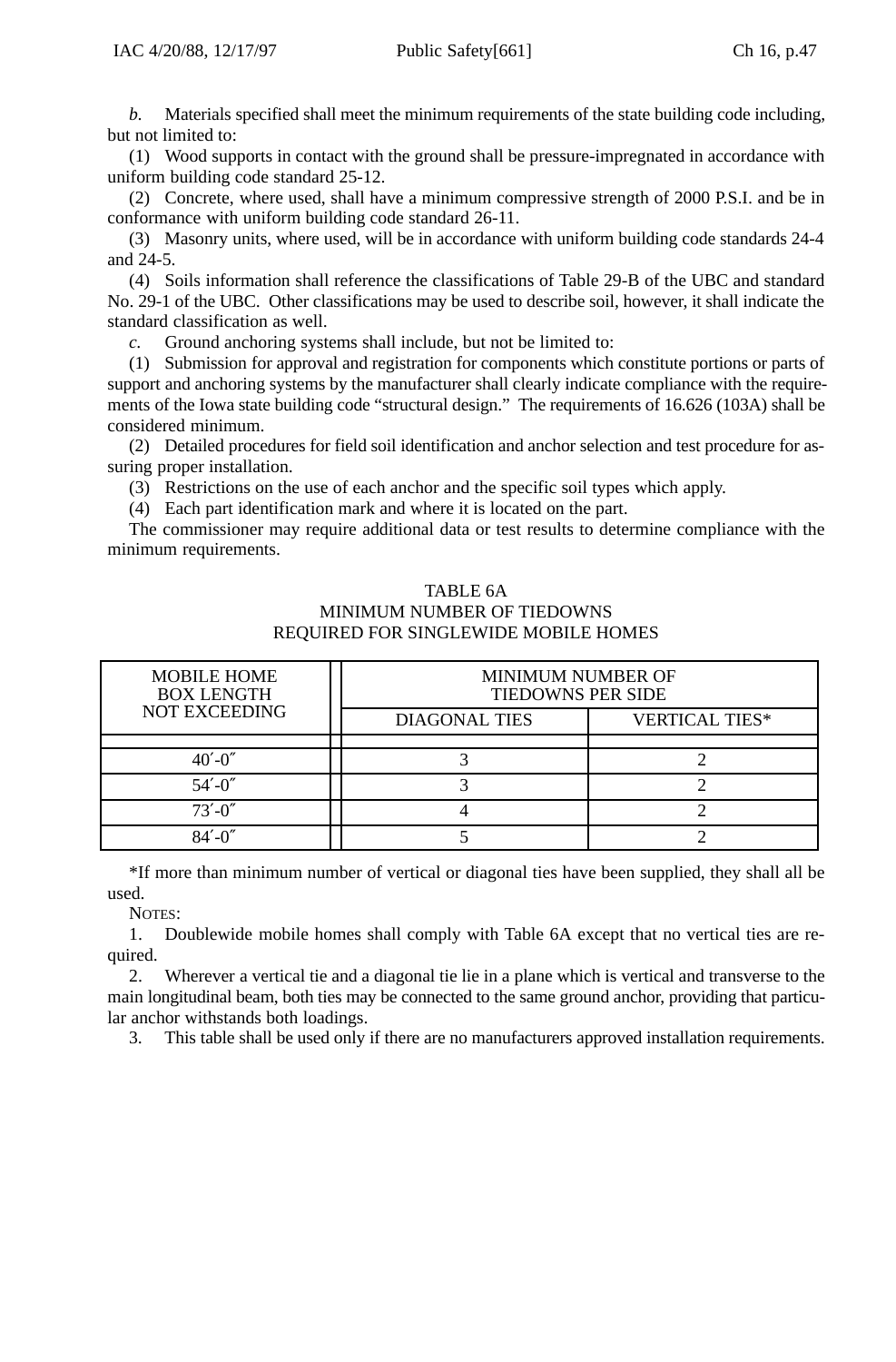



FIGURE I. <u>PIERS</u> UP TO 40" IN HEIG<u>HY</u> (SINGLE BLOCK CONSTRUCTION)

> NOTE CORNER PIERS MORE THAN THREE 131 BLOCKS NIGH SHALL BE DOUBLE BLOCK CONSTRUCTION.<br>AS SHOWN W FIGURES 2 \$ 3

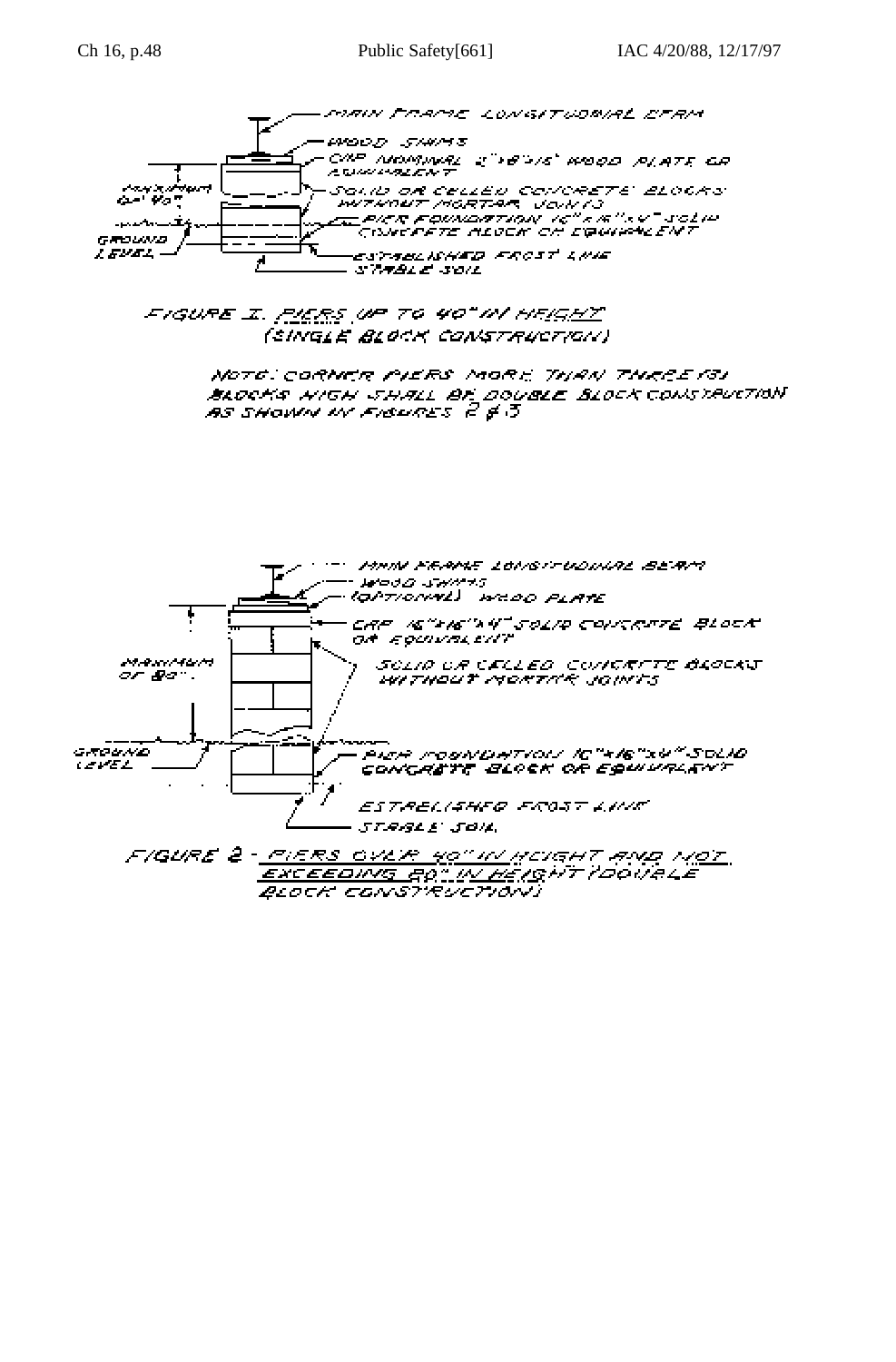

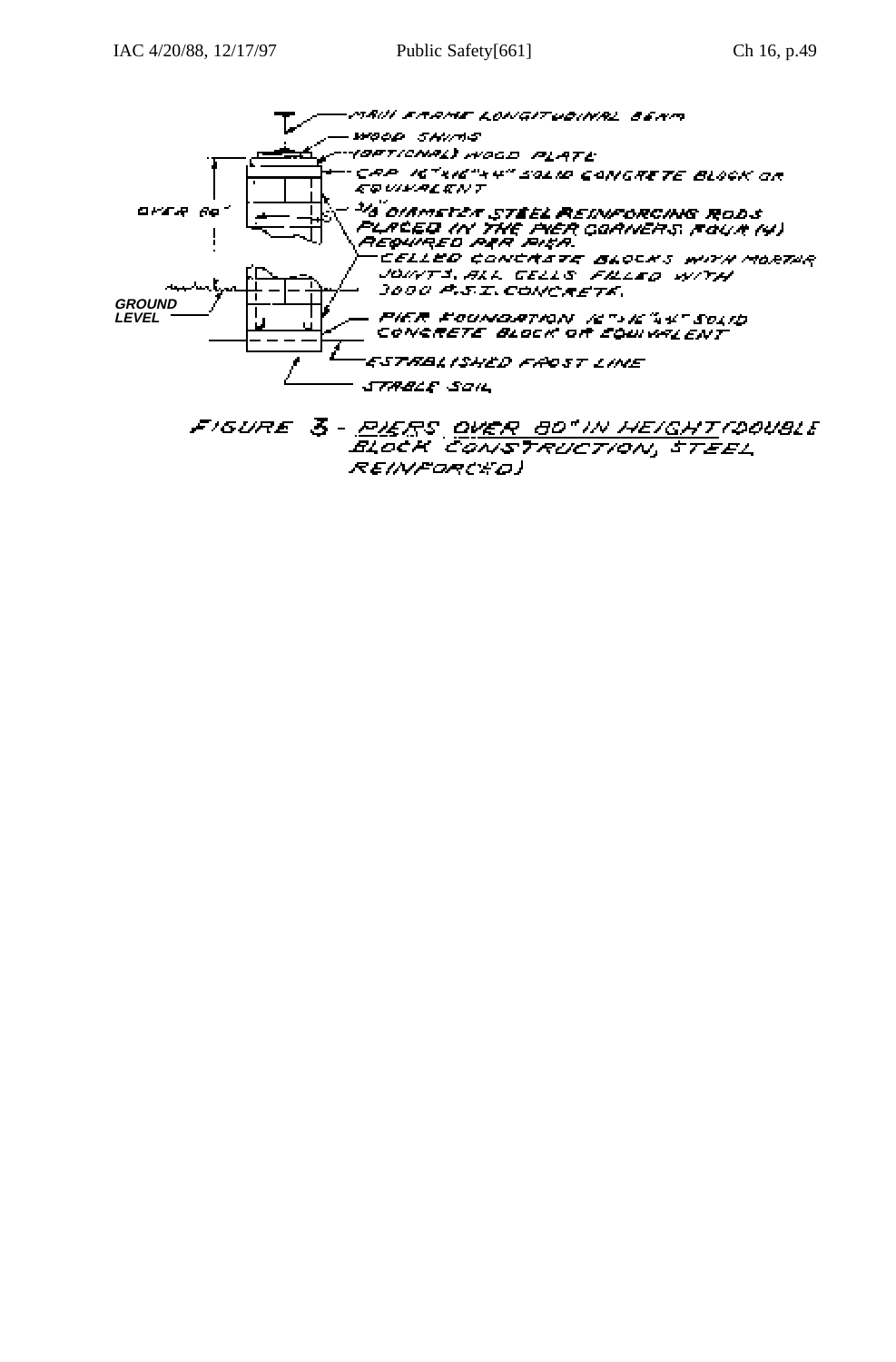





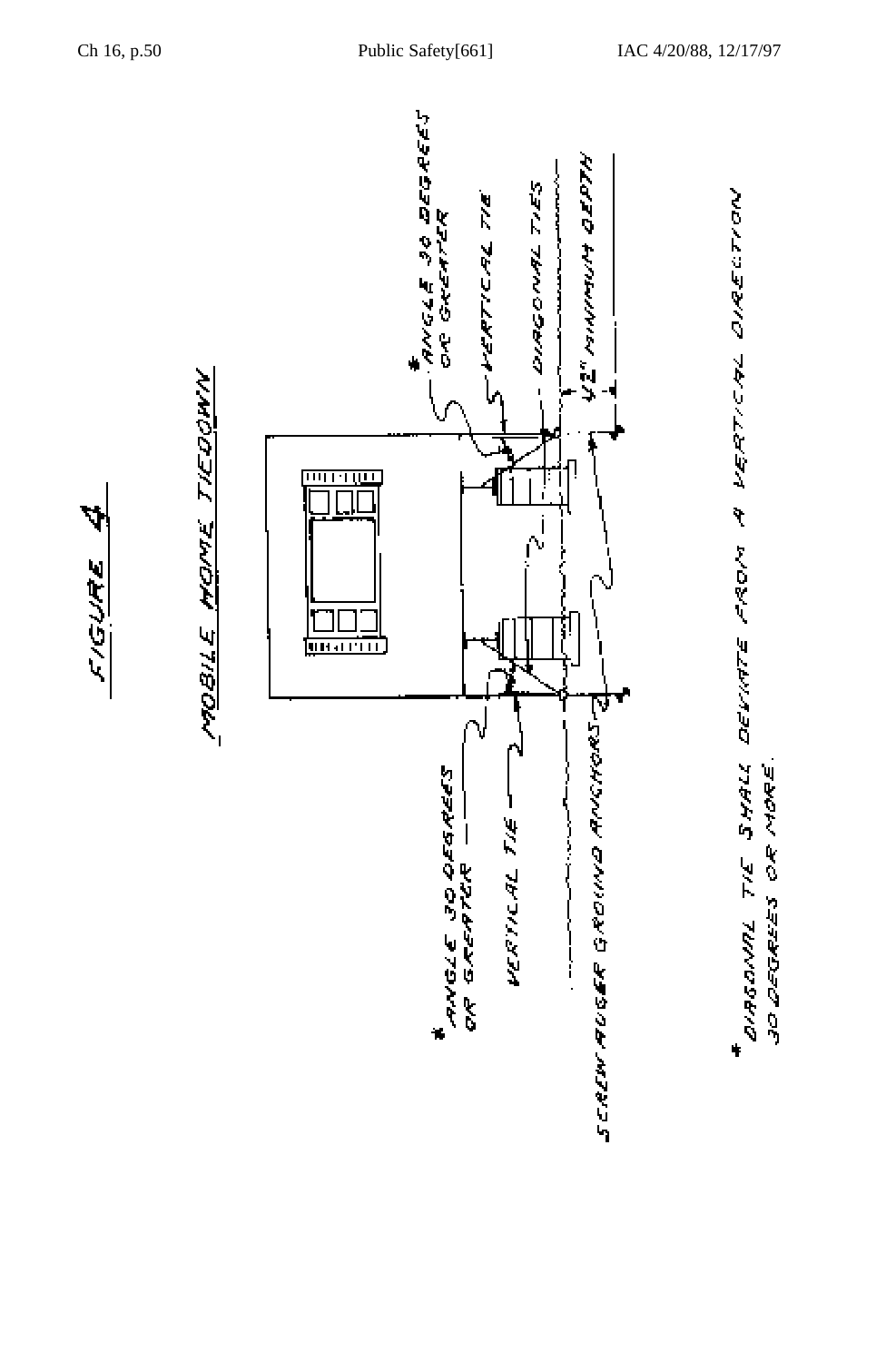

# DOUDLE HIDE MOBILE HOME TIEDOWN



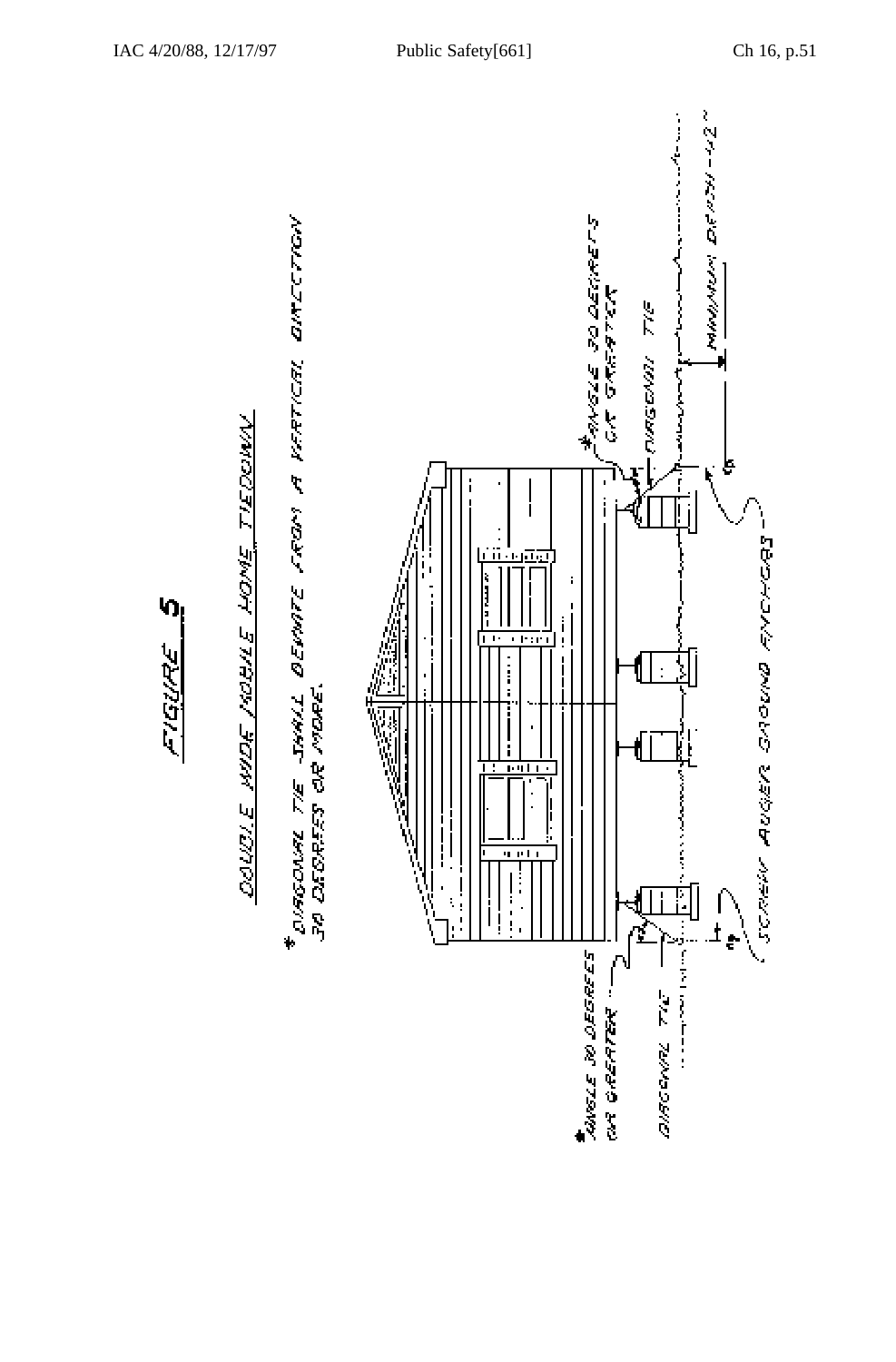# **661—16.630** to **16.699** Reserved.

### DIVISION VII

# ACCESSIBILITY REQUIREMENTS FOR BUILDINGS AND FACILITIES USED BY THE GENERAL PUBLIC

**661—16.700(103A,104A) Purpose and scope.** Rules 661—16.700(103A,104A) through 661—16.720(103A,104A) are intended to ensure that buildings and facilities used by the public are accessible to, and functional for, persons with disabilities. Rules 661—16.700(103A,104A) through 661—16.710(103A,104A) apply statewide to new construction and to renovation and rehabilitation projects on existing buildings and facilities when local or state building codes require compliance with standards for new construction.

Some requirements contained in rules 661—16.700(103A,104A) through 661—16.710 (103A,104A) are not readily enforceable through the plan review process and may not be enforced through this means. Any of the requirements may be enforced during inspections in jurisdictions which inspect construction projects for compliance with building code requirements. Owners and operators of buildings and facilities subject to the provisions of rules 661—16.700(103A,104A) through 661—16.710(103A,104A) are responsible for compliance with any applicable requirements contained within these rules regardless of whether those requirements are enforced through plan reviews or inspections.

Rules 661—16.701(103A,104A) through 661—16.710(103A,104A) are based upon the federal Americans with Disabilities Act Accessibility Guidelines (ADAAG) and in many instances adopt the language of ADAAG by reference. However, state and local building officials charged with enforcement of these rules are unable to warrant the acceptance of any interpretation of ADAAG language by federal agencies or any other state. A state or local official's decision to approve a building plan under these rules does not prevent the federal government or another state from making a different decision under ADAAG or other applicable law, notwithstanding any similarities among such laws.

NOTE A: See rule 661—16.720(103A,104A) for specific requirements within the individual dwelling units and public and common use spaces of multiple-dwelling unit buildings.

NOTE B: Other federal and state laws address requirements for accessibility for persons with disabilities and may be applicable to buildings and facilities subject to rules 661—16.700(103A,104A) through 661—16.720(103A,104A). Nothing in these rules should be interpreted as limiting the applicability of these other provisions of state or federal law. These provisions include, but are not limited to, the following:

1. Iowa Code chapter 216, the Iowa Civil Rights Act of 1965.

2. Iowa Code chapter 216C, which enumerates the rights of persons who are blind or partially blind and persons with physical disabilities.

3. Iowa Code chapter 321L and 661—Chapter 18, which relate to requirements for parking for persons with disabilities.

- 4. The federal Architectural Barriers Act of 1968 (Public Law 90-480).
- 5. The federal Rehabilitation Act of 1973 (Public Law 93-112).

6. The federal Fair Housing Act of 1968 (Public Law 90-284), the federal Fair Housing Amendments Act of 1988 (Public Law 100-430), and related regulations, including 24 CFR 100, Subpart D.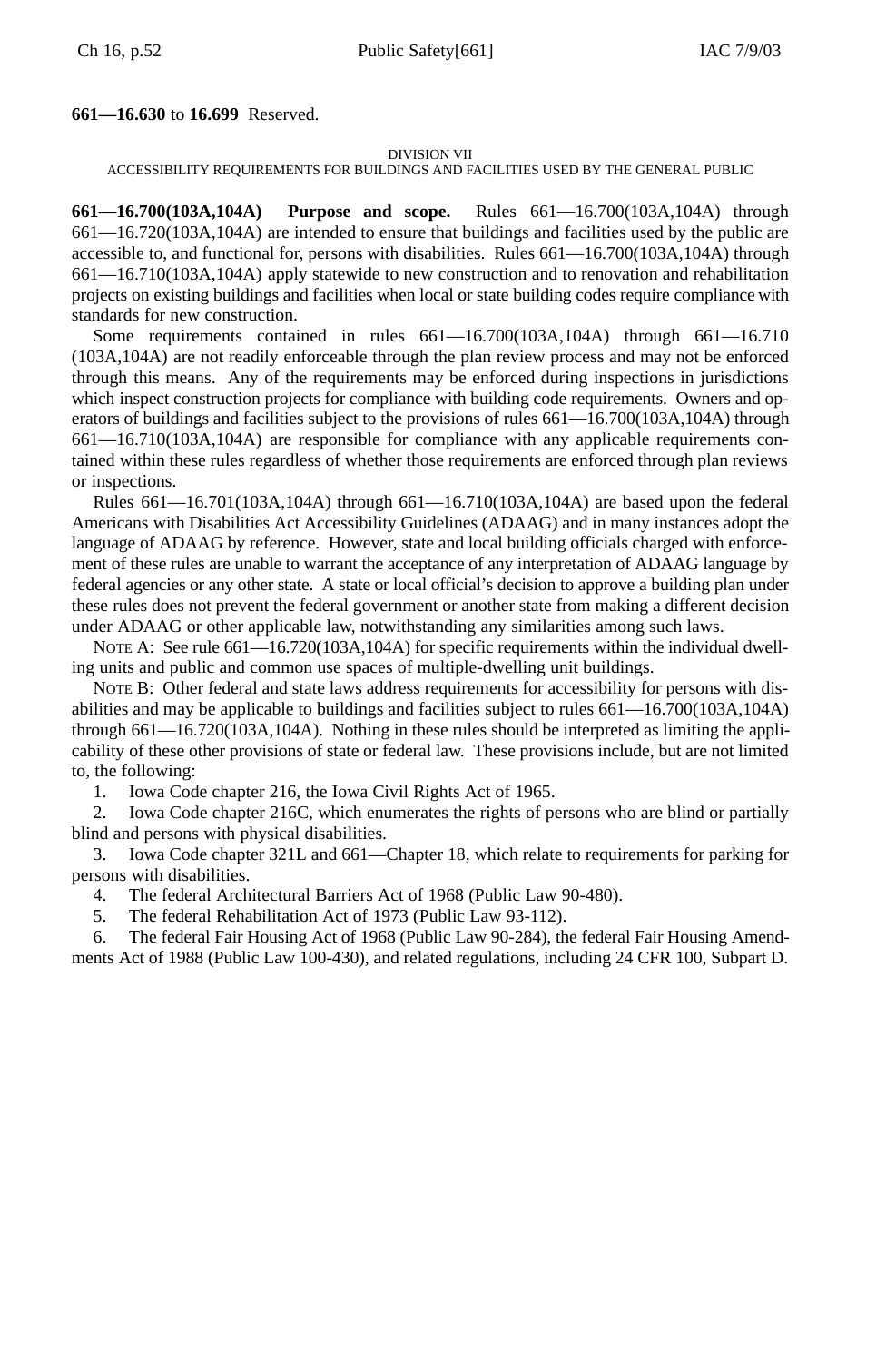**661—16.701(103A,104A) Definitions.** The following definitions are adopted for purposes of rules 661—16.700(103A,104A) through 661—16.720(103A,104A).

NOTE: Many of these definitions have been taken from or adapted from ADAAG.

*"Access aisle"* means an accessible pedestrian space between elements, such as parking spaces, seating, and desks, which provides clearances appropriate for use of the elements.

*"Accessible"* describes a site, building, facility, or portion thereof that complies with rules 661—16.700(103A,104A) through 661—16.720(103A,104A).

*"Accessible element"* means an element specified by and which complies with rules 661—16.700 (103A,104A) through 661—16.720(103A,104A).

*"Accessible route"* means a continuous unobstructed path connecting all accessible elements and spaces of a building or facility. Interior accessible routes may include corridors, floors, ramps, elevators, lifts, and clear floor space at fixtures. Exterior accessible routes may include parking access aisles, curb ramps, crosswalks at vehicular ways, walks, ramps, and lifts.

*"Accessible space"* means space that complies with rules 661—16.700(103A,104A) through 661—16.720(103A,104A).

*"ADA"* means the federal Americans with Disabilities Act, Public Law 101-336.

*"ADAAG"* means Americans with Disabilities Act Accessibility Guidelines for Buildings and Facilities, 28 CFR Part 36, Appendix A, as revised through July 1, 1994. Persons wishing to obtain copies of ADAAG may contact the building code bureau, fire marshal division, Iowa department of public safety, for advice on obtaining a copy, or may access the department's Web site (www.state.ia.us/ government/dps) for a downloadable copy.

*"Adaptability"* means the ability of certain building spaces and elements, such as kitchen counters, sinks, and grab bars, to be added or altered so as to accommodate the needs of individuals with or without disabilities or to accommodate the needs of persons with different types or degrees of disability.

*"Addition"* means an expansion, extension, or increase in the gross floor area of a building or facility.

*"Administrative authority"* means the governmental agency that adopts or enforces regulations and guidelines for the design, construction, or alteration of buildings and facilities.

*"Alteration"* means a change to a building or facility that affects or could affect the useability of the building or facility or part thereof. Alterations include, but are not limited to, remodeling, renovation, rehabilitation, reconstruction, historic restoration, resurfacing of circulation paths or vehicular ways, changes in or rearrangement of the structural parts of elements, and changes in or rearrangement of the plan configuration of walls and full-height partitions. Normal maintenance, reroofing, painting or wallpapering, or changes to mechanical and electrical systems, are not alterations unless they affect the useability of the building or facility.

*"Area of rescue assistance"* means an area, which has direct access to an exit, where people who are unable to use stairs may remain temporarily in safety to await further instructions or assistance during emergency evacuation.

*"Assembly area"* means a room or space accommodating a group of individuals for recreational, educational, political, social, civic, or amusement purposes, or for the consumption of food and drink.

*"Automatic door"* means a door equipped with a power-operated mechanism and controls that open and close the door automatically upon receipt of a momentary actuating signal. The switch that begins the automatic cycle may be a photoelectric device, floor mat, or manual switch. See "power-assisted door."

*"Building"* means any structure used and intended for supporting or sheltering any use or occupancy.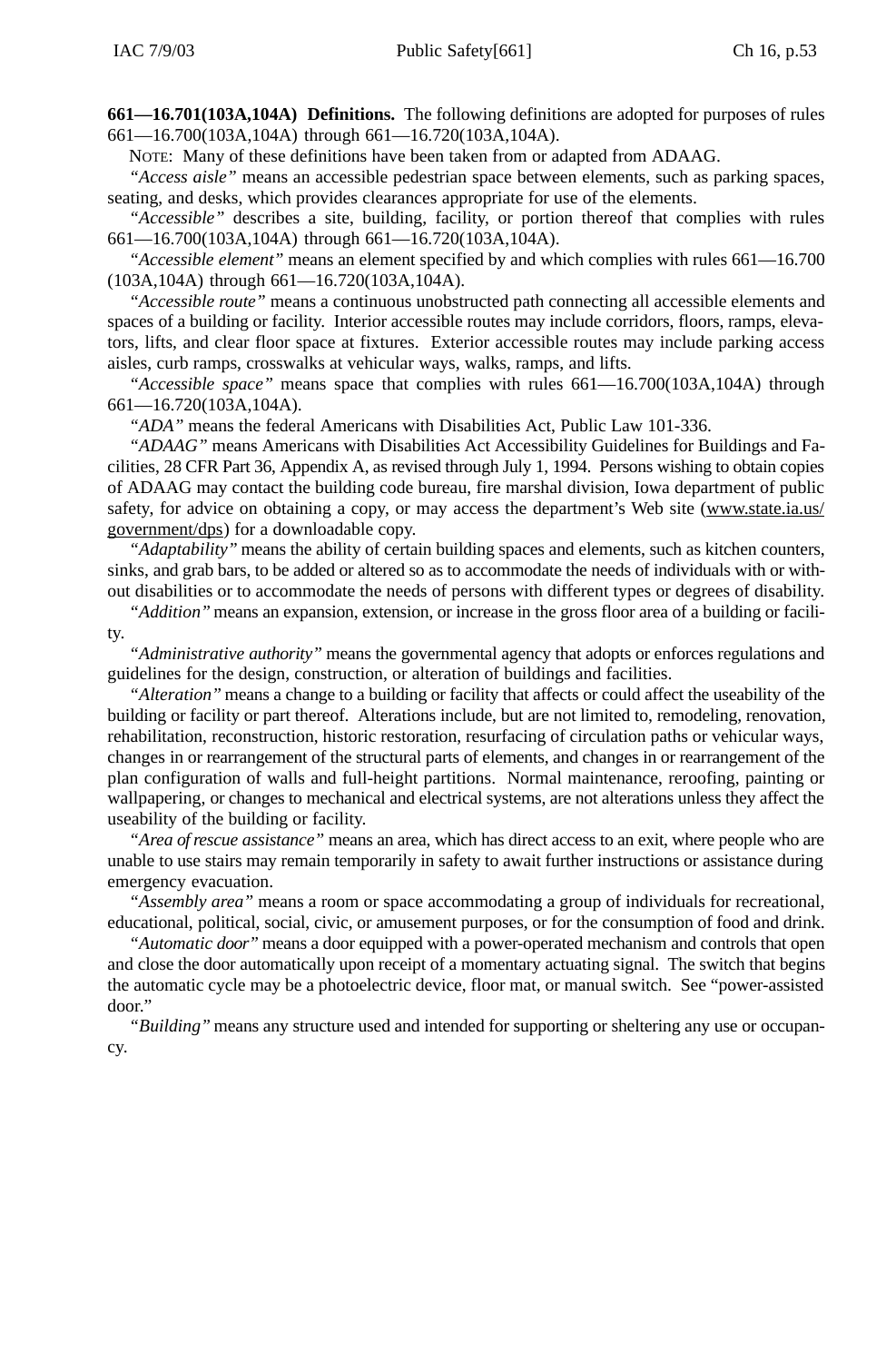*"Circulation path"* means an exterior or interior way of passage from one place to another for pedestrians including, but not limited to, walks, hallways, courtyards, stairways, and stair landings.

*"Clear"* means unobstructed.

*"Clear floor space"* means the minimum unobstructed floor or ground space required to accommodate a single, stationary wheelchair and occupant.

*"Closed circuit telephone"* means a telephone with dedicated line(s) such as a house telephone, courtesy telephone or telephone that must be used to gain entrance to a facility.

*"Common use"* refers to those interior and exterior rooms, spaces, or elements that are made available for the use of a restricted group of people (for example, occupants of a homeless shelter, the occupants of an office building, or the guests of such occupants).

*"Cross slope"* means the slope that is perpendicular to the direction of travel. See "running slope." *"Curb ramp"* means a short ramp cutting through a curb or built up to it.

*"Detectable warning"* means a standardized surface feature built in or applied to walking surfaces or other elements to warn visually impaired people of hazards on a circular path.

*"Educational occupancy"* means any building primarily used to deliver instruction in a classroom setting to students enrolled in primary or secondary schools or postsecondary institutions.

*"Egress, means of"* refers to a continuous and unobstructed way of exit travel from any point in a building or facility to a public way. A means of egress comprises vertical and horizontal travel and may include intervening room spaces, doorways, hallways, corridors, passageways, balconies, ramps, stairs, enclosures, lobbies, horizontal exits, courts and yards. An accessible means of egress is one that complies with rules 661—16.700(103A,104A) through 661—16.720(103A,104A) and does not include include stairs, steps, or escalators. Areas of rescue assistance or evacuation elevators may be included as part of accessible means of egress.

*"Element"* means an architectural or mechanical component of a building, facility, space, or site. Examples of elements include, but are not limited to, telephones, curb ramps, doors, drinking fountains, seating, or water closets.

*"Entrance"* means any access point to a building or portion of a building or facility used for the purpose of entering. An entrance includes the approach walk, the vertical access leading to the entrance platform, the entrance platform itself, vestibules if provided, the entry door(s) or gate(s), and the hardware of the entry door(s) or gate(s).

*"Equivalent facilitation"* means the use of alternative designs and technologies which provide for substantially greater or equivalent access to and useability of a facility than is provided by technologies and designs which comply with the requirements of rules 661—16.700(103A,104A) through 661—16.720(103A,104A). Departures from particular technical and scoping requirements of rules 661—16.700(103A,104A) through 661—16.720(103A,104A) are permitted where the alternative designs and technologies used will provide equivalent facilitation.

*"Facility"* means all or any portion of buildings, structures, site improvements, complexes, equipment, roads, walks, passageways, parking lots, or other real or personal property located on a site.

*"Government facility"* means a structure accessible to the public which is owned or used by the state of Iowa or a political subdivision.

*"Ground floor"* means any occupiable floor less than one story above or below grade with direct access to grade. A building or facility always has at least one ground floor and may have more than one ground floor as where a split level entrance has been provided or where a building is built into a hillside.

*"Marked crossing"* means a crosswalk or other identified path intended for use by pedestrians in crossing a vehicular way.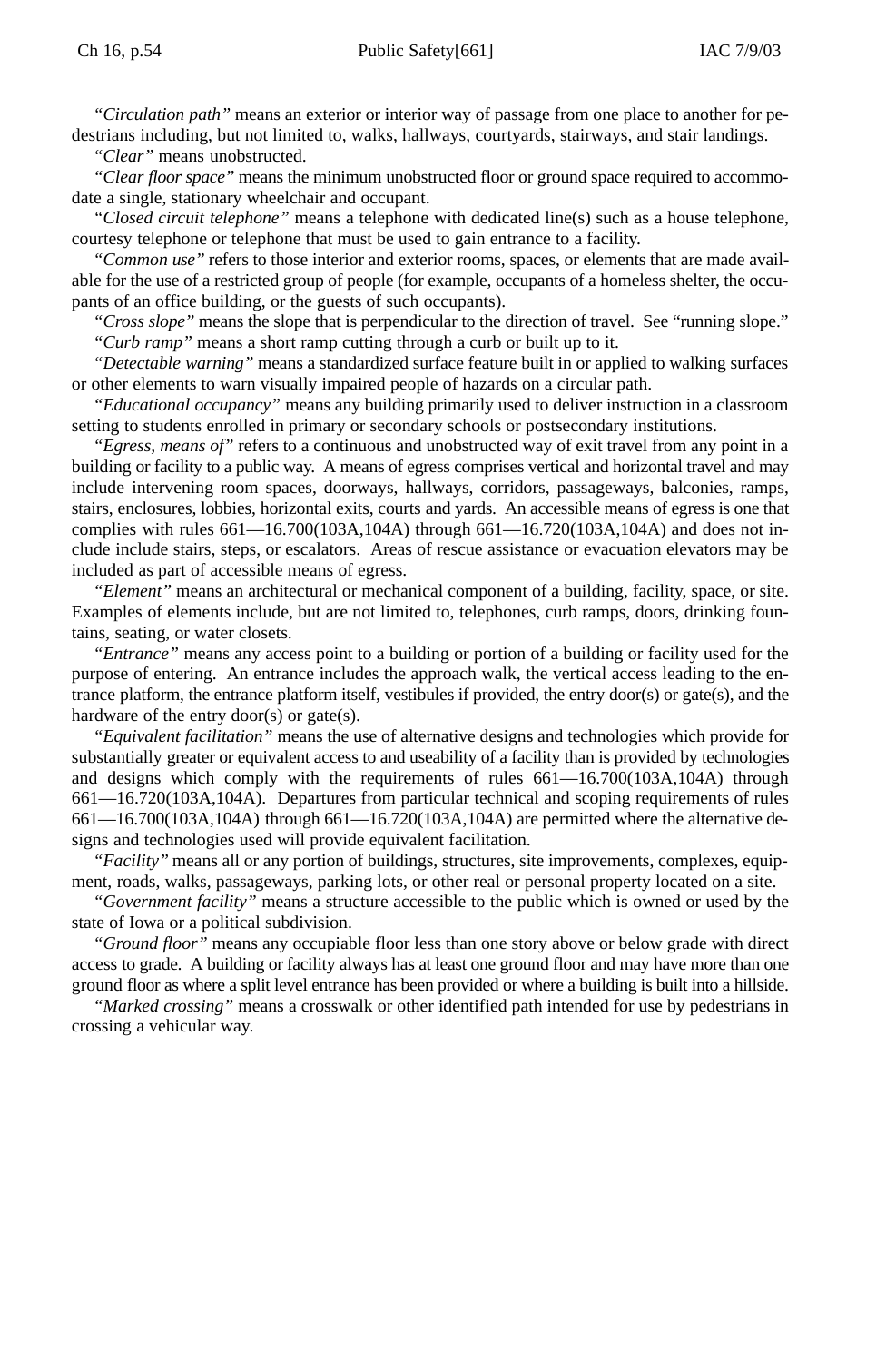*"Mezzanine"* or *"mezzanine floor"* means that portion of a story which is an intermediate floor level placed within the story and having occupiable space above and below its floor.

*"Multifamily dwelling"* means any building containing four or more dwelling units. Rule 661—16.720(103A,104A) establishes accessibility requirements for multifamily dwellings of four or more units.

*"Occupiable"* describes a room or enclosed space designed for human occupancy in which individuals congregate for amusement, educational or similar purposes, or in which occupants are engaged at labor, and which is equipped with means of egress, light, and ventilation.

*"Operable part"* means a part of a piece of equipment or appliance used to insert or withdraw objects, or to activate, deactivate, or adjust the equipment or appliance (for example, coin slot, push button, handle).

*"Power-assisted door"* means a door used for human passage with a mechanism that helps to open the door, or relieves the opening resistance of a door, upon the activation of a switch or a continued force applied to the door itself.

*"Private facility"* means a place of public accommodation or commercial facility which is not owned or used by the state of Iowa or a political subdivision and which is subject to Title III of the ADA and 28 CFR Part 36 or which is a transportation facility subject to Title III of the ADA and 49 CFR 37.45.

*"Public facility"* means a facility or portion of a facility constructed by, on behalf of, or for the use of a public entity subject to Title II of the ADA and 28 CFR Part 35 or to Title II of the ADA and to either 49 CFR 37.41 or 49 CFR 37.43.

*"Public use"* describes interior or exterior rooms or spaces that are made available to the general public. Public use may be provided at a building or facility that is privately or publicly owned.

*"Ramp"* means a walking surface which has a running slope greater than 1:20.

*"Running slope"* means the slope that is parallel to the direction of travel. See "cross slope."

*"Service entrance"* means an entrance intended primarily for delivery of goods or services.

*"Signage"* means displayed verbal, symbolic, tactile, and pictorial information.

*"Site"* means a parcel of land bounded by a property line or a designated portion of a public right-ofway.

*"Site improvement"* means landscaping, paving for pedestrian and vehicular ways, outdoor lighting, recreational facilities, and the like, added to a site.

*"Sleeping accommodations"* means rooms whose primary use is for people to sleep including, but not limited to, dormitory and hotel or motel guest rooms or suites.

*"Space"* means an identifiable area. Examples of spaces include, but are not limited to, rooms, toilet rooms, halls, assembly areas, entrances, storage rooms, alcoves, courtyards, and lobbies.

*"Story"* means that portion of a building included between the upper surface of a floor and upper surface of the floor or roof next above. If such portion of a building does not include occupiable space, it is not considered a story for purposes of rules 661—16.700(103A,104A) through 661—16.720 (103A,104A). There may be more than one floor level within a story as in the case of a mezzanine or mezzanines.

*"Structural frame"* means columns and the girders, beams, trusses and spandrels having direct connections to the columns and all other members which are essential to the stability of the building as a whole.

*"Tactile"* describes an object that can be perceived using the sense of touch.

*"TDD"* means a telecommunication device for the deaf. See "text telephone (TTT)."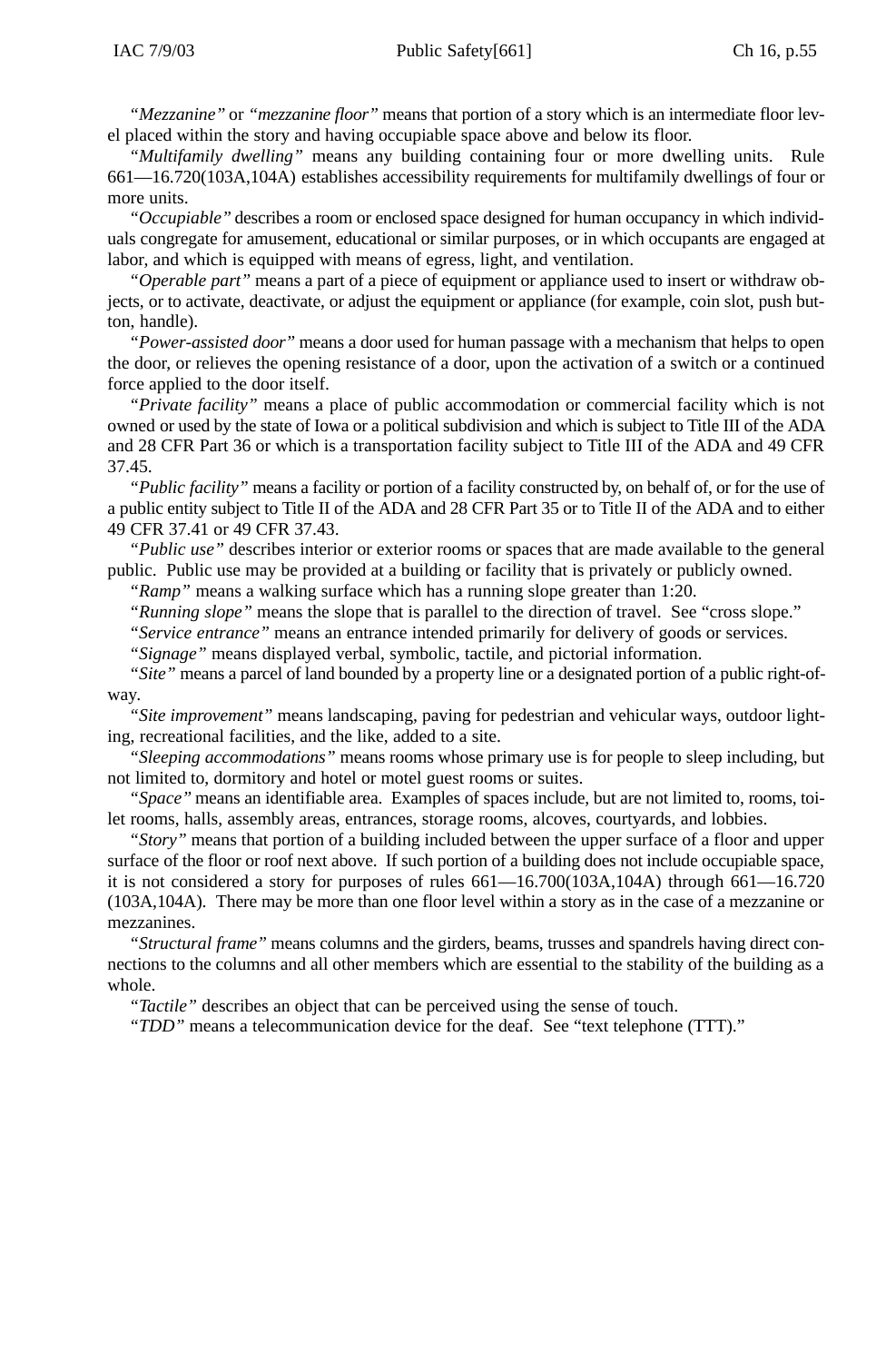*"Technically infeasible"* means, with respect to an alteration of a building or a facility, that the alteration has little likelihood of being accomplished because existing structural conditions would require removing or altering a load-bearing member which is an essential part of the structural frame; or because other existing physical or site constraints prohibit modification or addition of elements, spaces, or features which are in full and strict compliance with the minimum requirements for new construction and which are necessary to provide accessibility.

*"Text telephone (TTT)"* means machinery or equipment that employs interactive text-based communications through the transmission of coded signals across the standard telephone network. Text telephones include devices known as TDDs (telecommunication display devices or telecommunication devices for deaf persons) or computers with special modems. Text telephones are also called TTYs, an abbreviation for teletypewriter.

*"Transient lodging"* means a building, facility, or portion thereof, excluding inpatient medical care facilities and residential facilities, that contains sleeping accommodations. Transient lodging may include, but is not limited to, resorts, group homes, hotels, motels, and dormitories.

*"Vehicular way"* means a route intended for vehicular traffic, such as a street, driveway, or parking lot.

*"Walk"* means an exterior pathway with a prepared surface intended for pedestrian use, including general pedestrian areas such as plazas and courts.

**661—16.702(103A,104A) Plan review procedures.** Prior to the commencement of construction of a facility which is required to comply with rules  $661-16.700(103A,104A)$  through  $661-16.720$ (103A,104A), the owner of the property, or a contractor or architect acting on behalf of the owner of the property, shall submit an application for approval of the construction plans. The application shall be of a form required by the building code commissioner and shall be submitted to the local building authority, if there is one. If there is no local building authority, the application shall be submitted to the building code bureau. The application shall be accompanied by a copy of the construction plans and payment of the applicable fee.

# **661—16.703(103A,104A) Site development.**

**16.703(1)** *Development*. Proper attention to site development in the early stages in design is the most practical and economical way of making a site accessible and providing accessible entrances to buildings. The siting of facilities, grading, parking, and the routes of walks shall provide convenience, safety and unrestricted circulation of persons with disabilities and their vehicles.

**16.703(2)** *Grading.* The site shall be graded, even contrary to existing topography, so that it attains a level with all primary entrances, making the building or facility accessible to persons with physical disabilities.

**16.703(3)** *Accessible routes.* ADAAG, section 4.3, is adopted as the requirements for accessible routes in and around facilities required to comply with rules 661—16.700(103A,104A) through 661—16.720(103A,104A).

**16.703(4)** *Parking and passenger loading zones.* Parking spaces, parking lots and passenger loading zones shall comply with 661—Chapter 18.

**661—16.704(103A,104A) Building elements and spaces accessible to the physically handicapped.** ADAAG, chapter 4, is adopted as the requirements for accessible building elements and spaces for buildings and facilities required to comply with rules  $661-16.700(103A,104A)$  through 661—16.720(103A,104A), with the following amendments:

Delete section 4.3.

NOTE: ADAAG, section 4.3, is adopted in subrule 16.703(3). Delete section 4.34.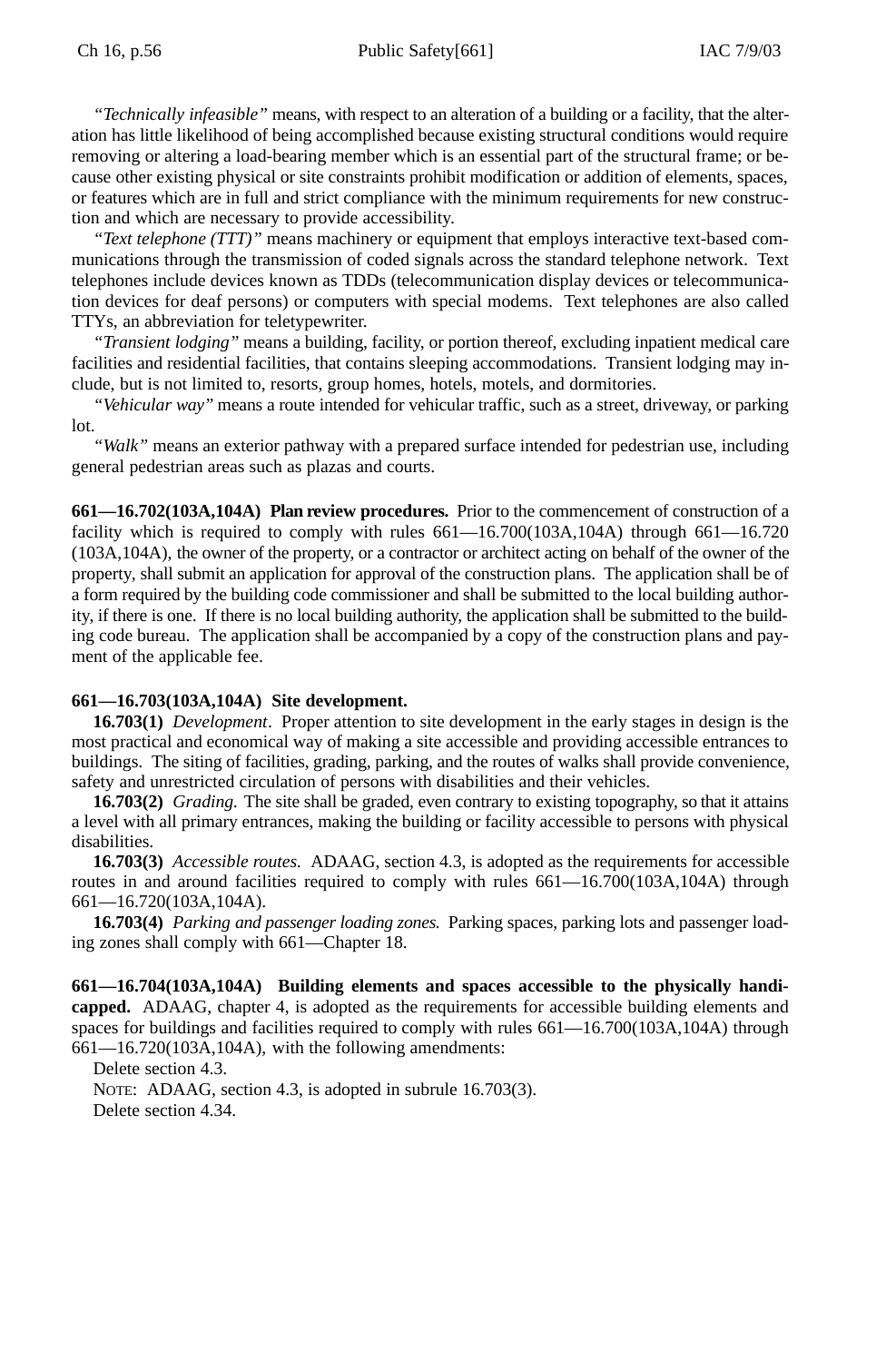**661—16.705(103A,104A) Restaurants and cafeterias.** ADAAG, chapter 5, is adopted as the accessibility requirements for restaurants and cafeterias.

**661—16.706(103A,104A) Medical care facilities.** ADAAG, chapter 6, is adopted as the accessibility requirements for medical care facilities which are required to comply with rules 661—16.700(103A,104A) through 661—16.720(103A,104A) with the following amendments:

Delete section 6.1, subsection (1), and insert in lieu thereof the following new subsection (1):

(1) Hospitals—general purpose hospitals, psychiatric facilities, detoxification facilities—All patient bedrooms and toilets, and all public use and common use areas are required to be designed and constructed to be accessible.

Delete section 6.1, subsection (3), and insert in lieu thereof the following new subsection (3):

(3) Long term care facilities, nursing homes—All patient bedrooms and toilets, and all public use and common use areas are required to be designed and constructed to be accessible.

**661—16.707(103A,104A) Business and mercantile facilities.** ADAAG, chapter 7, is adopted as the accessibility requirements for business and mercantile facilities which are required to comply with rules 661—16.700(103A,104A) through 661—16.720(103A,104A).

**661—16.708(103A,104A) Libraries.** ADAAG, chapter 8, is adopted as the accessibility requirements for libraries which are required to comply with rules 661—16.700(103A,104A) through 661—16.720(103A,104A).

**661—16.709(103A,104A) Transient lodging facilities.** ADAAG, chapter 9, is adopted as the requirements for accessible transient lodging in facilities which are required to comply with rules 661—16.700(103A,104A) through 661—16.720(103A,104A).

**661—16.710(103A,104A) Transportation facilities.** ADAAG, chapter 10, is adopted as the accessibility requirements for transportation facilities which are required to comply with rules 661—16.700(103A,104A) through 661—16.720(103A,104A).

**661—16.711** to **16.719** Reserved.

# **661—16.720(103A,104A) Making apartments accessible and functional for the physically handicapped.**

**16.720(1)** Apartments within multiple-dwelling units*.* The requirements of this rule shall apply to the individual dwelling units and the common use spaces which are accessible to the physically handicapped in covered multifamily dwellings. The term multifamily dwellings means any building consisting of four or more dwelling units if such buildings have one or more elevators, and ground floor units in other buildings consisting of four or more units.

Dwelling unit means a single unit of residence for a household of one or more persons. Examples of dwelling units covered by these rules include condominiums, an apartment unit within an apartment building, and other types of dwellings in which sleeping accommodations are provided but toilet or cooking facilities are shared by occupants of more than one room or portion of the dwelling. Examples of the latter include dormitory rooms and sleeping accommodations in shelters intended for occupancy as a residence for homeless persons.

Ground floor means a floor of a building with a building entrance on an accessible route. A building may have one or more ground floors. Where the first floor containing dwelling units in a building is above grade, all units on that floor must be served by a building entrance on an accessible route. This floor will be considered to be a ground floor.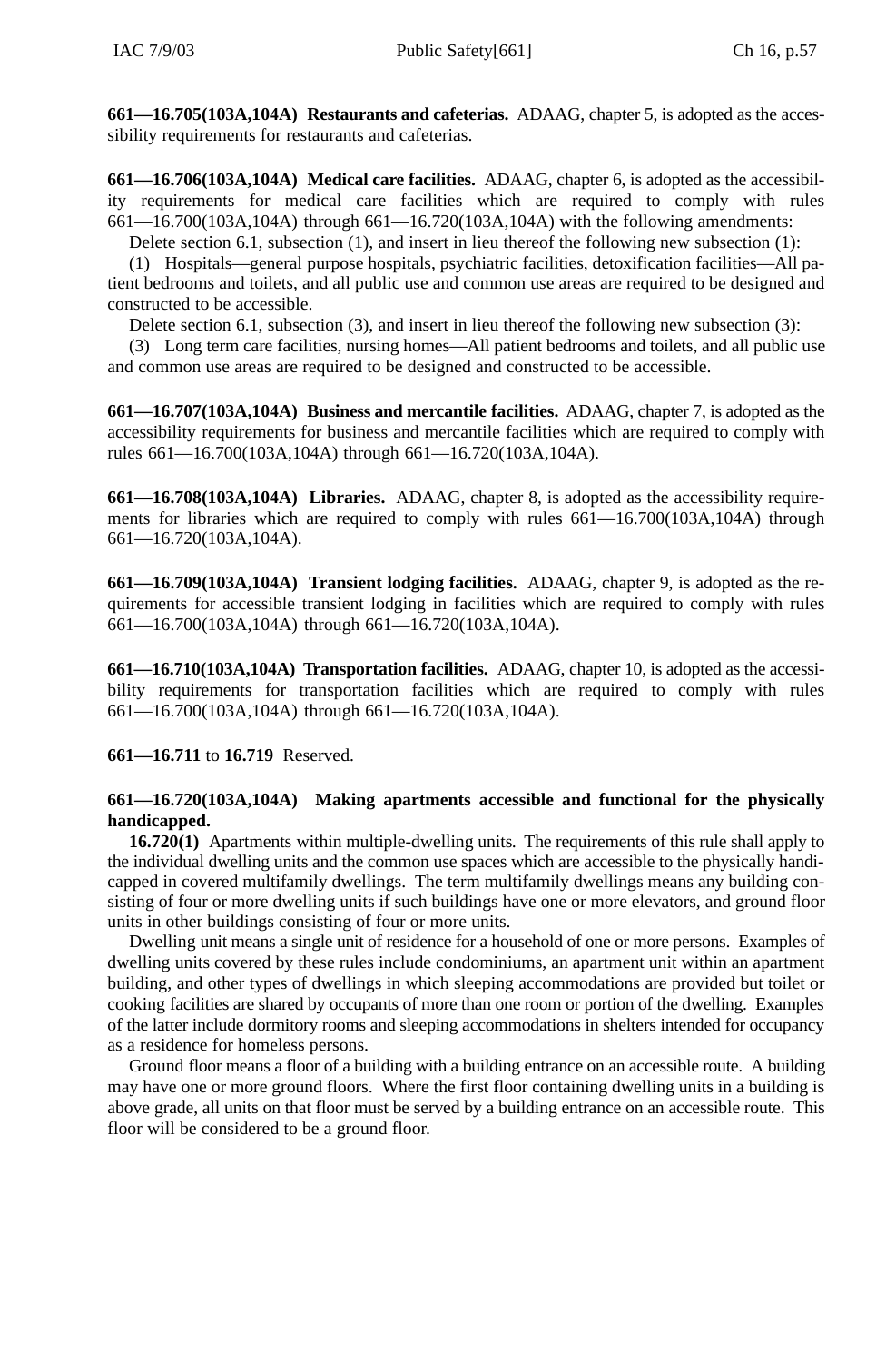*a.* The individual dwelling units shall contain an accessible route into and through the unit.

(1) All doors intended for use as passage through the dwelling unit shall have a clear opening of at least 32 inches nominal width with the door open 90 degrees, measured between the face of the door and the stop. Openings more than 24 inches in depth are not considered doorways (see Figure 4).

NOTE: A 34-inch door, hung in the standard manner, provides an acceptable 32-inch opening.

(2) Except at doorways the minimum clear width of the accessible route shall be at least 36 inches wide.

(3) In single-story units special features such as lofts or sunken or raised areas are not required to be on an accessible route provided the areas do not interrupt the accessible route through the remainder of the dwelling unit.

(4) In multistory dwelling units in buildings with elevators, the story of the unit that is served by the building elevator shall be the primary entry to the unit and such entry/accessible floor shall comply with the requirements of "a" (1), (2) and (3) above. The entry/accessible floor shall contain a bathroom or powder room which complies with paragraph *"c"* below.

(5) Exterior deck, patio, or balcony surfaces shall be no more than ½ inch below the floor level of the interior of the dwelling unit, unless they are constructed of impervious material such as concrete, brick or flagstone. In such case the surface shall be no more than 4 inches below the floor level of the interior or lower if required by local building code.

(6) Thresholds at exterior doors, including sliding tracks, shall be no higher than  $\frac{3}{4}$  inch. Thresholds and changes in elevations as in (5) above shall be beveled with a slope no greater than 1:2.

*b.* Kitchens shall meet or be adaptable to meet the following:

(1) A clear floor space at least 30 inches by 48 inches that allows a parallel approach by a person in a wheelchair must be provided at the range or cooktop and the sink. Either a parallel or forward approach must be provided at the oven, dishwasher, refrigerator/freezer or trash compactor.

(2) Clearance between counters and all opposing base cabinets, countertops, appliances or walls must be at least 40 inches. In U-shaped kitchens with sink or cooktop at the base of the "U," the base cabinets must be removable at that location or a 60-inch turning radius must be provided.

*c.* All bathrooms of covered multifamily dwelling units shall comply with provisions of subparagraph (1) of this paragraph or at least one bathroom in the dwelling unit shall comply with provisions of subparagraph (2) of this paragraph and all other bathrooms and powder rooms within the dwelling unit must be on an accessible route with usable entry doors in accordance with paragraph *"a"* above.

However, in multistory dwelling units, only those bathrooms on the accessible level are subject to these requirements. Where the powder room is the only facility provided on the accessible level of a multistory dwelling unit, the powder room must comply with the provisions of subparagraph (1) or (2) of this paragraph.

(1) Sufficient maneuvering space shall be provided within the bathroom for a person using a wheelchair or other mobility aid to enter and close the door, use the fixtures, reopen the door and exit. Doors may swing into the clear floor space provided at any fixture if the maneuvering space is provided. Maneuvering space may include any kneespace or toespace available below the bathroom fixtures.

Such clear floor space is illustrated in Figures 10(a), (b), (c) and (d). Clear floor space at fixtures may overlap.

If the shower stall is the only bathing facility provided in the covered dwelling unit, the shower stall shall measure at least 36 inches by 36 inches.

NOTE: Cabinets under lavatories are acceptable provided the bathroom has space to allow a parallel approach by a person in a wheelchair; if parallel approach is not possible within the space, any cabinets provided would have to be removable to afford the necessary knee clearance for forward approach.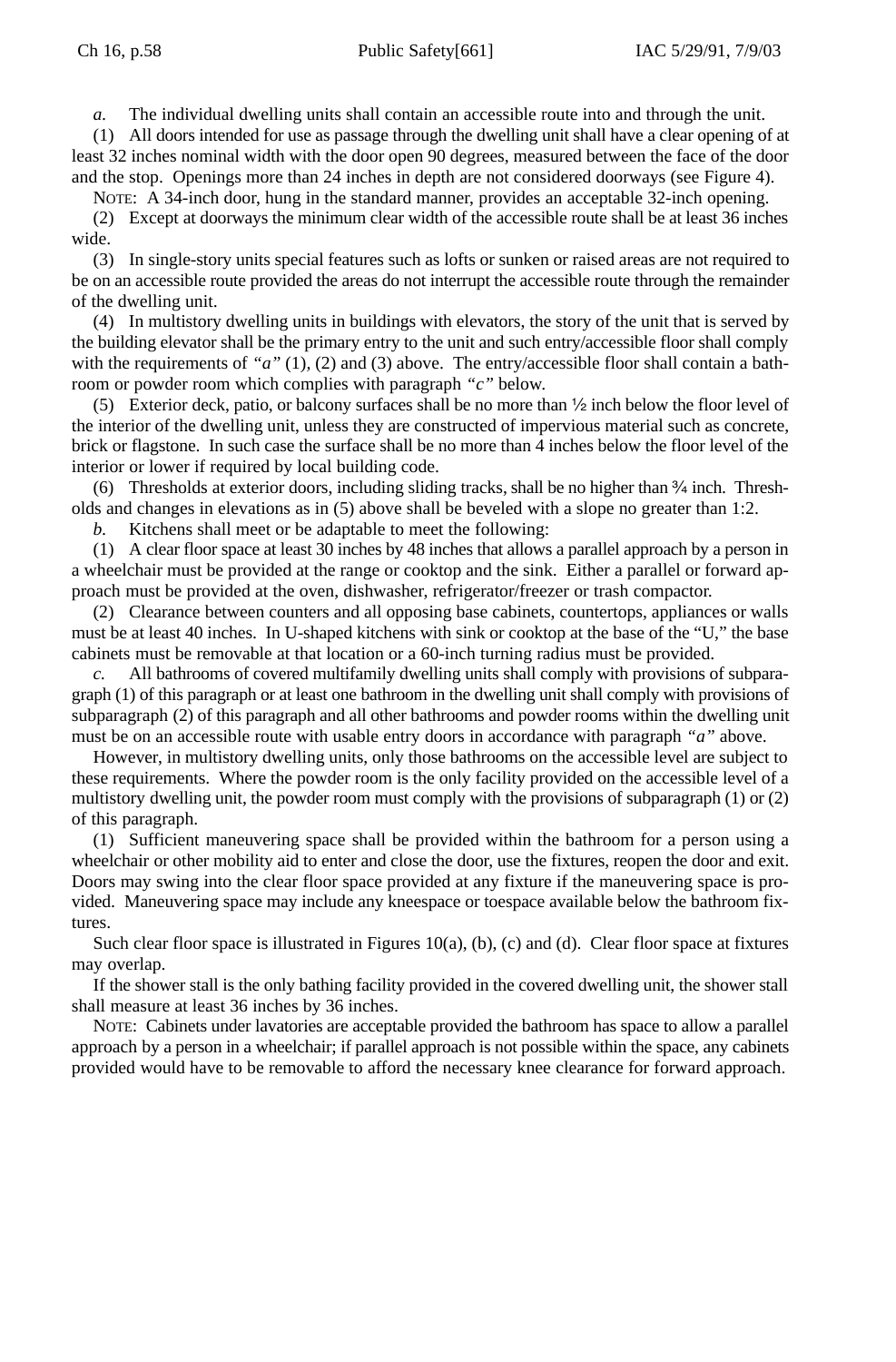(2) Where the door swings into the bathroom there shall be a clear space ( $2'6'' \times 4'0''$ ) within the room to position a wheelchair or other mobility aid clear of the path of the door as it is closed and to permit the use of the fixtures. This clear space can include any kneespace and toespace available below the bathroom fixtures.

Where the door swings out, a clear space shall be provided within the bathroom for a person using a wheelchair or other mobility aid to position the wheelchair such that the person is allowed use of the fixtures. There also shall be a clear space to allow persons using wheelchairs to reopen the door to exit.

When both tub and shower fixtures are provided in the bathroom, at least one shall be made accessible. When two or more lavatories are provided in a bathroom, at least one shall be made accessible.

Toilets shall be located within bathrooms in a manner that permits a grab bar to be installed on one side of the fixture. In locations where toilets are adjacent to walls or bathtubs, the centerline of the fixture shall be a minimum of 1′6″ from the obstacle. The other (nongrab bar) side of the toilet fixture shall be a minimum of 1'3" from the finished surface of the adjoining walls, vanities, or from the edge of a lavatory. (See Figure 10(a).)

Vanities and lavatories shall be installed with the centerline of the fixture a minimum of 1′3″ horizontally from an adjoining wall or fixture. The top of the fixture rim is a maximum height of 2′10″ above the finished floor. If kneespace is provided below the vanity, the bottom of the apron is at least 2'3" above the floor. If provided, full kneespace (for front approach) is at least 1'5" deep. (See Figure  $10(c)$ .)

Bathtubs and tub/showers located in the bathroom shall provide a clear access aisle adjacent to the lavatory that is at least 2′6″ wide and extends for a length of 4′0″ (measured from the head of the bathtub). (See Figure 10 Alt. Spec. Clear Floor Space at Bathtub.)

Stall showers in the bathroom may be of any size or configuration. A minimum clear floor space  $2'6''$  wide by  $4'0''$  should be available outside the stall. (See Figure 10(d).) If the shower stall is the only bathing facility provided in the covered dwelling unit, or on the accessible level of a covered multistory unit, and measures a nominal  $36'' \times 36''$ , the shower stall must have reinforcing to allow for installation of an optional wall-hung bench seat.

*d.* Walls in bathrooms which are to be adaptable shall be reinforced to allow later installation of grab bars around toilet, tub, shower stall and shower seat where such facilities are provided.

Illustration of minimum areas of reinforcement are shown in Figure 11. Where the toilet is not placed adjacent to a side wall, provision shall be made for floor-mounted foldaway or similar alternative grab bars. Where the powder room (a room with a toilet and sink) is the only toilet facility located on an accessible level of a multistory dwelling unit, it must comply with this requirement for reinforced walls for grab bars.

NOTE: Installation of bathtubs is not limited by the illustrative figures; a tub may have shelves or benches at either end; or a tub may be installed without surrounding walls, if there is provision for alternative mounting of grab bars. For example, a sunken tub placed away from walls could have reinforced areas for installation of floor-mounted grab bars. The same principle applies to shower stalls e.g., glass-walled stalls could be planned to allow floor-mounted grab bars to be installed later.

Reinforcement for grab bars may be provided in a variety of ways (for example, by plywood or wood blocking) so long as the necessary reinforcement is placed so as to permit later installation of appropriate grab bars.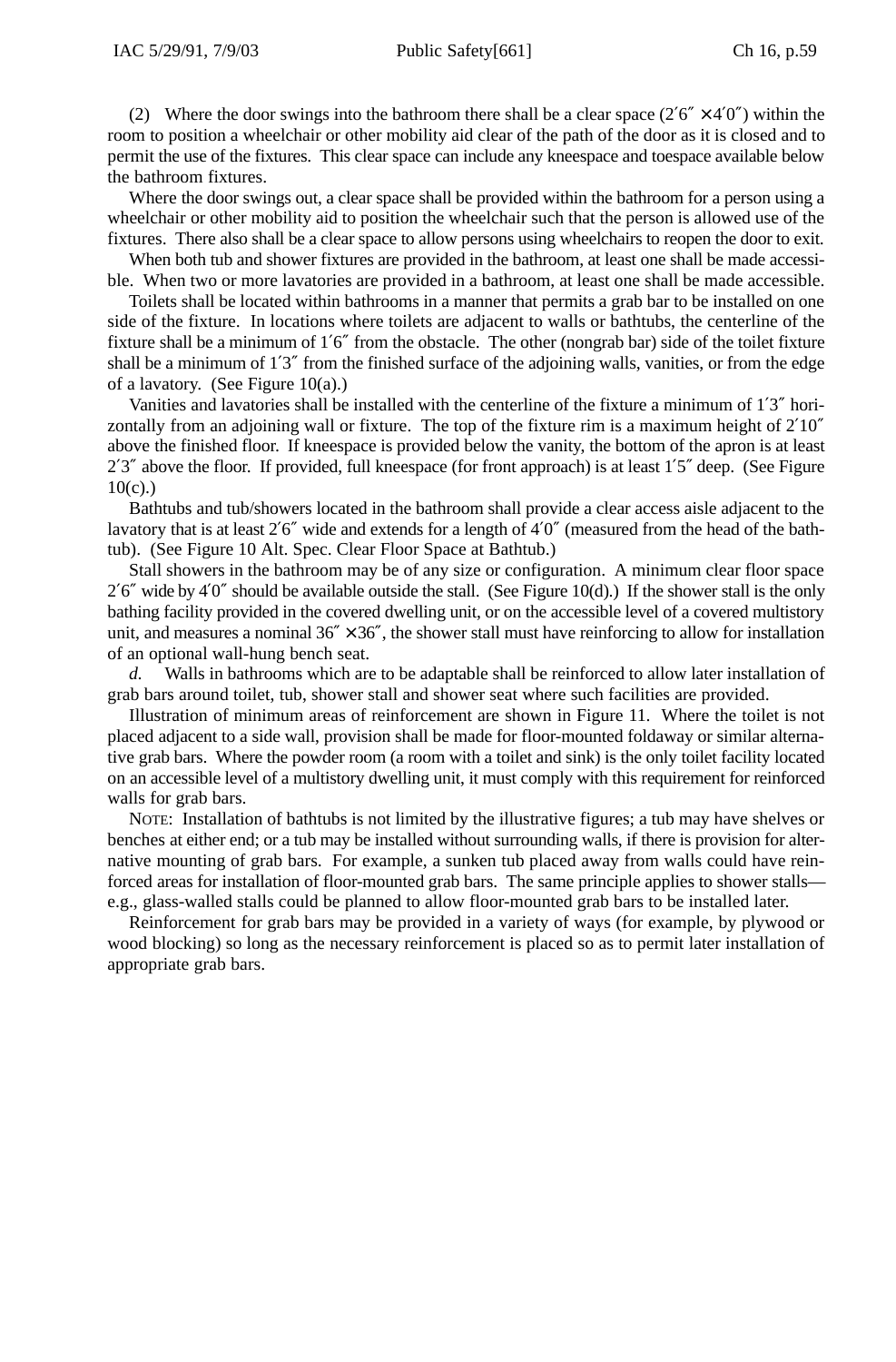*e.* Accessible and usable public and common use areas shall be readily accessible to and usable by handicapped persons.

The following chart identifies the public and common use areas that shall be made accessible, cites the appropriate section of the American National Standards Institute, and describes the appropriate application of the specification, including modifications to the standard:

> Basic Components for Accessible and Usable Public and Common Use Area or Facilities

|    |                                            | <b>ANSI</b> |                                                                                                                                                                                                                                                                                                                                                                                                                                                                           |
|----|--------------------------------------------|-------------|---------------------------------------------------------------------------------------------------------------------------------------------------------------------------------------------------------------------------------------------------------------------------------------------------------------------------------------------------------------------------------------------------------------------------------------------------------------------------|
|    | Accessible element or space                | A117.1      | Application                                                                                                                                                                                                                                                                                                                                                                                                                                                               |
|    | 1. Accessible Route $(s)$                  | 4.3         | Within the boundary of the site:<br>From public transportation stops, accessible<br>(a)<br>parking spaces, accessible passenger loading<br>zones, and public streets or sidewalks to<br>accessible building entrances.                                                                                                                                                                                                                                                    |
|    |                                            |             | Connecting accessible buildings, facilities,<br>(b)<br>elements and spaces that are on the same site.<br>On grade walks or paths between separate<br>buildings with covered multifamily dwellings,<br>while not required, should be accessible unless<br>the slope of finish grade exceeds 8.33% at any<br>point along the route. Handrails are not<br>required on these accessible walks.                                                                                |
|    |                                            |             | Connecting accessible building or facility<br>(c)<br>entrances with accessible spaces and elements<br>within the building or facility, including<br>adaptable dwelling units.                                                                                                                                                                                                                                                                                             |
|    |                                            |             | Where site or legal constraints prevent a route<br>(d)<br>accessible to wheelchair users between covered<br>multifamily dwellings and public or common-use<br>facilities elsewhere on the site, an acceptable<br>alternative is the provision of access via a<br>vehicular route so long as there is accessible.<br>parking on an accessible route, and necessary<br>site provisions such as parking and curb cuts are<br>available at the public or common use facility. |
|    | 2. Protruding objects                      | 4.4         | Accessible routes or maneuvering space including, but<br>not limited to, halls, corridors, passageways or aisles.                                                                                                                                                                                                                                                                                                                                                         |
| 3. | Ground and floor and<br>surface treatments | 4.5         | Accessible routes, rooms, and spaces, including<br>floors, walks, ramps, stairs, and curb ramps.                                                                                                                                                                                                                                                                                                                                                                          |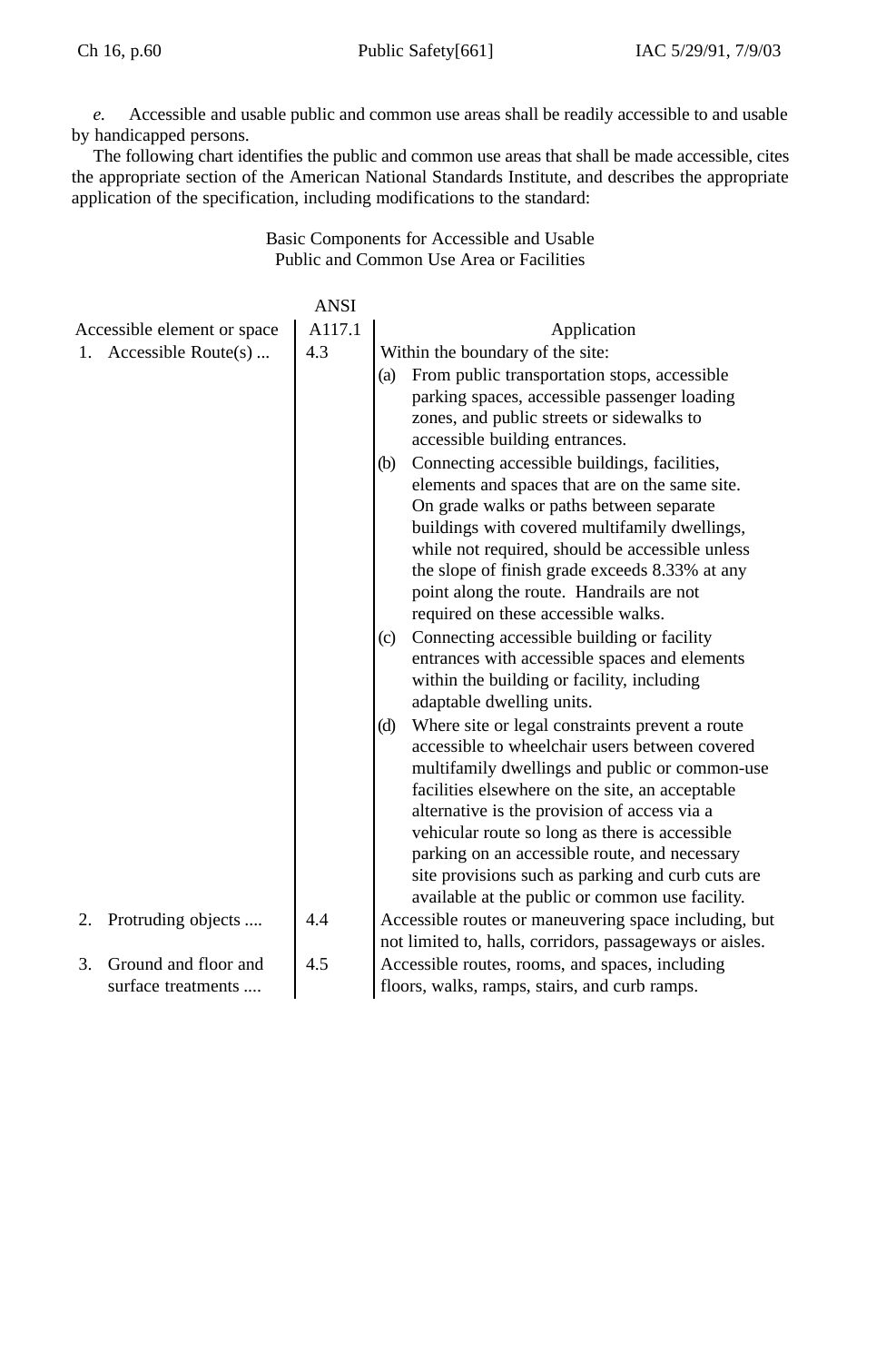|            | 4. Parking and passenger-<br>loading zones                                                                                                                                            | 4.6             | If provided at the site, designated accessible parking<br>at the dwelling unit on requests of residents with<br>handicaps, on the same terms and with the full range<br>of choices (e.g., surface parking or garage) that are<br>provided for other residents of the project. See Iowa<br>Administrative Code Chapter 18 of Public Safety<br>[661] for minimum parking requirements.                                                                                                 |
|------------|---------------------------------------------------------------------------------------------------------------------------------------------------------------------------------------|-----------------|--------------------------------------------------------------------------------------------------------------------------------------------------------------------------------------------------------------------------------------------------------------------------------------------------------------------------------------------------------------------------------------------------------------------------------------------------------------------------------------|
| 5.         | Curb ramps                                                                                                                                                                            | 4.7             | Accessible routes crossing curbs.                                                                                                                                                                                                                                                                                                                                                                                                                                                    |
| 6.         | Ramps                                                                                                                                                                                 | 4.8             | Accessible routes with slopes greater than 1:20.                                                                                                                                                                                                                                                                                                                                                                                                                                     |
| 7.         | Stairs                                                                                                                                                                                | 4.9             | Stairs on accessible routes connecting levels not<br>connected by an elevator.                                                                                                                                                                                                                                                                                                                                                                                                       |
| 8.         | Elevator                                                                                                                                                                              | 4.10            | If provided.                                                                                                                                                                                                                                                                                                                                                                                                                                                                         |
| 9.         | Platform lift                                                                                                                                                                         | 4.11            | May be used in lieu of an elevator or ramp under<br>certain conditions.                                                                                                                                                                                                                                                                                                                                                                                                              |
| 10.<br>11. | Drinking fountains and<br>water coolers<br>Toilet rooms and                                                                                                                           | 4.22            | Fifty percent of fountains and coolers on each floor,<br>or at least one, if provided in the facility or at the site.<br>Where provided in public use and common-use                                                                                                                                                                                                                                                                                                                 |
|            | bathing facilities<br>(including water<br>closets, toilet rooms<br>and stalls, urinals,<br>lavatories and mirrors,<br>bathtubs, shower<br>stalls, and sinks.)                         |                 | facilities, at least one of each fixture provided per<br>room.                                                                                                                                                                                                                                                                                                                                                                                                                       |
| 12.        | Seating, tables, or<br>work surfaces                                                                                                                                                  | 4.30            | If provided in accessible spaces, at least one of each<br>type provided.                                                                                                                                                                                                                                                                                                                                                                                                             |
| 13.        | Places of assembly                                                                                                                                                                    | 4.31            | If provided in the facility or at the site.                                                                                                                                                                                                                                                                                                                                                                                                                                          |
| 14.        | Common-use spaces                                                                                                                                                                     | 4.1             | If provided in the facility or at the site:                                                                                                                                                                                                                                                                                                                                                                                                                                          |
|            | and facilities (includ-<br>ing swimming pools,<br>playgrounds, entrances,<br>rental offices, lobbies,<br>elevators, mailbox<br>areas, lounges, halls and<br>corridors, and the like.) | through<br>4.30 | (a)<br>Where multiple recreational facilities (e.g., tennis<br>courts) are provided sufficient accessible facilities<br>of a type to ensure equitable opportunity for use<br>by persons with handicaps.<br>Where practical, access to all or a portion of<br>(b)<br>nature trails and jogging paths.                                                                                                                                                                                 |
| 15.        | Laundry rooms                                                                                                                                                                         | 4.32.6          | If provided in the facility or at the site, at least one of<br>each type of appliances provided in each laundry area,<br>except that laundry room serving covered multifamily<br>dwellings would not be required to have front-loading<br>washers in order to meet the requirements. (Where<br>front-loading washers are not provided, management<br>will be expected to provide assistive devices on<br>request if necessary to permit a resident to use a top-<br>loading washer.) |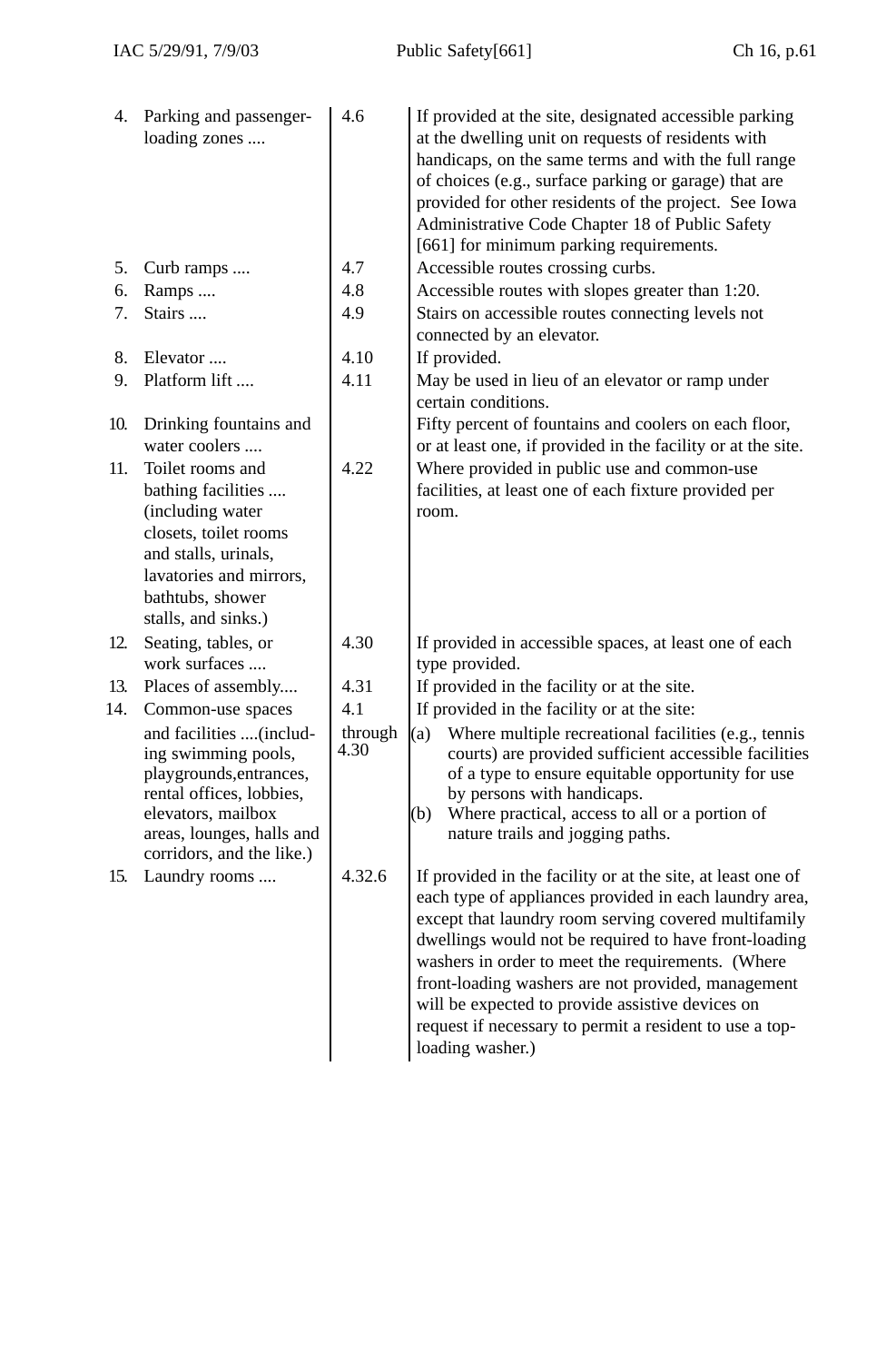*f.* Light switches, electrical outlets, thermostats and other environmental controls shall be located no higher than 48 inches, and no lower than 15 inches, above the floor. If the reach is over an obstruction (for example, an overhanging shelf) between 20 and 25 inches in depth, the maximum height is reduced to 44 inches for forward approach; or 46 inches for side approach, provided the obstruction (for example, a kitchen base cabinet) is no more than 24 inches in depth. Obstructions should not extend more than 25 inches from the wall beneath a control. (See Figure 12.)

NOTE: Controls or outlets that do not satisfy these specifications are acceptable provided that comparable controls or outlets (i.e., that perform the same functions) are provided within the same area and are accessible.

**16.720(2)** Reserved.

**Table 705A.** Rescinded IAB 3/3/93, effective 5/1/93.

# TABLE 705B

# SCHEDULE OF FEE FOR HANDICAPPED REVIEW AND COMPLIANCE

| Hourly Rate (additional for over 3 hours, including revised submissions of the<br>same building) $\ldots$ $\ldots$ $\ldots$ $\ldots$ $\ldots$ $\ldots$ $\ldots$ $\ldots$ $\ldots$ $\ldots$ $\ldots$ $\ldots$ $\ldots$ $\ldots$ $\ldots$ $\ldots$ $\ldots$ $\ldots$ $\ldots$ $\ldots$ $\ldots$ $\ldots$ $\ldots$ $\ldots$ $\ldots$ $\ldots$ $\ldots$ |  |
|-----------------------------------------------------------------------------------------------------------------------------------------------------------------------------------------------------------------------------------------------------------------------------------------------------------------------------------------------------|--|

\*Plan Review Fee applies only to buildings reviewed by the commissioner's office.

NOTES: Plans submitted to the state for review and certification shall include a minimum \$45.00 payment. If more than the minimum three hours are used in handicapped review, the additional hourly fee will be billed and must be paid before the review certificate is issued.

The plan review fees for state-owned buildings in 661—16.131(103A) include the handicapped review fee.

Rules 16.1(103A) through 16.710(103A,104A) are intended to implement Iowa Code sections 103A.7 and 103A.9.

Rule 16.720(103A,104A) is intended to implement Iowa Code sections 103A.7(5), 104A.2 and 104A.3.

# **661—16.721** to **16.799** Reserved.

NOTE: Figures 1 to 11 are included herein to illustrate acceptable methods of compliance with this code. Some dimensions exceed code requirements but are the preferred dimensions. Other acceptable illustrations can be found in ANSI 117.1-1980 and the minimum guidelines of the federal Architectural and Transportation Barriers Compliance Board rules 36 CFR Part 1190. (Federal Register Wed., Aug. 4, 1982.)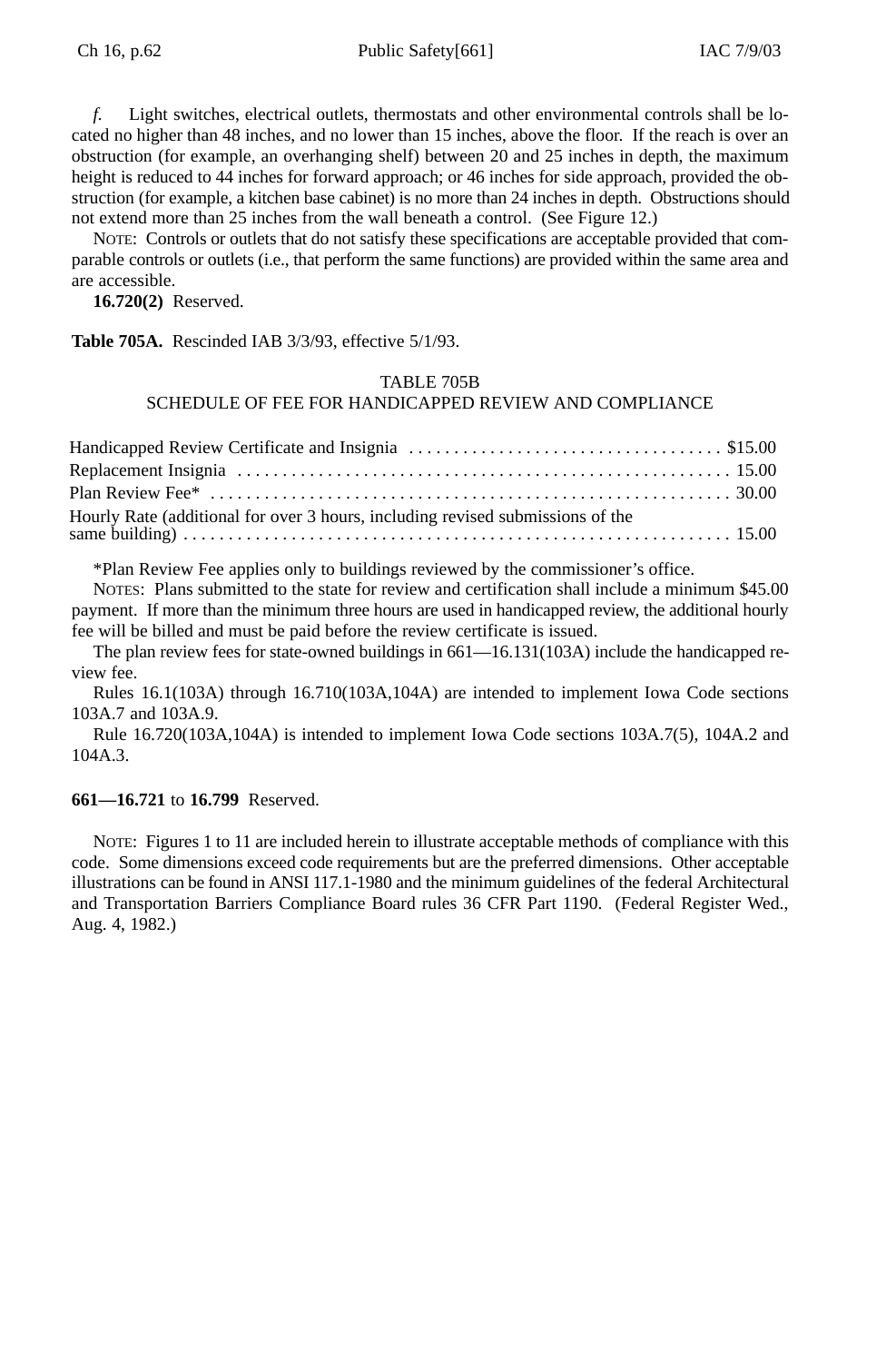

FIG 1 Wheelplein Turning Spece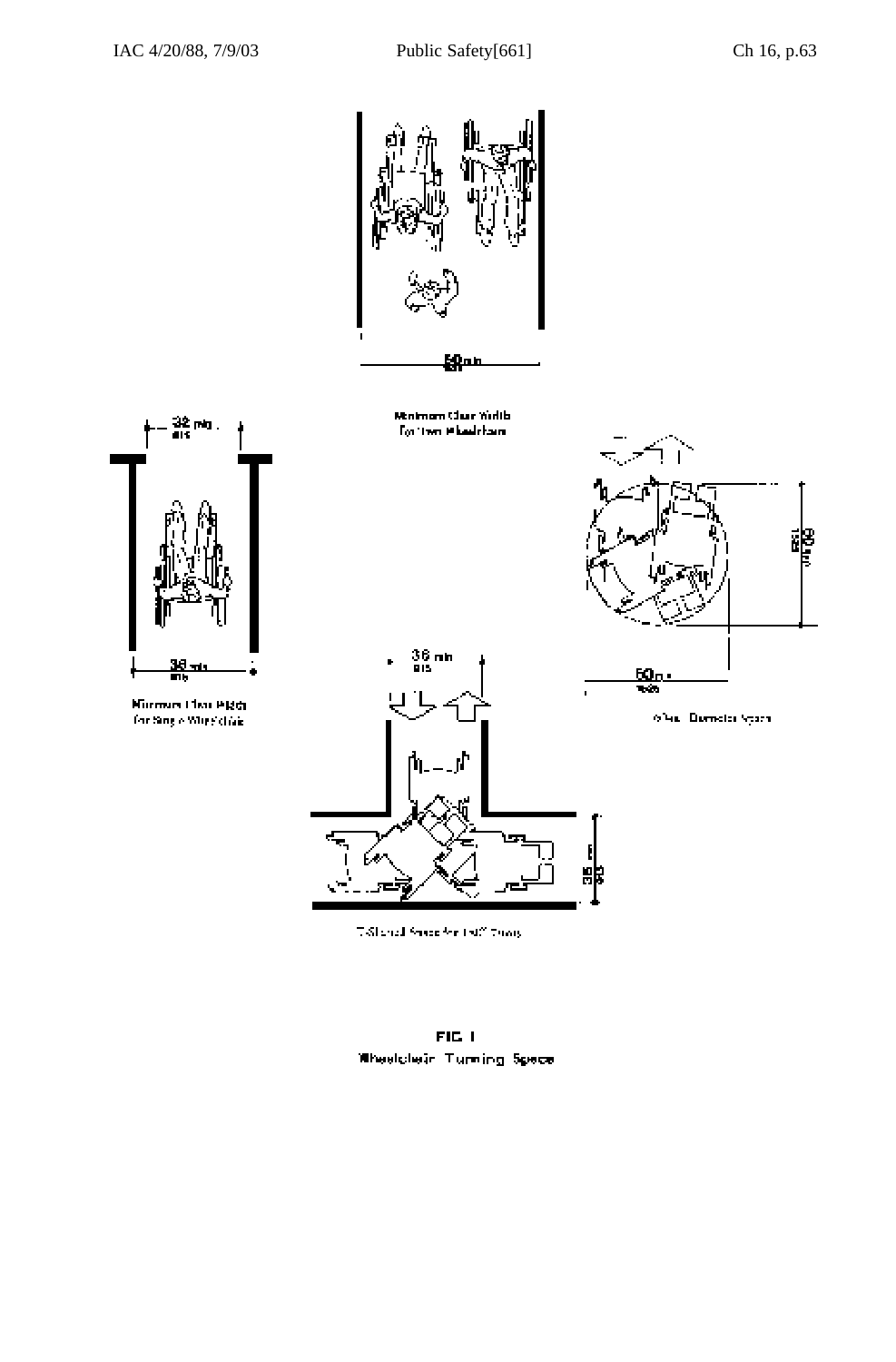

90° Lum



MITE. Diremonisterave girly when  $s < 48 \approx 0.225 \, \mathrm{mmpc}$ 

Pums aroused an Obstruction

**Width of Accessible Route** 

FIC | (Continued) Wheelchair Turning Space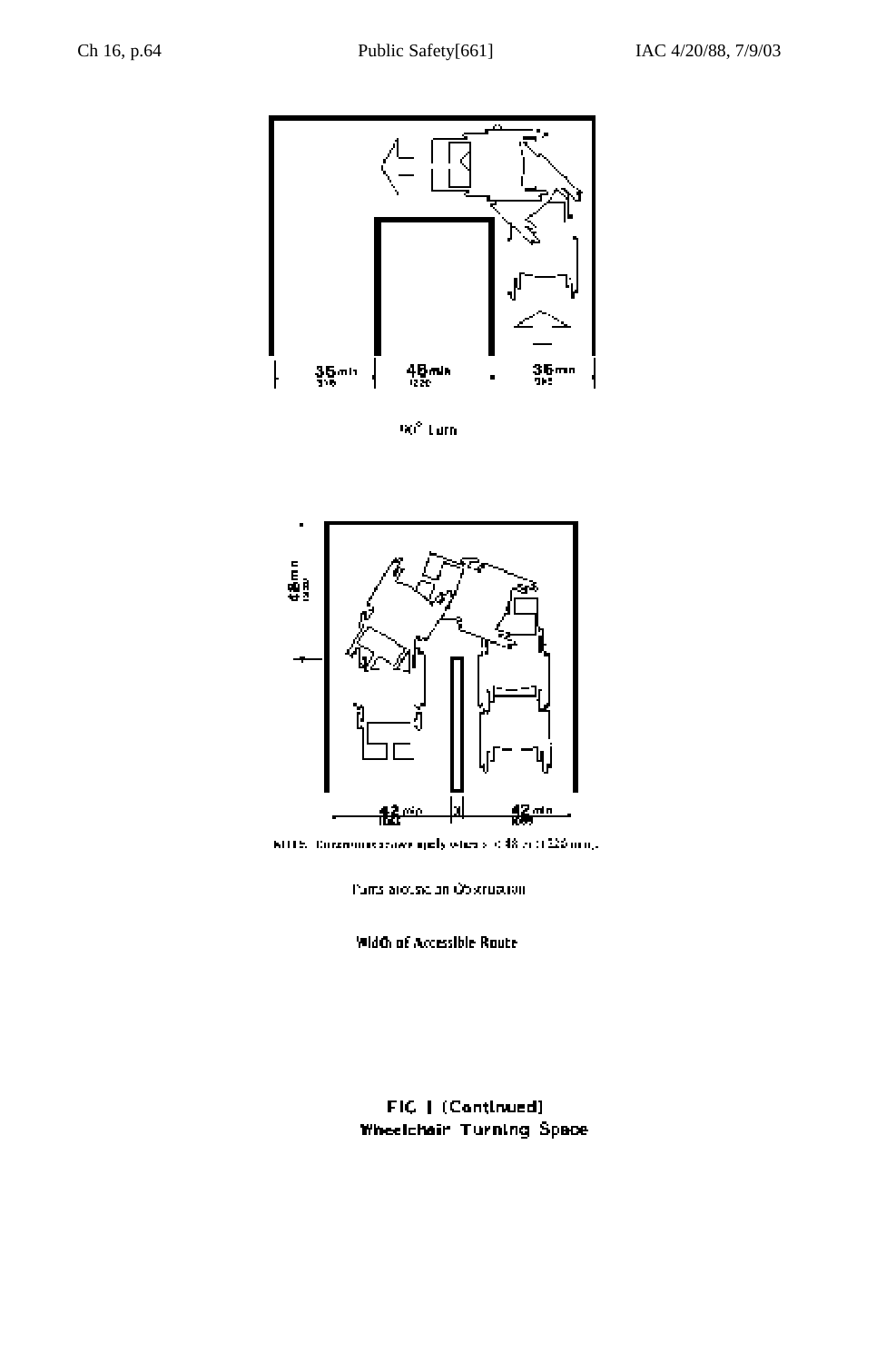







Plan of Tacele Wynning Ruface



The: De Warning at Stairs



SOFT Groots ray offered in the w

Section of Tactie Waming Success

Strips and Genevies must as Tactile Warnings on Widting Surfaces.

FIG 2 Tactile Warning of Hazardous Areas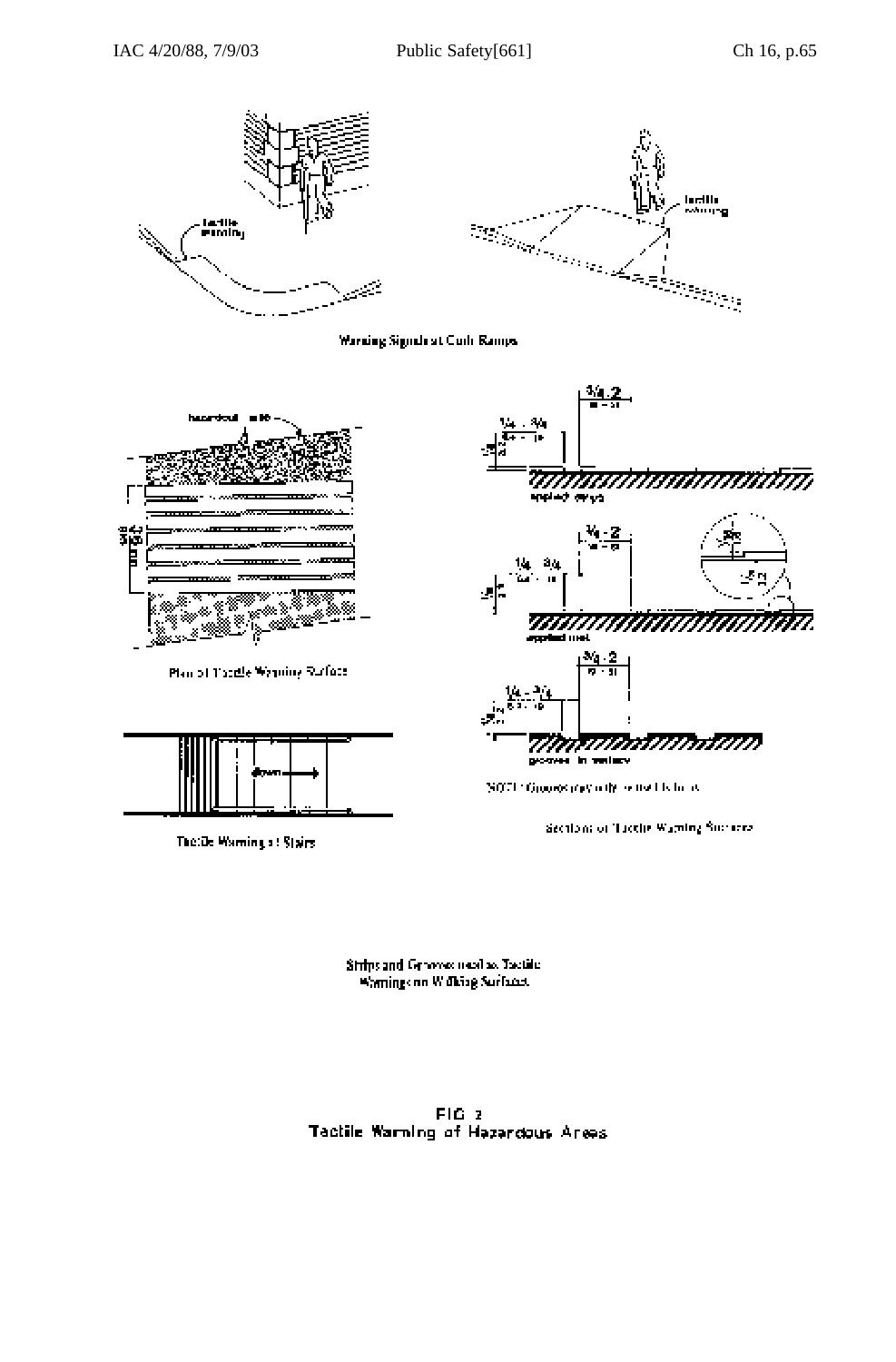

Figure 2a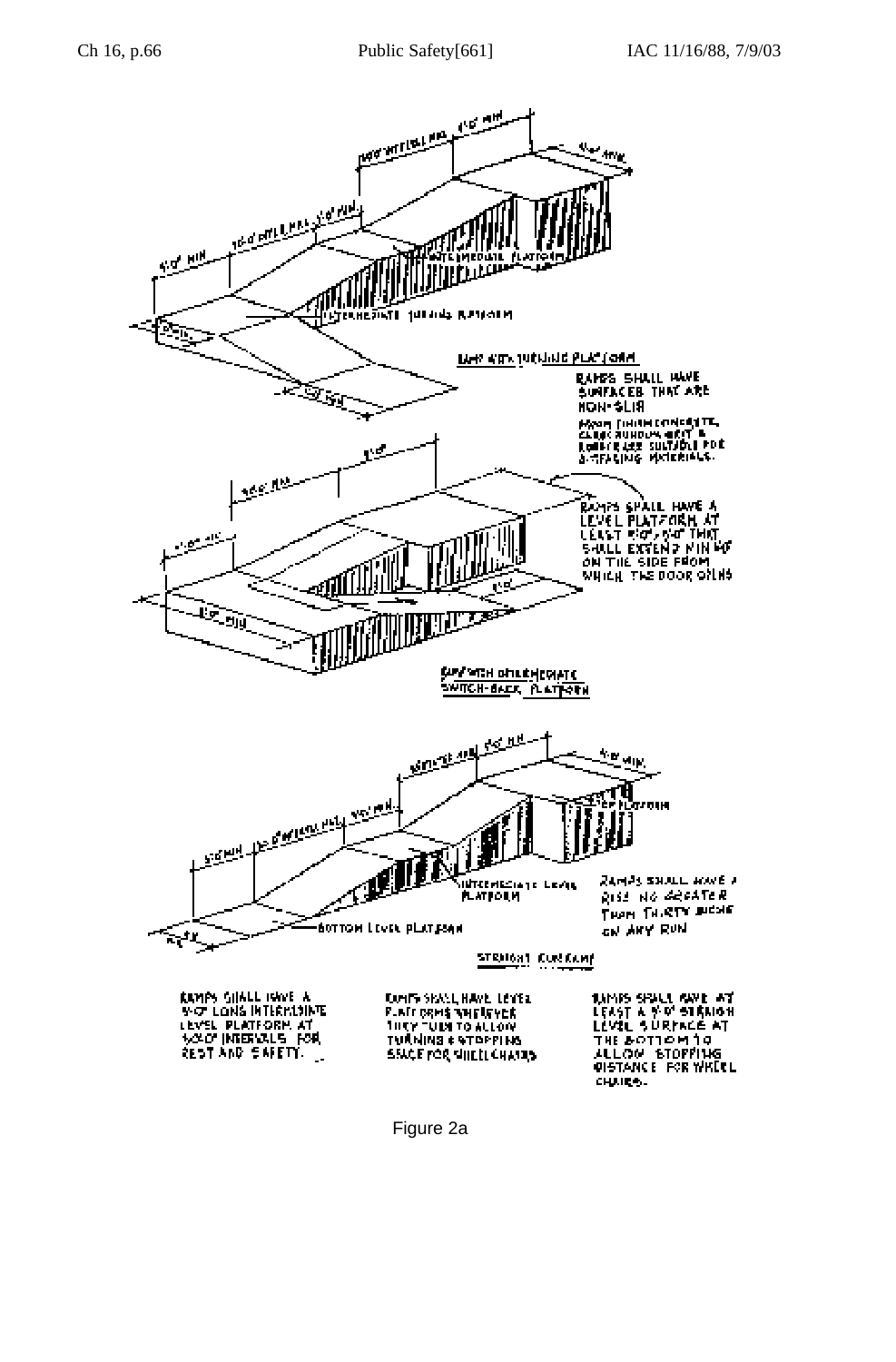# FIG: 3 Handicapped Parking Spaces Rescinded IAB 4/17/91, effective 6/1/91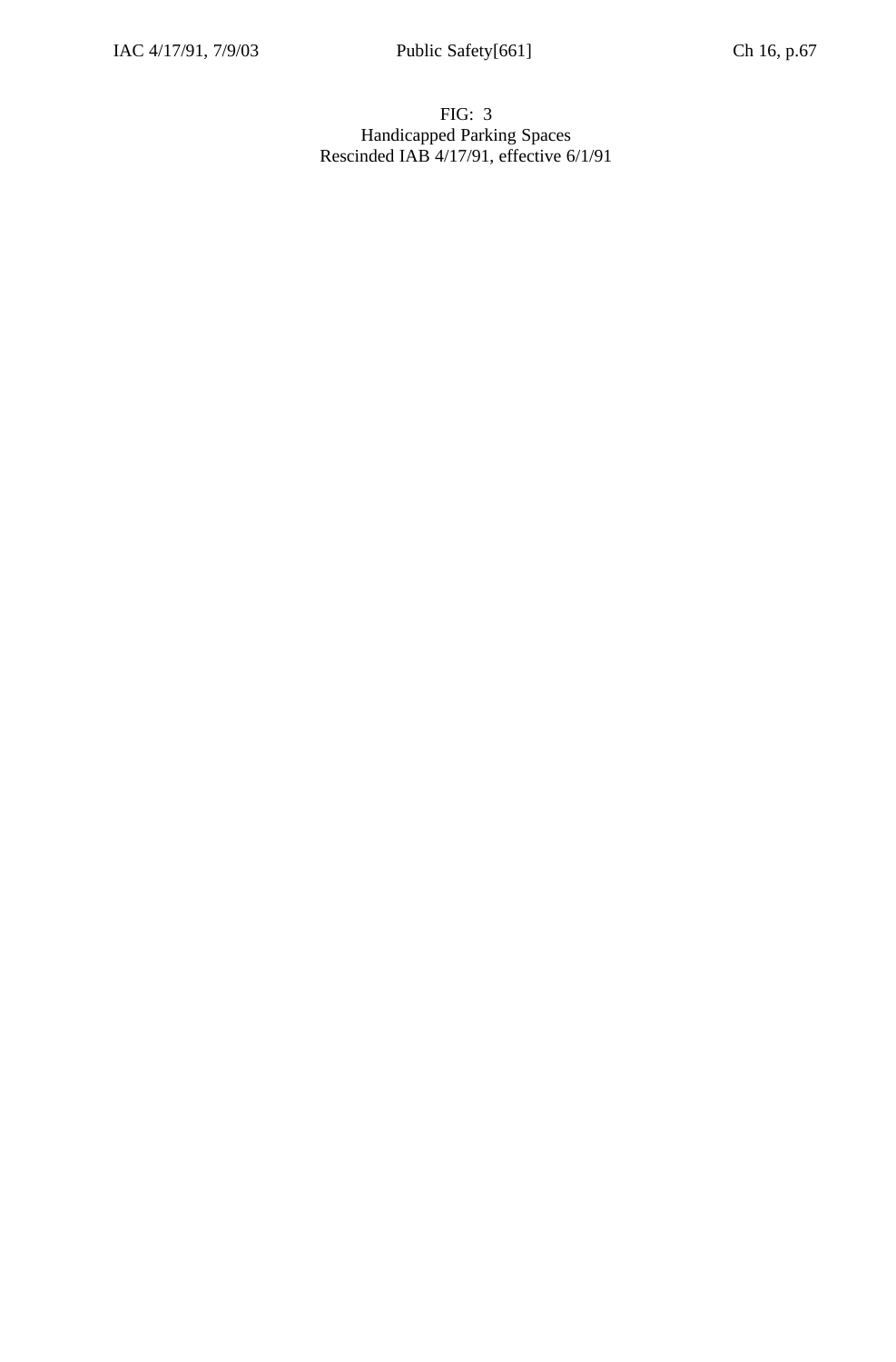

FIG 4 Doorway Widths and Maneuvering Clearances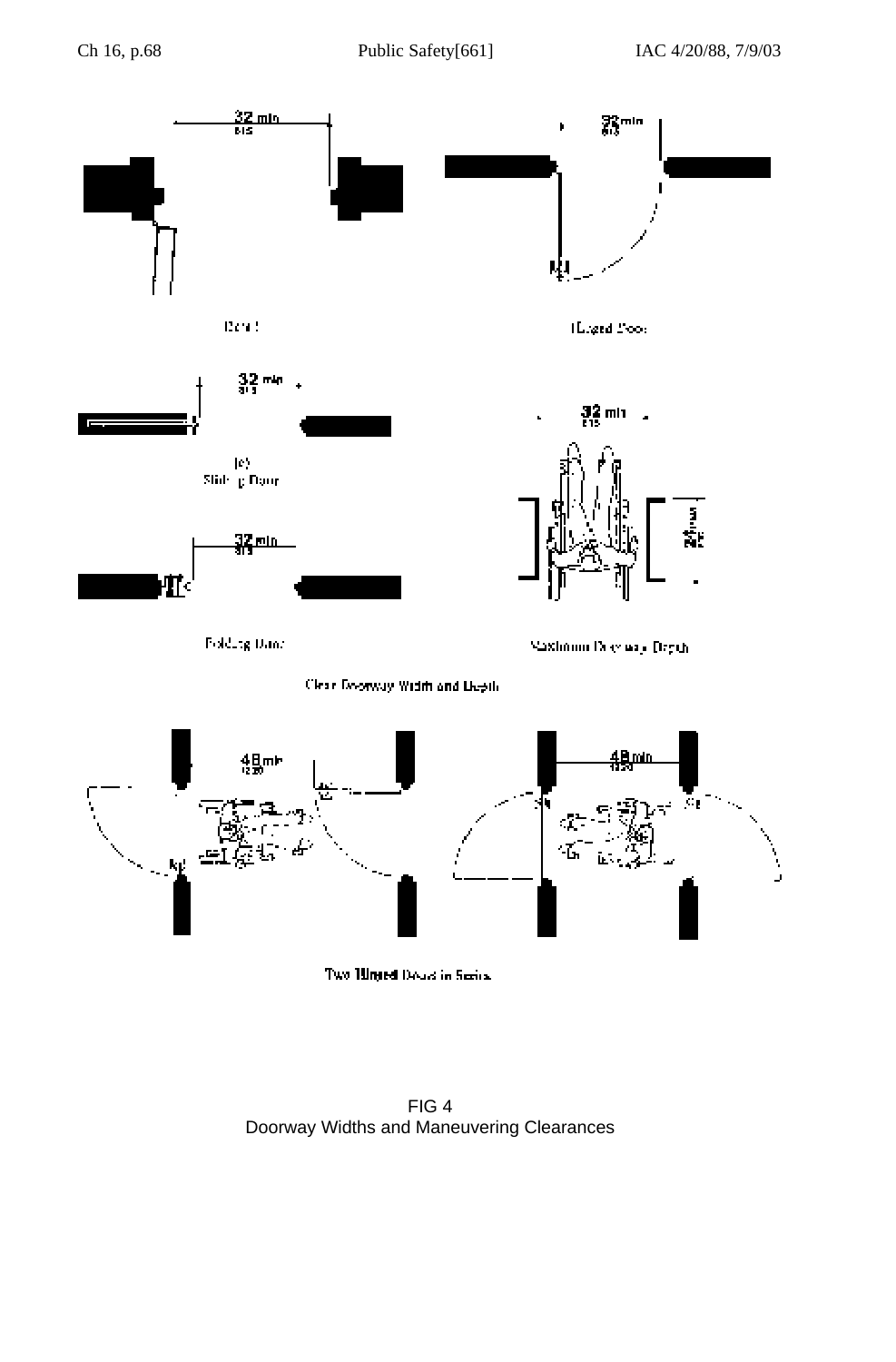





Hospit Side Approaches Swinging Doors





NETE: All food in those what comply will like clear area for some approaches

Monetavering Clearances at Doors.

FIG 4 (Continued) Doorway Widths and Mareuvering Clearances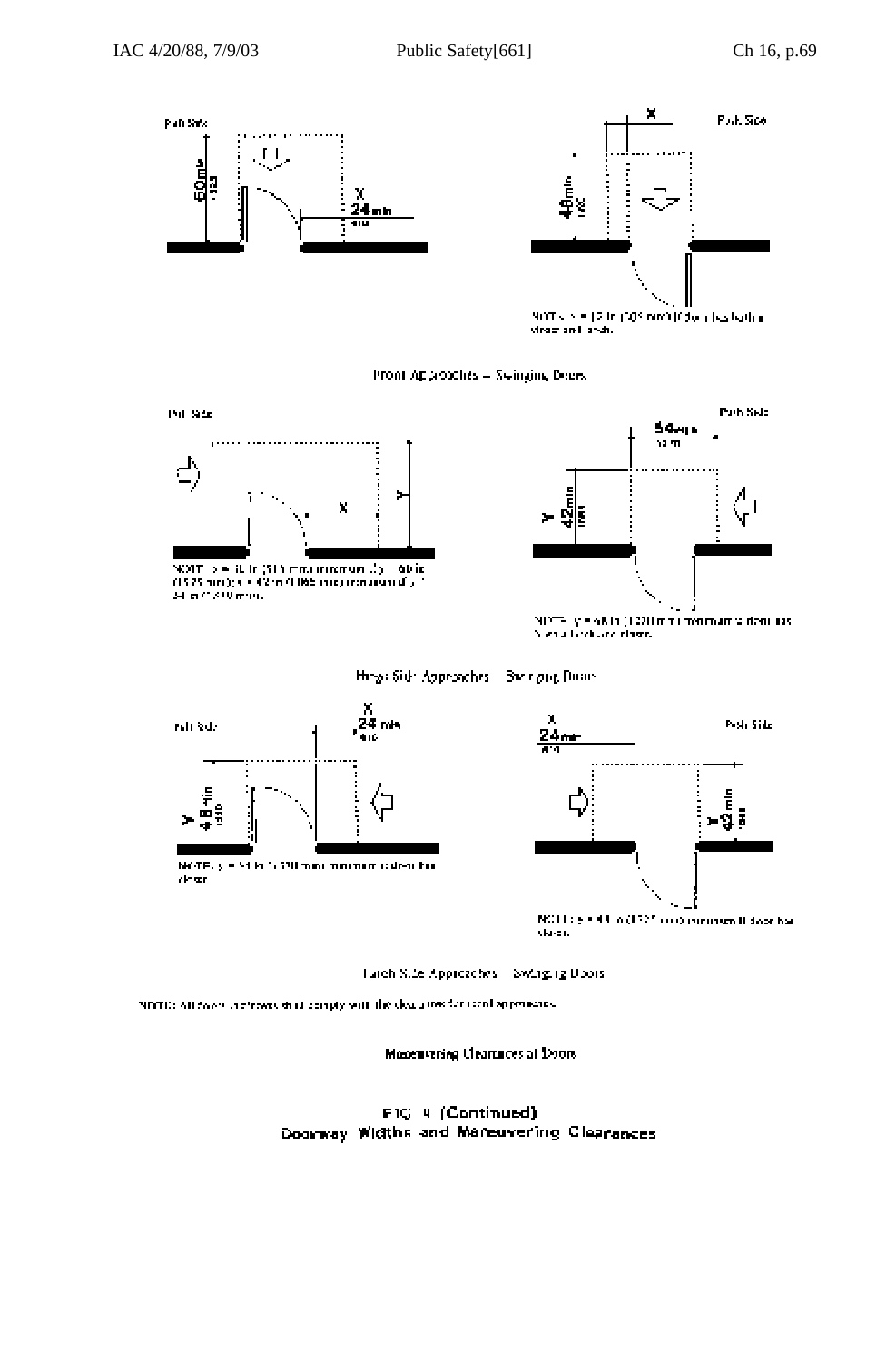



From Approach - Sliding Deors

Slice Side Approach - Sideng Doun-



Lords Side Approach. Siding Druss

NOTE: All times in attacks shall comply with the detrained for front appearches.

FIC 4 (Continued) Doorway Widths and Maneuvering Clearances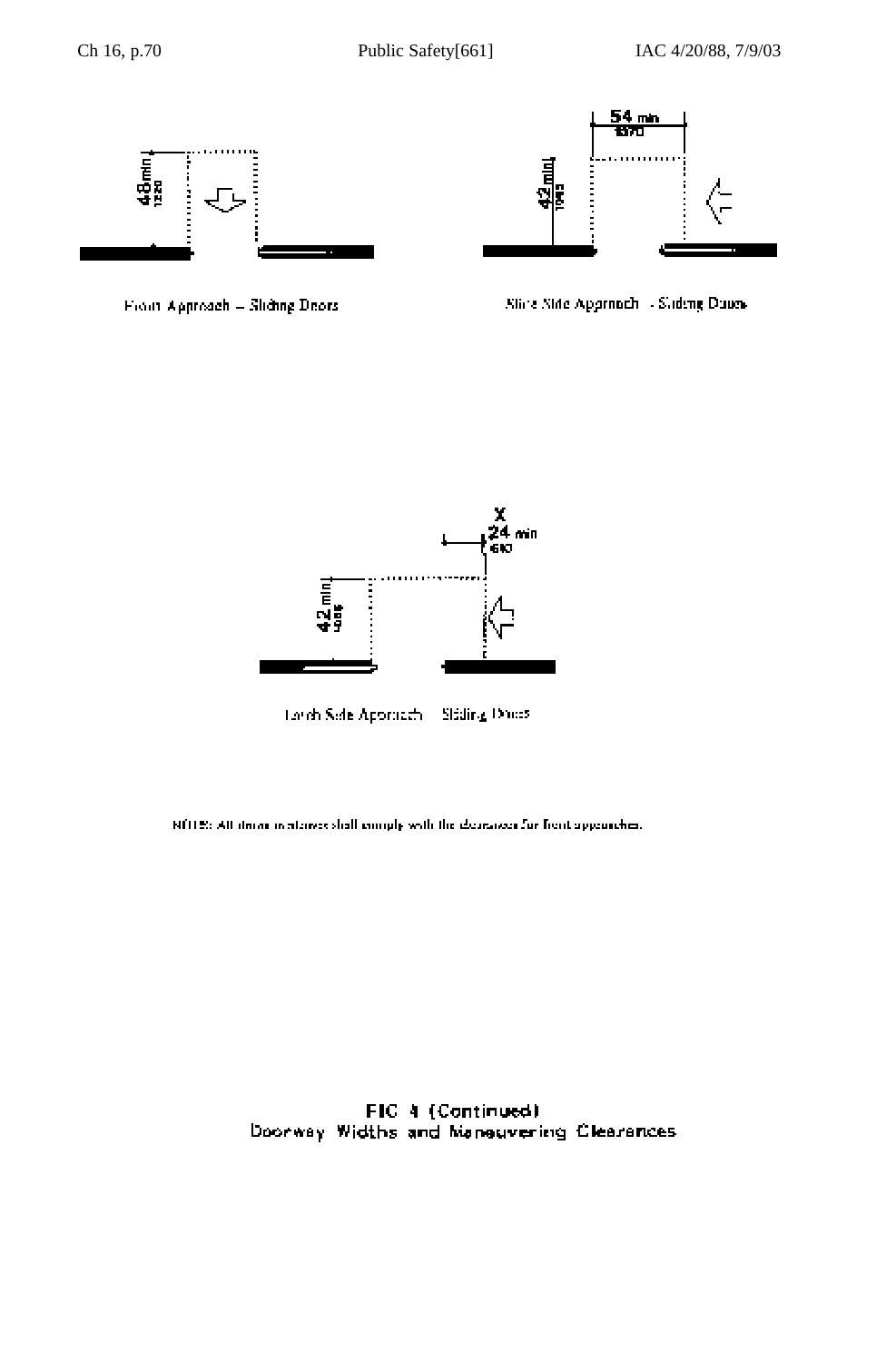













Elevation or Ceater Handick



stonsier et Pep of Ran

FIG<sub>S</sub> Stair Handrails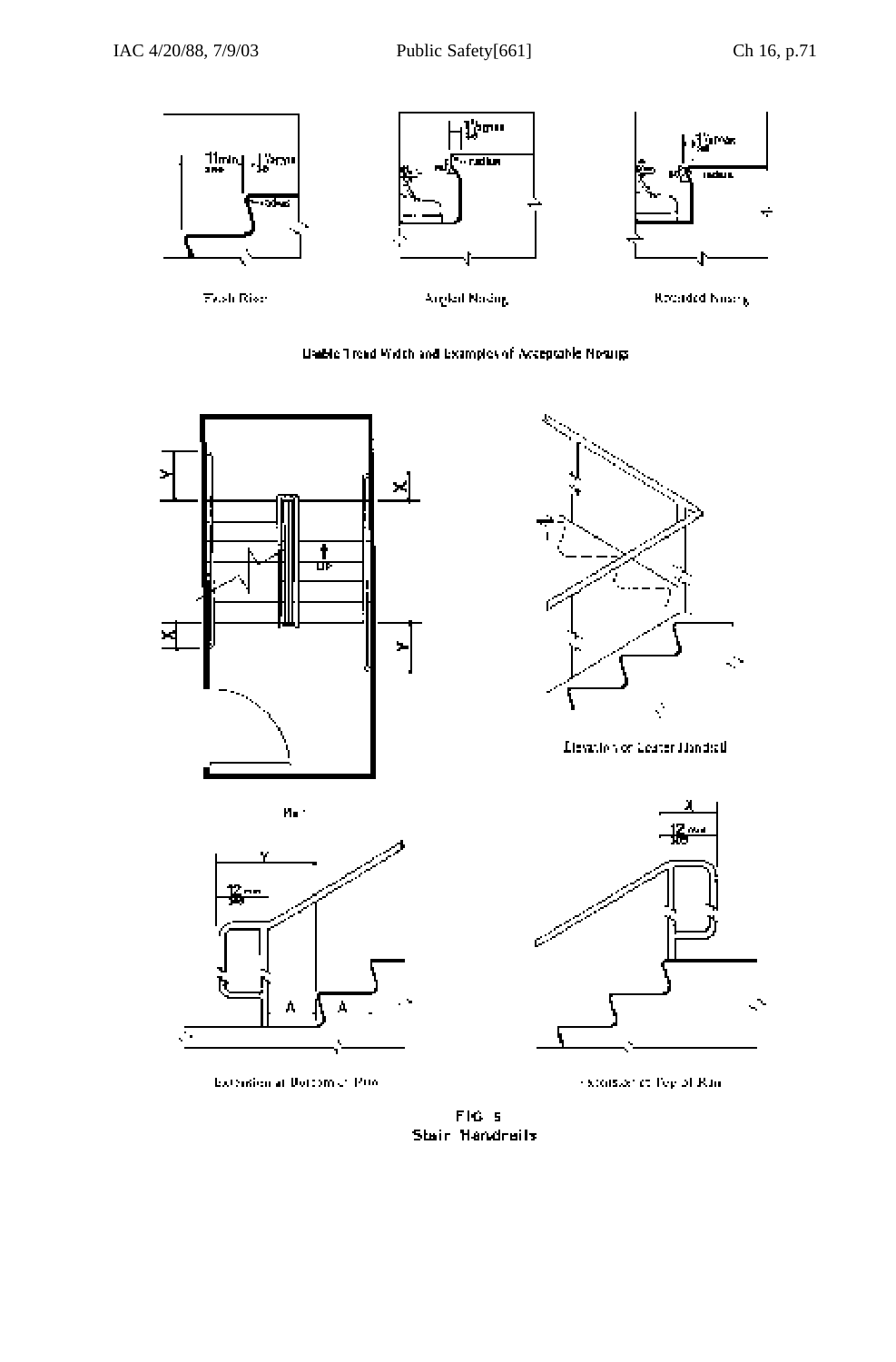

Size and Spacing of Handrails and Grab Bacs

âä

FIG 5 (Continued)<br>Stair Handralls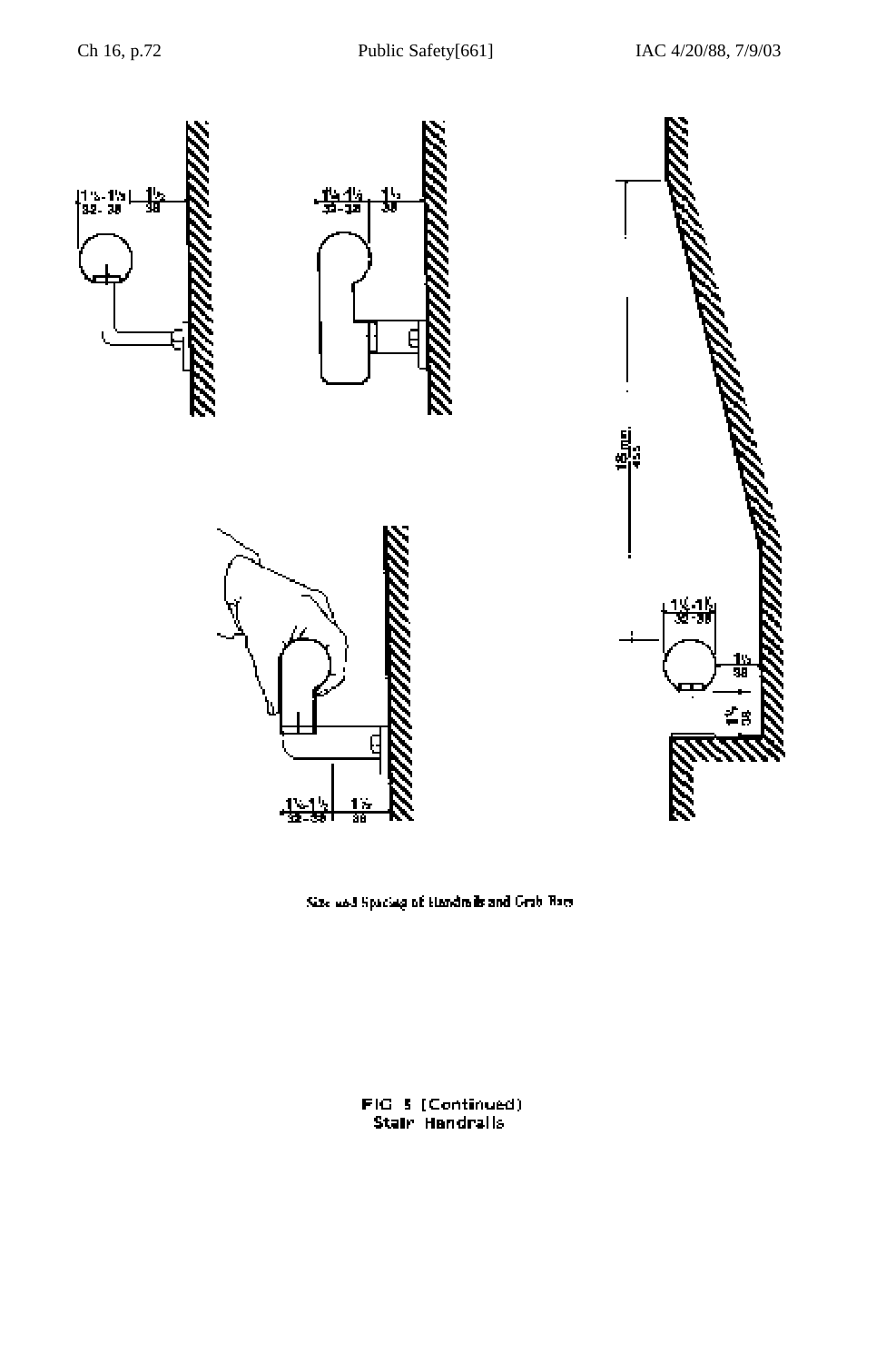

Marine Salzater my with a new duth vidénites that the Stock<br>Easter Reschen Selast (1970 metric (Assession description)<br>supprime a like/ an 2003 (S, a selas a politique de supprimidité<br>Thé marcoul in a surfay for 68 may 12

Henrus, Discrition of Neous Cas-



 $\left\{ 0.0101, 0.06$  and consider a magneting distinctly consider  $\left\{ 0.05, 0.06, 0.06, 0.06, 0.06, 0.06, 0.06, 0.06, 0.06, 0.06, 0.07, 0.07, 0.07, 0.07, 0.07, 0.07, 0.07, 0.07, 0.07, 0.07, 0.07, 0.07, 0.07, 0.07, 0.07,$ 

Bantway and Elevator For Ganes.



Monete Longian of Fard worldworldpyring Dues



Michard I reading or Paul. with Side Geomore Deck



Council Houtin

Pecci Dowit

FIG 6 Can Cuntrols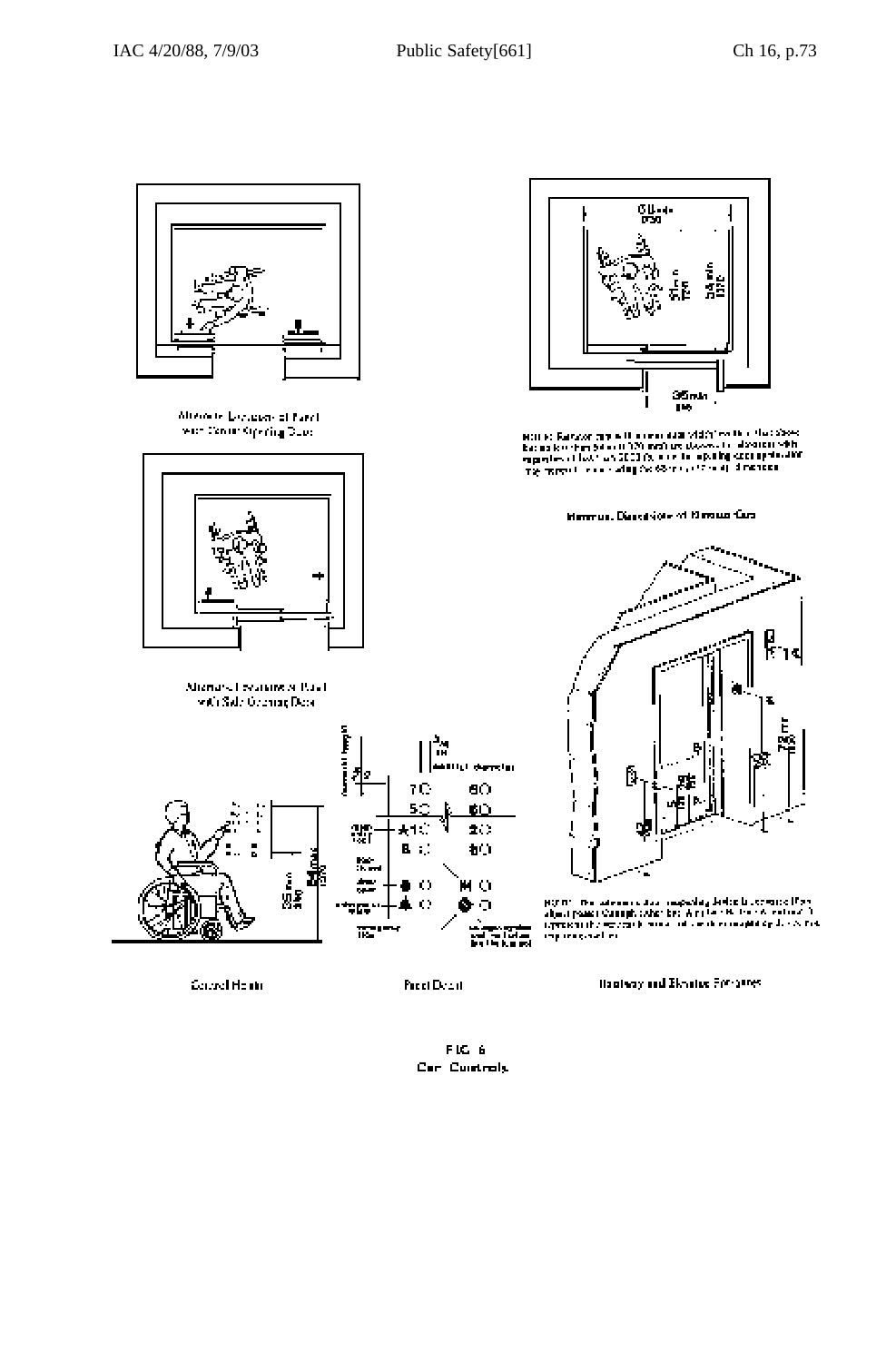

Clear Plone Space of Water Closets





**Book Wall** 

Grah Barcar Waler Closels



FIG 7 Toilet Facilities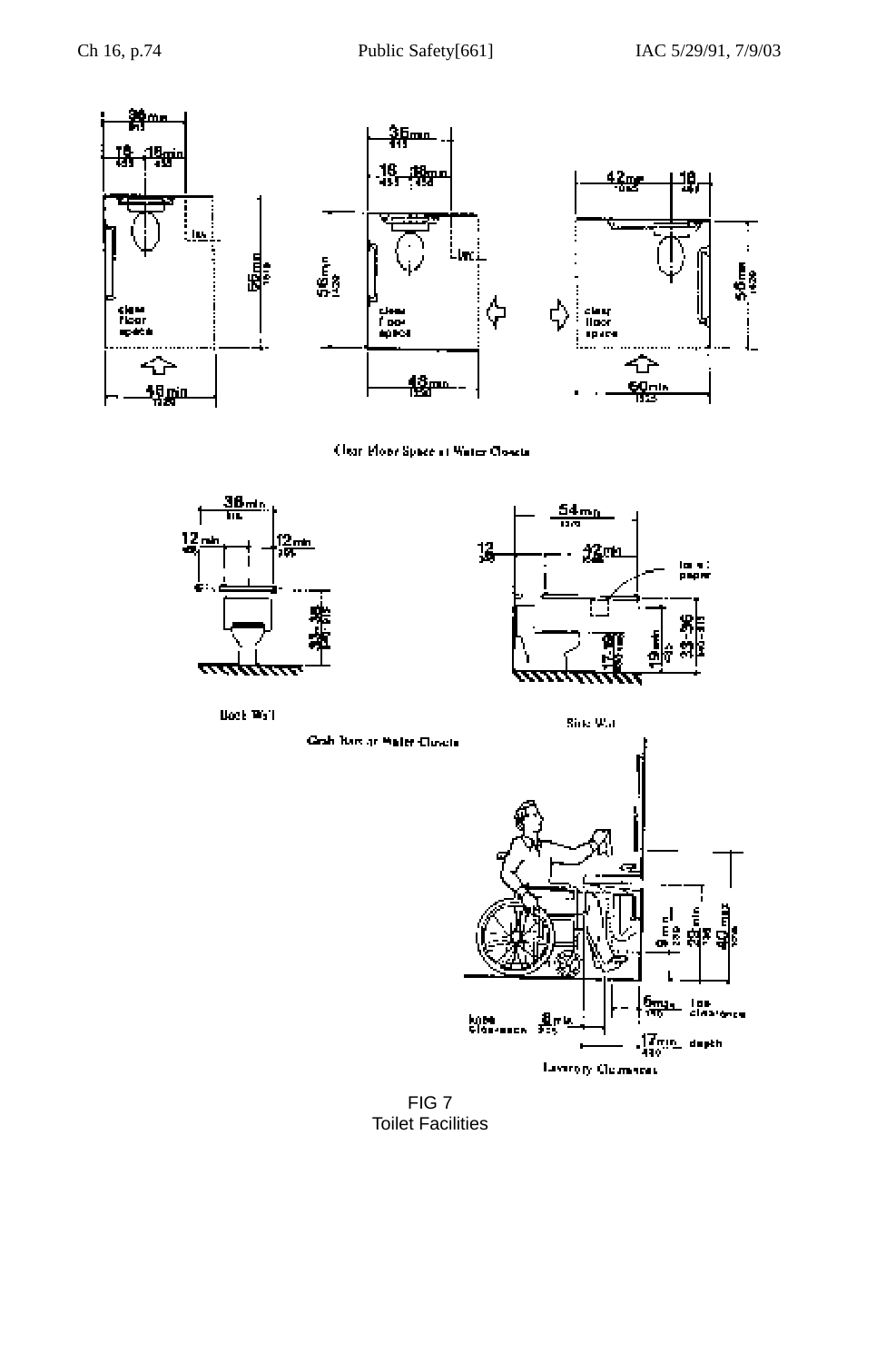

Standard Stall

Africanaise Stall



keep Wallett Supported State

Toilet Stalls

**FIG 7 (Continued) Toilet Facilities**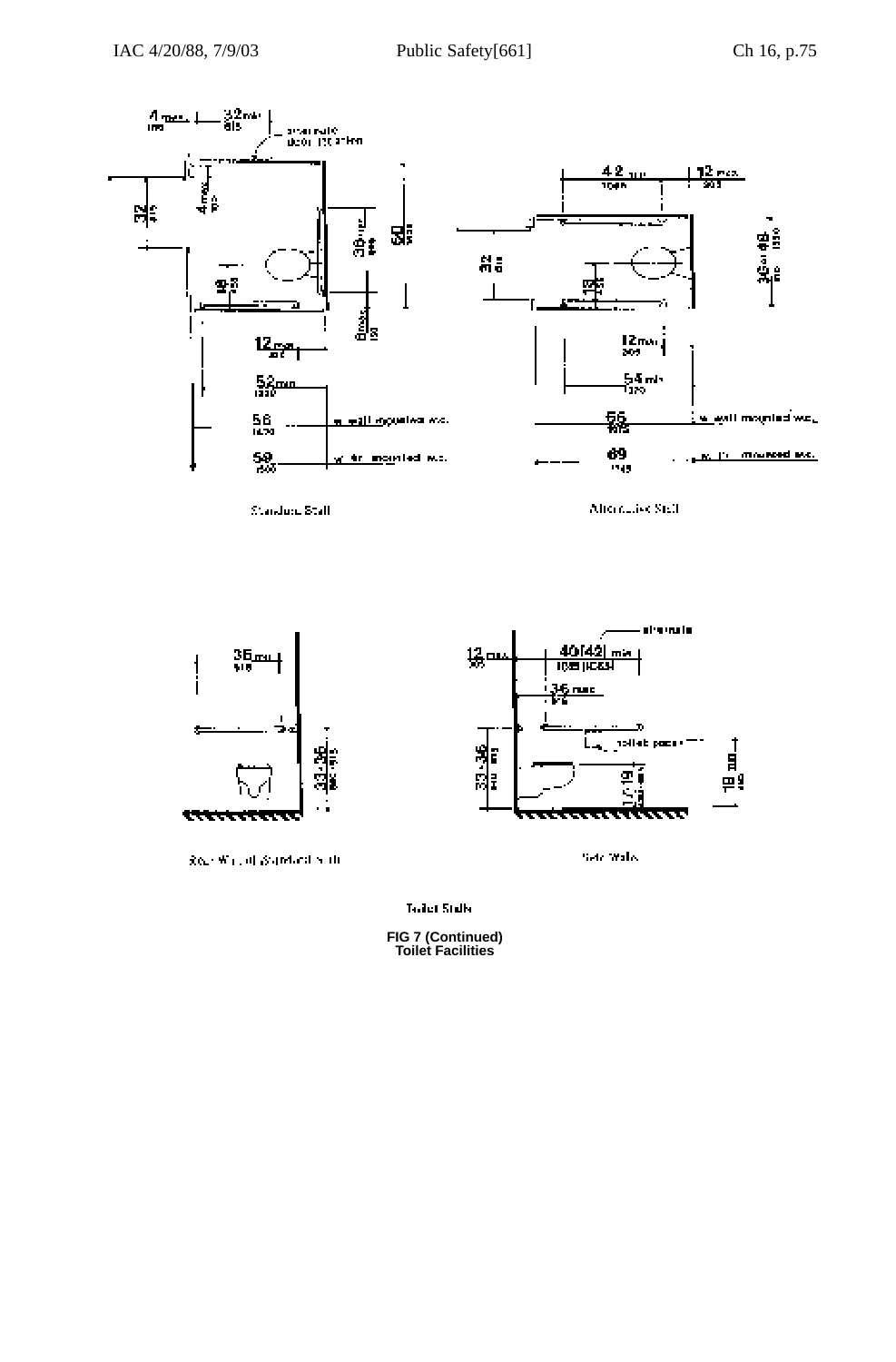





Clear First (Speed



Free Standing<br>Fountain of Course



**Fountain to Cooler** 

 $F[G, 8]$ Drinking Fountains and Water Coolers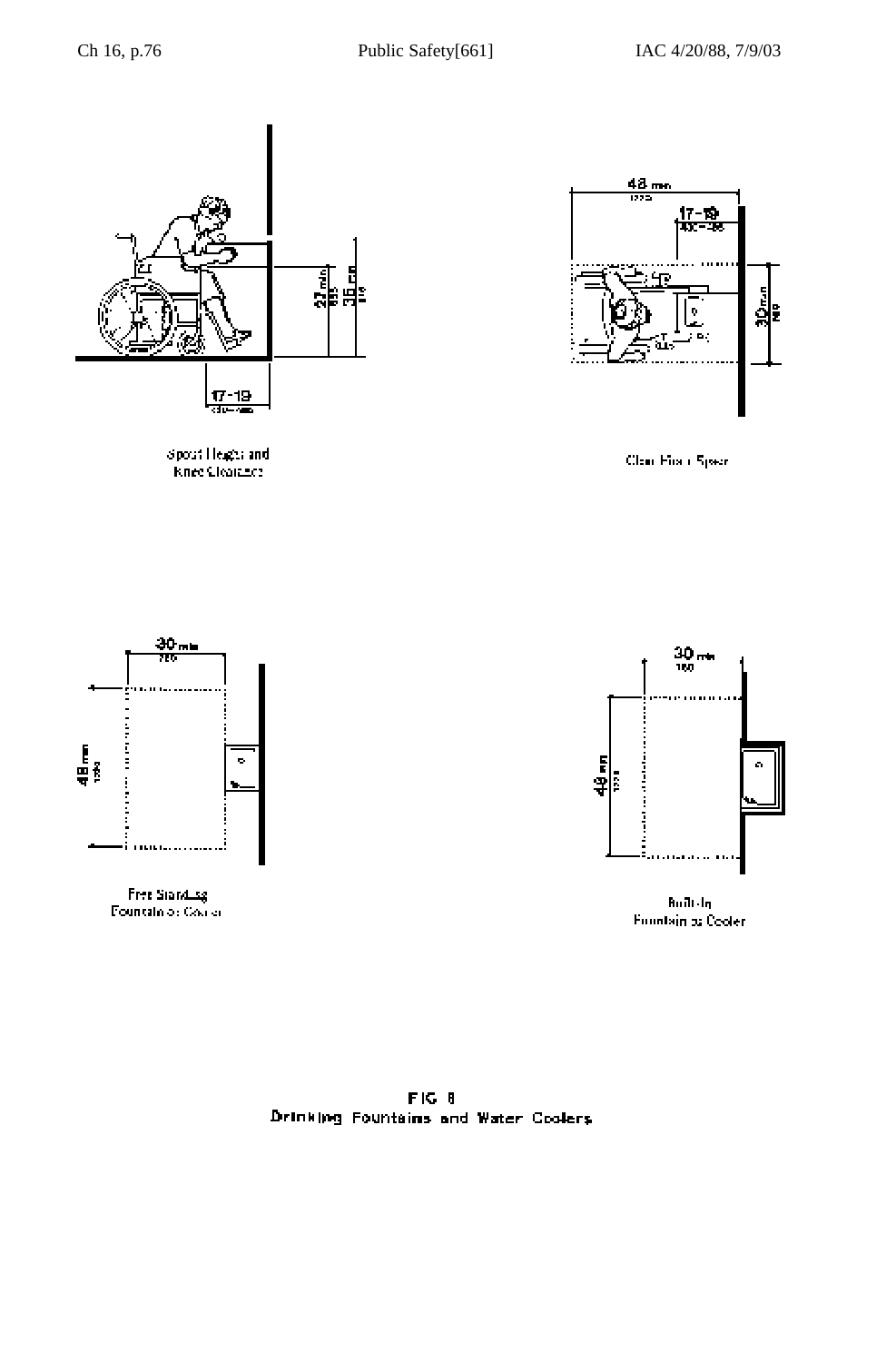

**PIG 9** Mounting Heights and Clearances for Telephones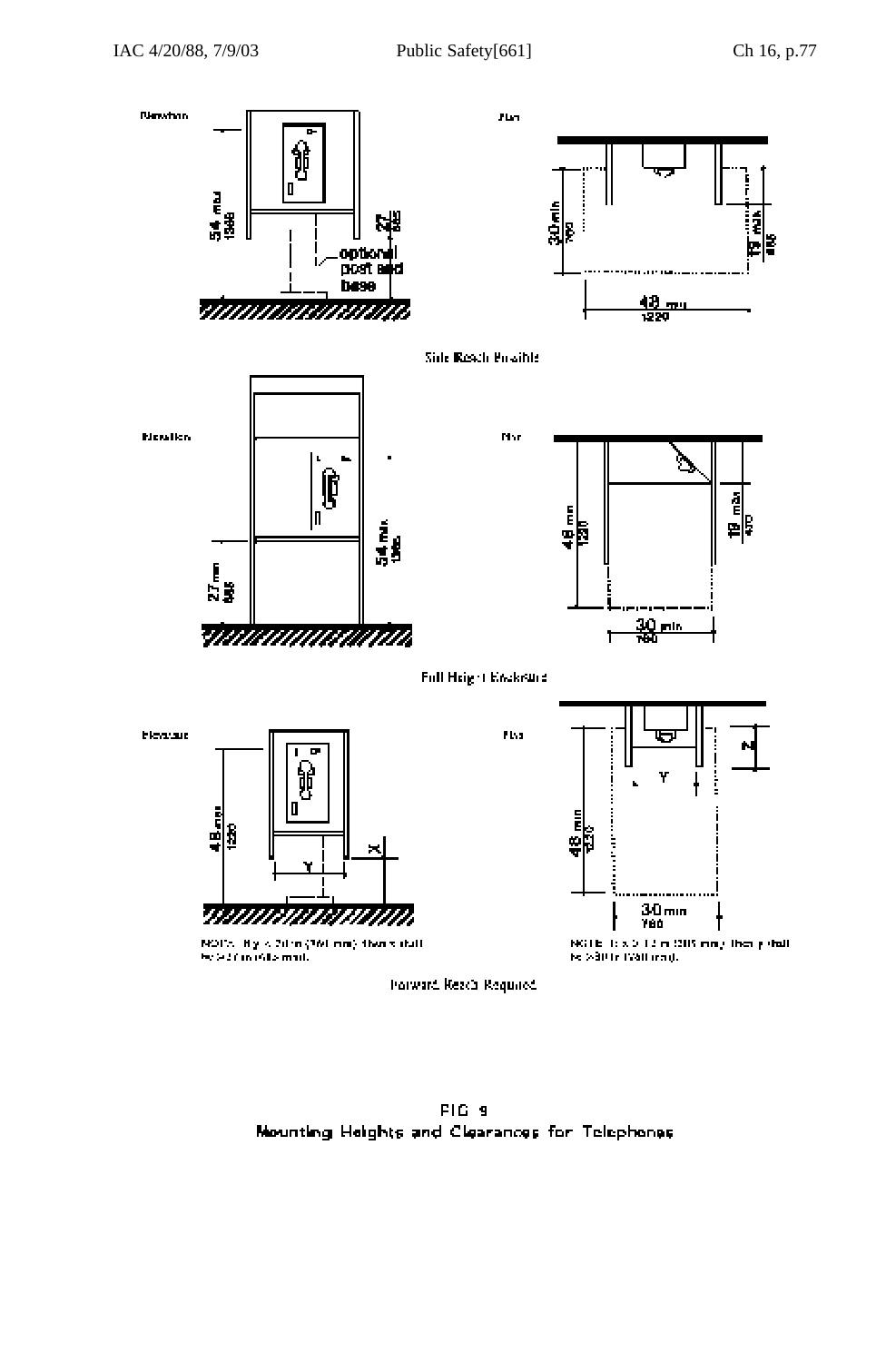

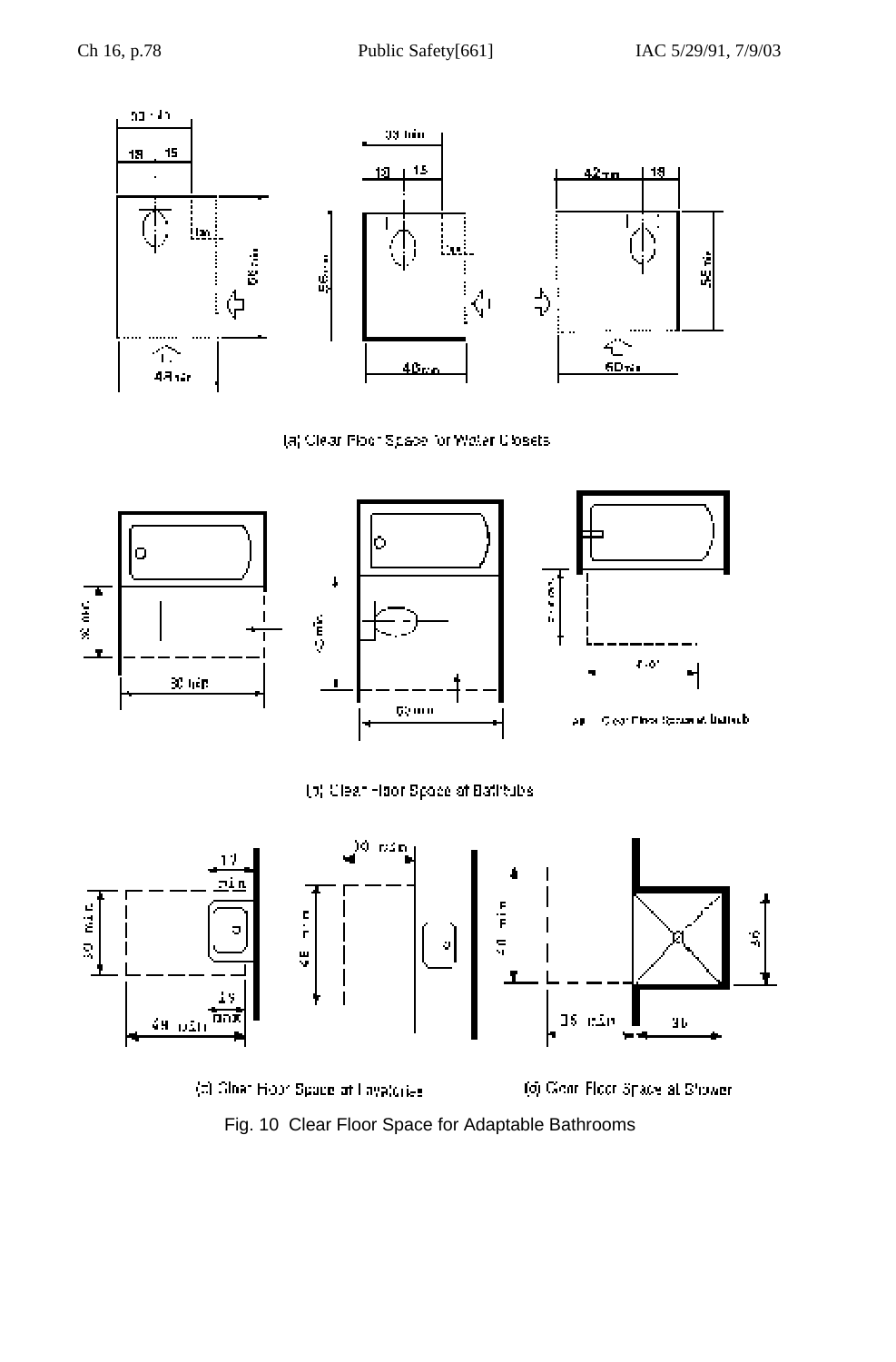

Note: The hatched areas are reinforced to receive grab bars.

Reinforced Areas for Installation of Grab Bars

**FIG 11 Water Closets, Bathtubs and Showers in Adaptable Bathrooms**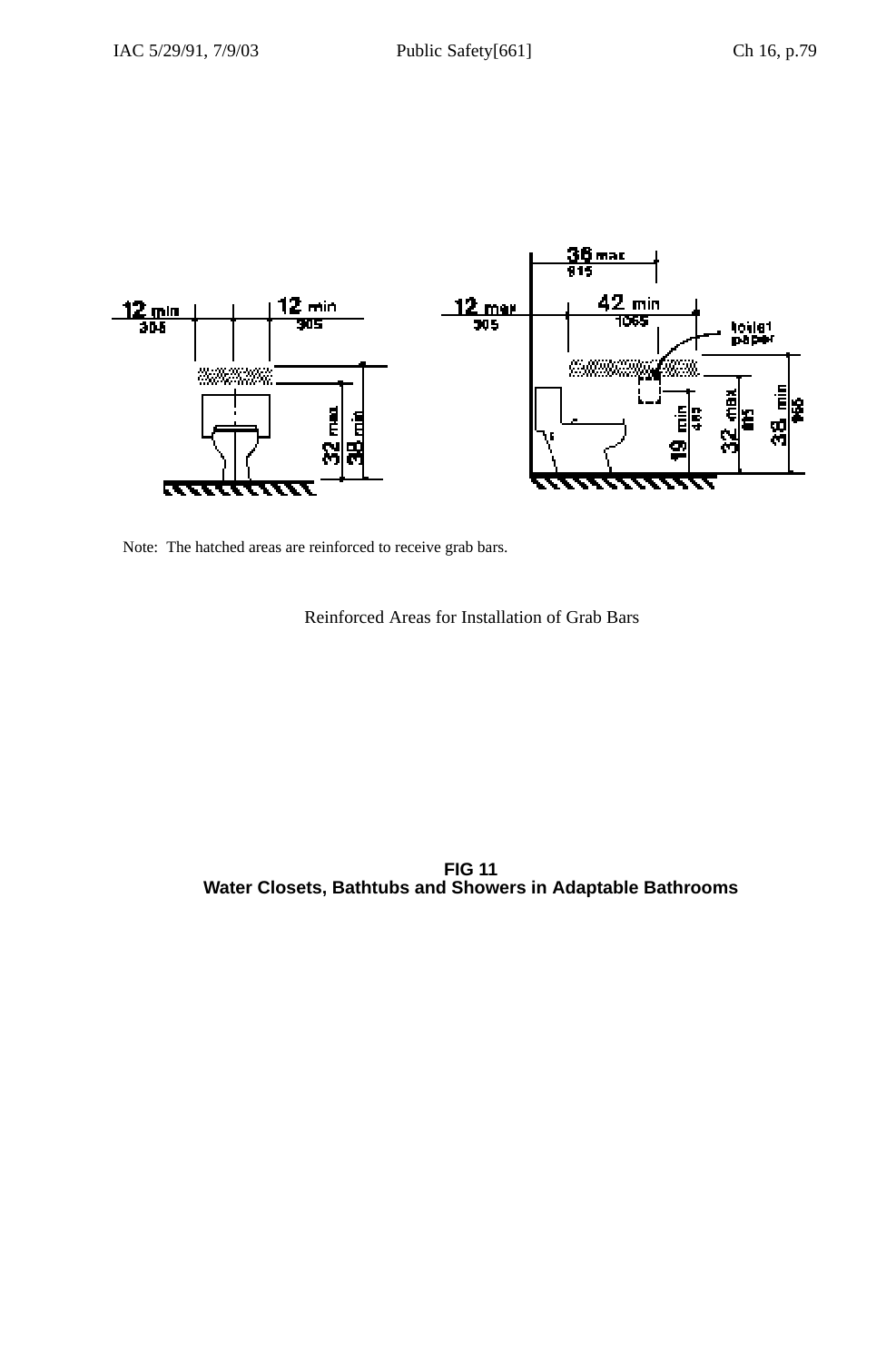

With Seat in Tub



With Seat at Head of Tub

NOTE: The hatched areas are reinforced to receive grab bars.

# **Location of Grab Bars and Controls of Adaptable Bathtubs**

# **FIG 11 (Continued) Water Closets, Bathtubs and Showers in Adaptable Bathrooms**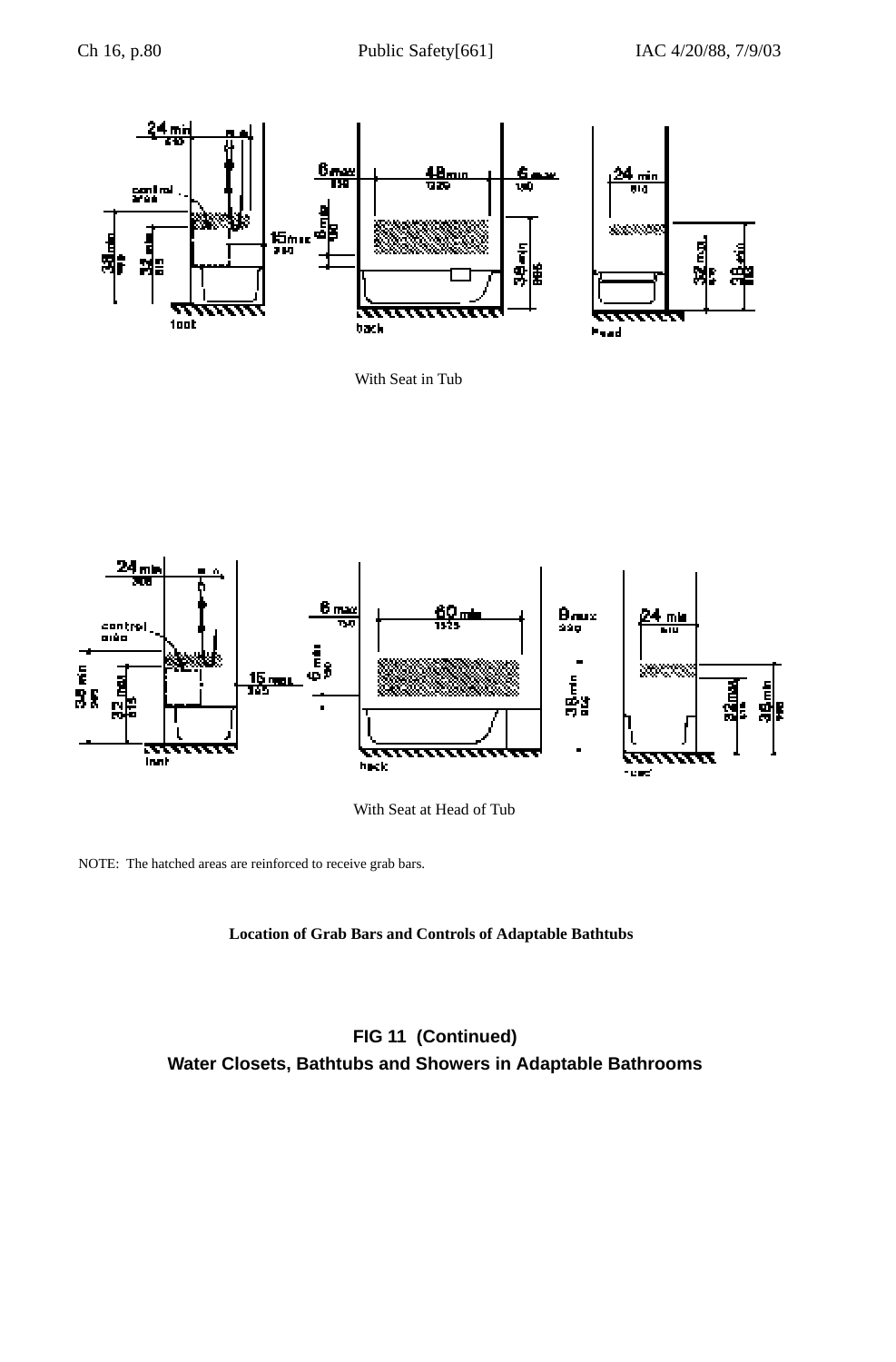

36-in by 36-in (915-mm by 915-mm) Stall



30-in by 60-in (750-mm by 1525-mm) Stall

NOTE: The hatched areas are reinforced to receive grab bars.

# **Location of Grab Bars and Controls of Adaptable Showers**

**FIG 11 (Continued) Water Closets, Bathtubs and Showers in Adaptable Bathrooms**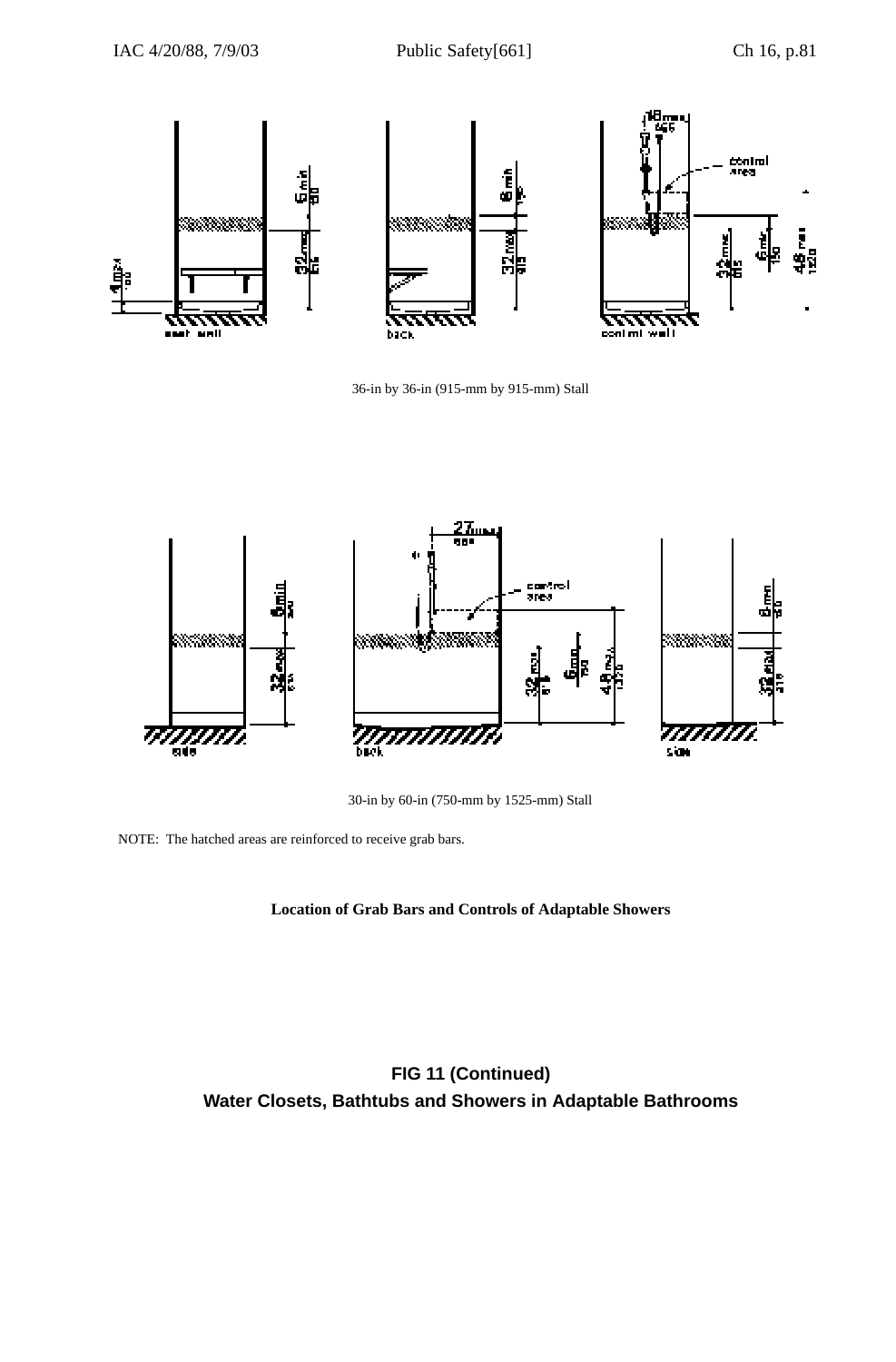



(a)<br>High Forward Seach Linth



 $\label{eq:1} \begin{array}{c} \text{(b)}\\ \text{Maximum forward search over an Coefficient.} \end{array}$ 



ei<br>Maximum Əkle Reach over Ohntruçliği

Fig. 12 Reach Ranges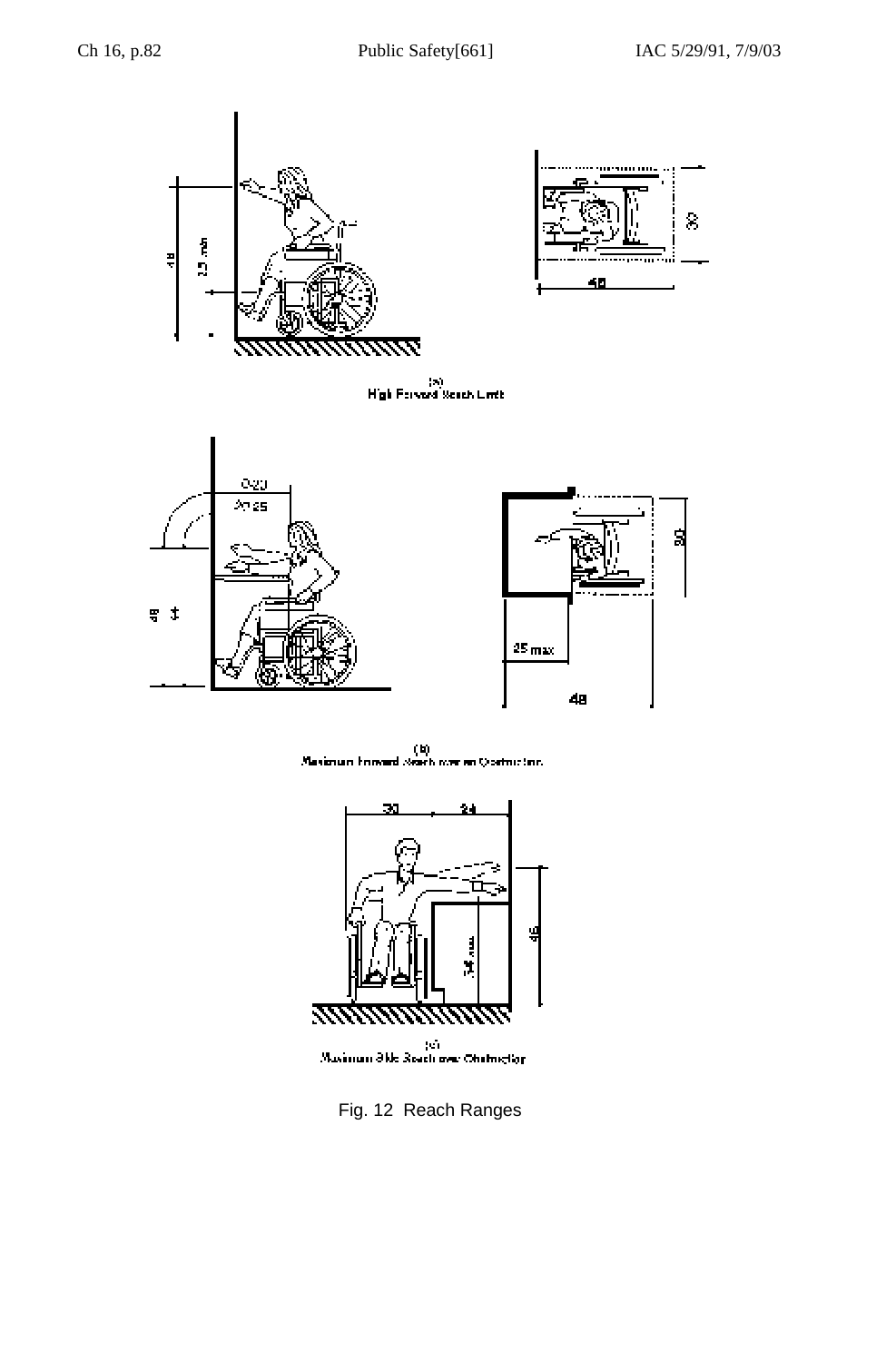

Space Requirements for Whoelchair Seating Spaces in Series



Figure 13 Wheelchair Seating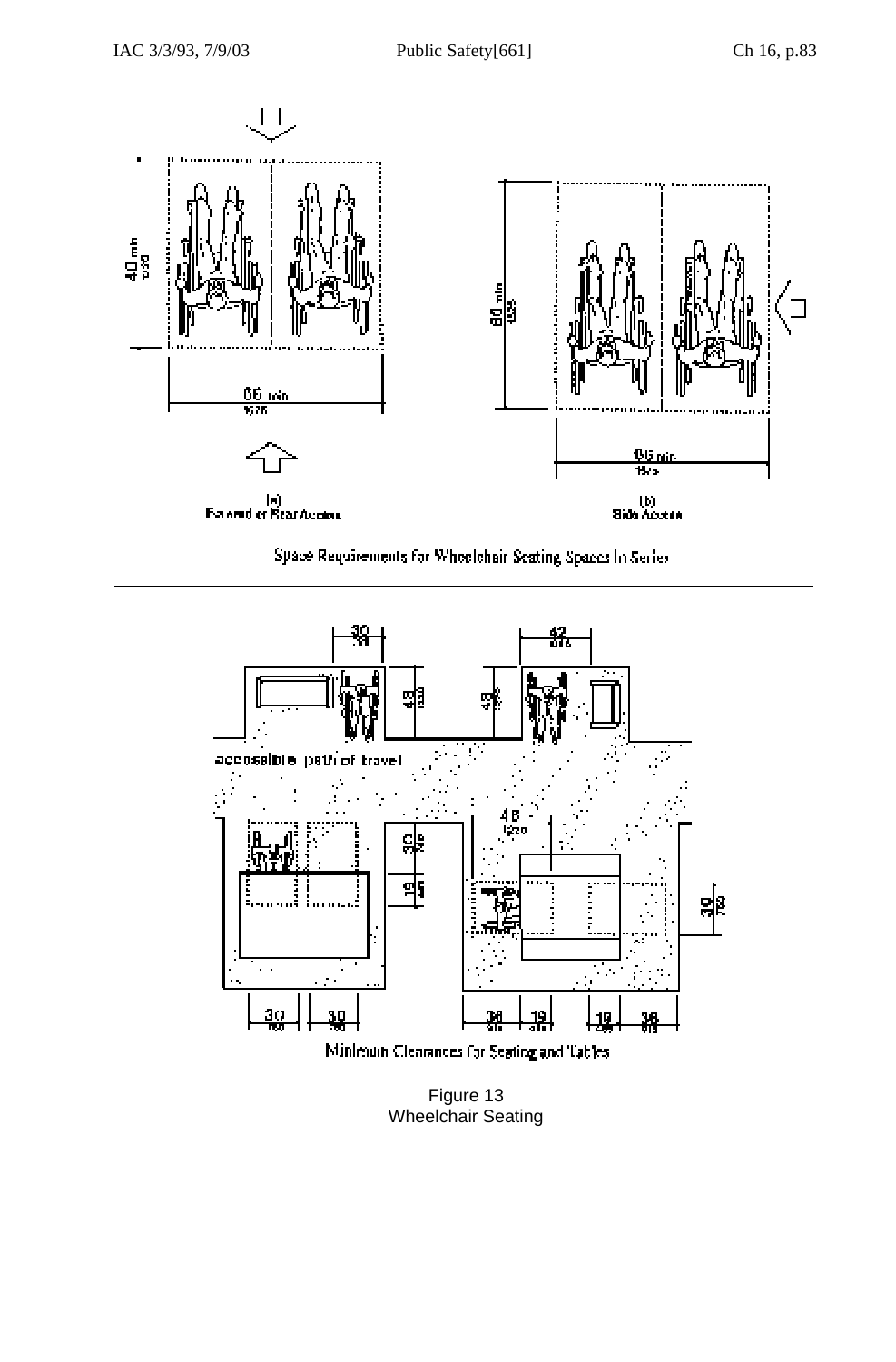# DIVISION VIII

NOTE: Pursuant to Iowa Code section 103A.10, subsection 4, paragraph *"a,"* Division VIII applies to any new construction to which the state of Iowa building code generally applies, to all new construction in jurisdictions which have adopted the state of Iowa building code, a local building code, or a compilation of requirements for building construction, and, in addition, to any new construction anywhere in the state which will contain more than 100,000 cubic feet of enclosed space that is heated or cooled.

# **661—16.800(103A) Iowa state building code thermal and lighting efficiency standards.**

**16.800(1)** *Scope*. Rules 661—16.800(103A) to 661—16.802(103A) establish thermal and lighting efficiency standards for the design of new buildings and structures or portions thereof and additions to existing buildings which provide facilities or shelter intended primarily for human occupancy or use by regulating their exterior envelopes and selection of their heating, ventilation, and air-conditioning systems, service water heating, electrical distribution and illuminating systems and equipment for the efficient use of energy.

**16.800(2)** *Applicability*. Rules 661—16.800(103A) to 661—16.802(103A) apply to design and construction of buildings which provide facilities or shelter intended primarily for human occupancy or use throughout the state of Iowa. Rule 661—16.801(103A) establishes standards for design and construction of low-rise residential buildings. Rule 661—16.802(103A) establishes standards for nonresidential and high-rise residential design and construction.

NOTE: In any case in which the language of a code adopted herein by reference is in conflict with these rules or the Code of Iowa, the language of these rules or the Code of Iowa shall prevail.

**661—16.801(103A) Adoption of residential energy code.** The "Model Energy Code," 1992 edition, chapters 1 through 7 and including all charts, figures, and appendices, as published by the Council of American Building Officials, 5203 Leesburg Pike, Falls Church, Virginia 22041, is adopted by reference as the residential energy code of the state of Iowa building code, applicable to low-rise residential construction throughout the state of Iowa on or after November 16, 1994, with the following amendments:

**16.801(1)** Add a new subsection 101.3.1.3 as follows:

101.3.1.3 Other exemptions—Exemptions of other buildings or classes of buildings shall be requested from the commissioner in writing. Exemptions shall be granted if the commissioner determines the requirements are unreasonable as they apply to a particular building or class of buildings based upon the data supplied with the written request or additional data if requested by the commissioner.

**16.801(2)** Add a new subsection 101.3.2.4 as follows:

101.3.2.4 Occupancy — The occupancies and use of all buildings shall be as defined by the uniform building code as adopted by the state building code, Iowa Code chapter 103A.

**16.801(3)** Add a new subsection 102.3 as follows:

102.3 Code compliance. All materials and equipment used to comply with the requirements of this code shall meet the minimum requirements of the Iowa state building code or other applicable building codes.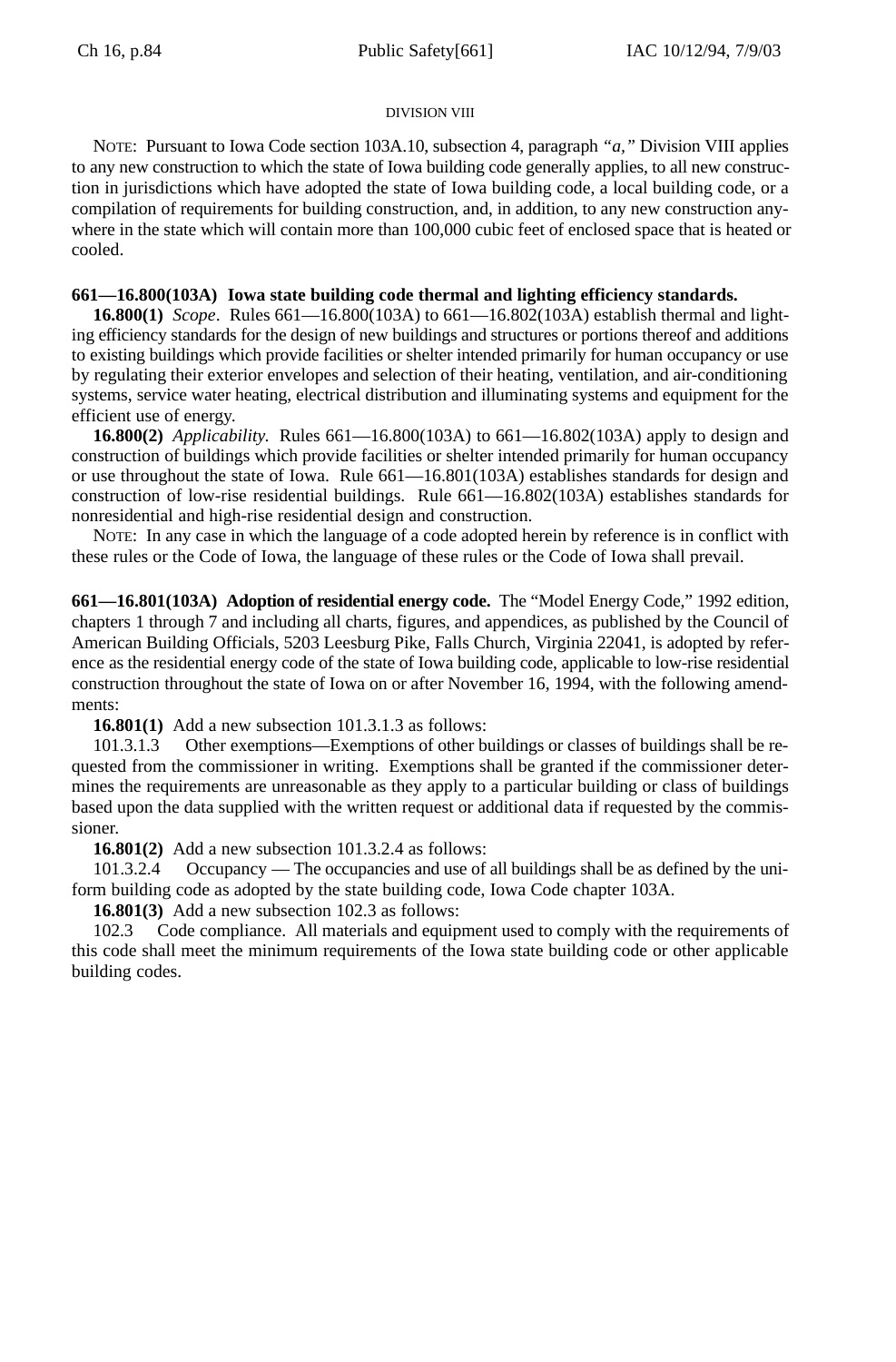**16.801(4)** Add to section 103 the following:

Procedures for obtaining approval of alternate materials and methods of construction are specified in rule 661—16.3(103A).

**16.801(5)** Delete section 104.1 and replace with the following:

104.1 General requirements. Nothing in these rules shall exempt or change the requirements of Iowa Code chapters 114 and 118, pertaining to registered architects or engineers.

104.1.1 Review by architect or engineer. The plans and specifications for all buildings to be constructed after January 1, 1978, and which exceeds a total volume of 100,000 cubic feet of enclosed space that is heated or cooled shall be reviewed by a registered architect or registered engineer for compliance with applicable energy efficiency standards.

104.1.2 Statement of review. A statement that a review has been accomplished and that the design is in compliance with the energy efficiency standards shall be signed and sealed by the responsible registered architect or registered engineer. This statement shall be filed with the commissioner on the form furnished by the commissioner, prior to construction or the obtaining of any local permits.

104.1.2.1 Submission fee. Included with the statement shall be a remittance of \$15.00 (checks shall be made payable to the Treasurer, State of Iowa).

104.1.3 Additional buildings. If the plans and specifications relating to energy efficiency for a specific structure have been approved, additional buildings may be constructed from those same plans and specifications without need of further approval if construction begins within five years of the date of approval. Alterations of a structure which has been previously approved shall not require a review because of these changes, provided the basic structure remains unchanged and no additional energy is required for heating, cooling or lighting.

104.1.4 Changes to approved plans. No changes shall be made to any approved plan or specifications which either decreases or increases the amount of energy used for heating, cooling, or lighting, unless approved by the responsible registered architect or registered engineer in writing and notice filed with the commissioner.

104.1.5 Local plan review. The review of plans and specifications for buildings constructed with a volume of less than 100,000 cubic feet of enclosed space which is heated or cooled shall be in accordance with local or other building code requirements pertaining to plan review, as required by Iowa Code section 103A.19.

**16.801(6)** Add an additional subsection to 104 as follows:

104.3 Retention of plans and specifications. Plans and specifications shall not be filed with the commissioner, however, the person signing the approval statement or the owner shall maintain a copy of the approved plans and specifications, for a period of five years following substantial completion of the construction.

**16.801(7)** Delete subsections under section 105 and insert in lieu thereof the following:

105.1 Inspections. Inspection and review of construction shall be performed in the same manner as the other construction, in accordance with Iowa Code section 103A.19.

**16.801(8)** Delete the exception to section 402.5 and replace it with the following:

EXCEPTION: Except for a comparison of energy consumption between the alternative design and the standard design, single and multifamily dwellings are exempt.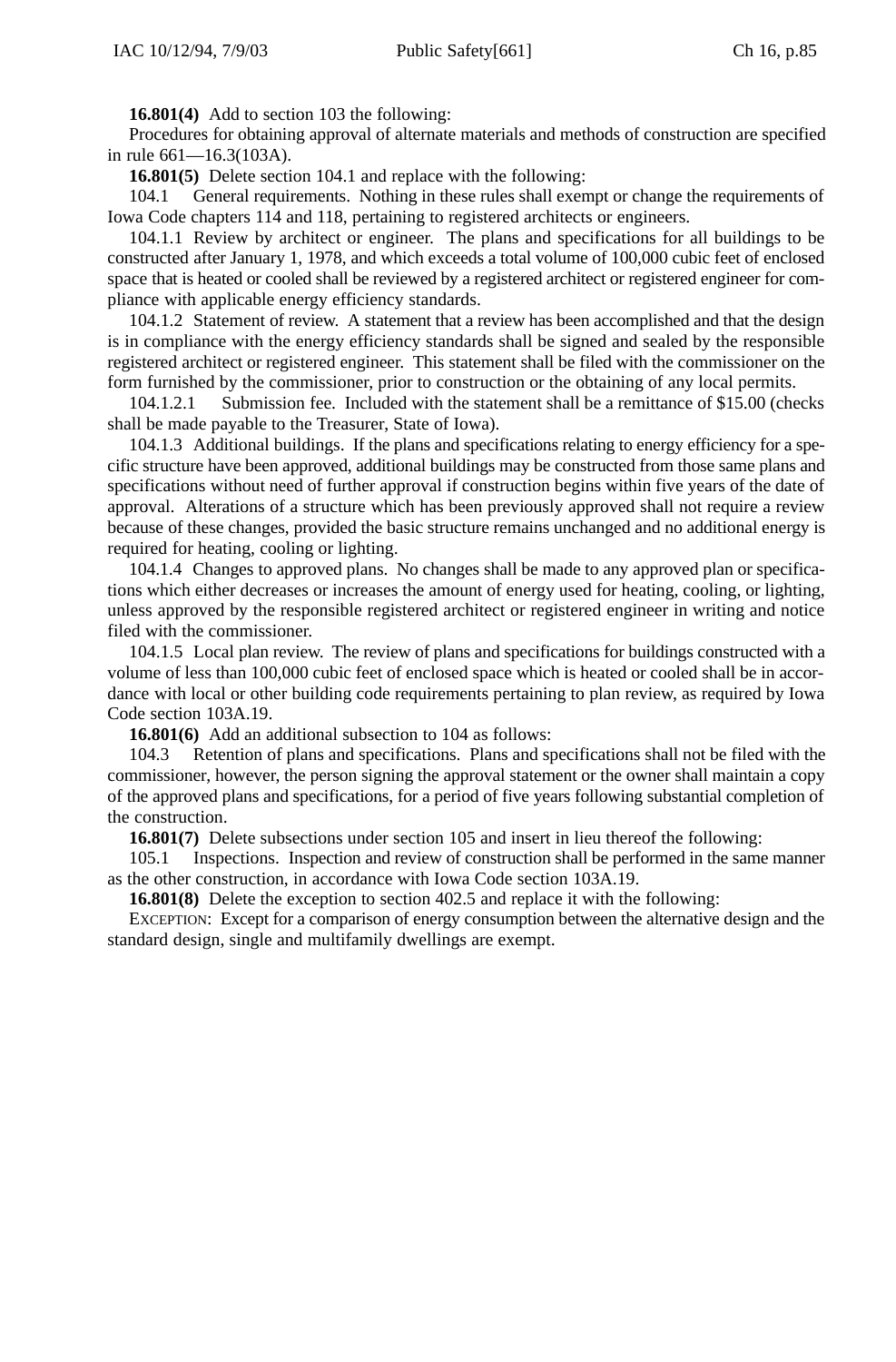**16.801(9)** Add the following subsections and figures to section 502.2.

502.2.1.6 HOME HEATING INDEX. In addition to the requirements of this code for detached one- and two-family dwellings the calculated Home Heating Index (HHI) of Type A-1 residential buildings shall be no greater than Five Btu per Fahrenheit Degree—Day per square foot.

502.2.1.6.1. The Home Heating Index shall be calculated using the following formula:

$$
BLC \times 24 \times C
$$
  
HHI =

$$
\boldsymbol{A}_t
$$

 $BLC =$  The Building Loss Coefficient expressed as Btu/hr.  $\degree$ F.

 $A<sub>t</sub>$  = Total square foot area of heated space (including heated basements and basements which contain the heating equipment).

 $C =$  Correction factor from Figure 12 (to correct for solar gain and to adjust the maximum heat loss to an average hourly heat loss).

NOTE: The Building Loss Coefficient (BLC) shall include the above grade walls, below grade walls, roof/ceiling, floor over unheated space, slabs on grade and infiltration based on  $\frac{1}{2}$  air change per hour. These values are obtained by using the standard ASHRAE methods and equations 1 and 2 in this chapter, infiltration heat loss  $(H_{inf})$  shall be computed as follows unless the procedure used includes infiltration in determining the component heat loss.

 $H_{\text{inf}}(B \text{tu/hr. } ^{\circ}F) = (VOLUME OF HEATED SPACE IN CUBIC FEET) \times 0.009$ 

Other methods of calculation may be used to verify the HHI such as the Thermal Performance Calculation Method (including solar) as developed by the Iowa State University Energy Extension Service, Manual "J" as published by the Air Conditioning Contractors of America or any other recognized method.

$$
\mathbb{P}^*_\mathbf{1} \mathbb{S} \mathbb{Q} \mathbb{R} \mathbb{R} \to \mathbb{Z}
$$



ODERECTION FACTOR C

(65° 3. BASE)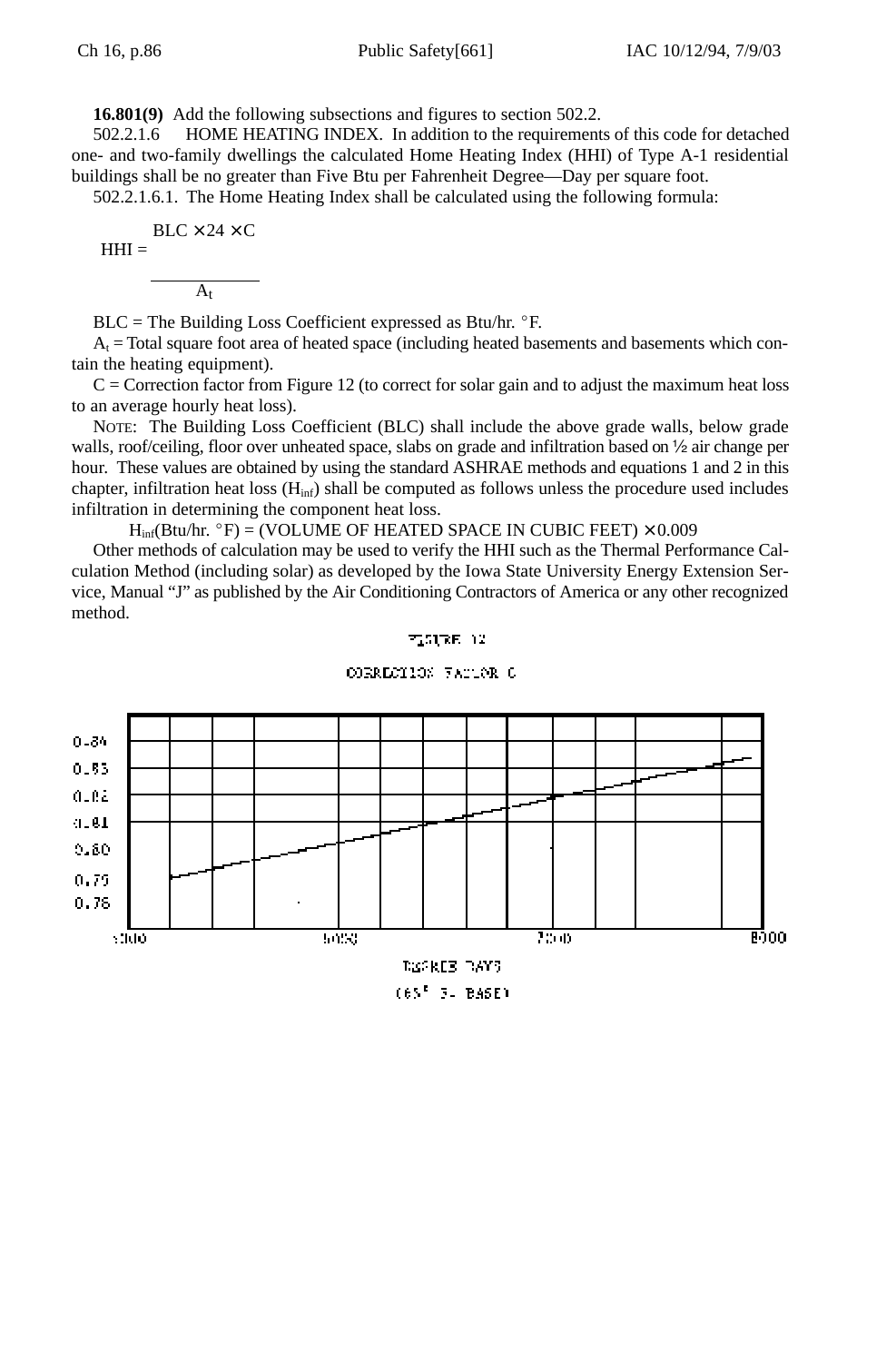**16.801(10)** Add the following subsection to section 503.4:

503.4.3.1 Vent dampers. Automatic vent dampers may be added to gas fired equipment not otherwise equipped under the following conditions:

1. The unit and installation procedure must be approved by the American Gas Association.

2. The installation must be made in accordance with the approved installation procedures.

3. The installation does not effect the operation or the warranty provisions of the equipment to which it is attached.

**16.801(11)** Add new subsections to section 503.4 as follows:

503.4.8 Oversizing of equipment. System design heating/cooling capacity. The rated capacity of the heating/cooling system at design conditions shall not be greater than 130 percent for heating, 115 percent for cooling at design output load calculated in accordance with section 503.2 whenever appropriate equipment is available. Equipment designed for standby purposes is not included in this capacity limitation requirement. The cooling capacity of heat pumps is exempt from this limitation.

503.4.9 Combustion air. Combustion air shall be supplied as required by chapter 6 of the uniform mechanical code as adopted as part of the state building code.

**16.801(12)** Add at the end of the first paragraph of section 503.10:

Provisions of the duct requirements of the uniform mechanical code as adopted as part of the state building code shall be used if different from these standards.

**16.801(13)** Delete section 601.1 and replace with the following:

601.1 General. The requirements contained in this chapter are applicable only to buildings containing less than 100,000 cubic feet of enclosed heated or cooled space and three stories or less in height. The provisions of this chapter are limited to residential buildings, which have more than two dwelling units, that are heated only or heated and mechanically cooled and to other buildings that are heated only. Buildings constructed in accordance with this chapter are deemed to comply with this code.

One- and two-family dwellings must comply with the Home Heating Index requirements of amendment 16.801(9) above.

**16.801(14)** Add to RS-8 in Section 701.1:

IES pamphlets EMS-1, EMS-2, and EMS-3 are included as part of this standard.

Rules 16.100(103A) to 16.800(103A) are intended to implement Iowa Code sections 103A.7, 103A.9 and 104A.2 and chapter 104B and Public Law 100-430.

**661—16.802(103A) Adoption of nonresidential energy code.** The 1993 codified version of "ASHRAE/IES 90.1-1989, Energy Efficient Design of New Buildings Except Low-Rise Residential Buildings," including appendices A, B, C, and D, published by the American Society of Heating, Refrigerating and Air-Conditioning Engineers, Inc., 1971 Tullie Circle N.E., Atlanta, Georgia 30329-2398, is adopted by reference as the nonresidential energy code of the state of Iowa building code, applicable to nonresidential or high-rise residential construction within the state of Iowa on or after November 16, 1994, with the following amendments:

**16.802(1)** Article 101 is amended by adding the following exception:

(4) Exemptions to applicability of the nonresidential and high-rise residential energy code to other buildings or classes of buildings shall be requested from the commissioner in writing. Exemptions will be granted if the commissioner determines that the requirements are unreasonable as they apply to a particular building or class of buildings based upon the data supplied with the written request or additional data requested by the commissioner.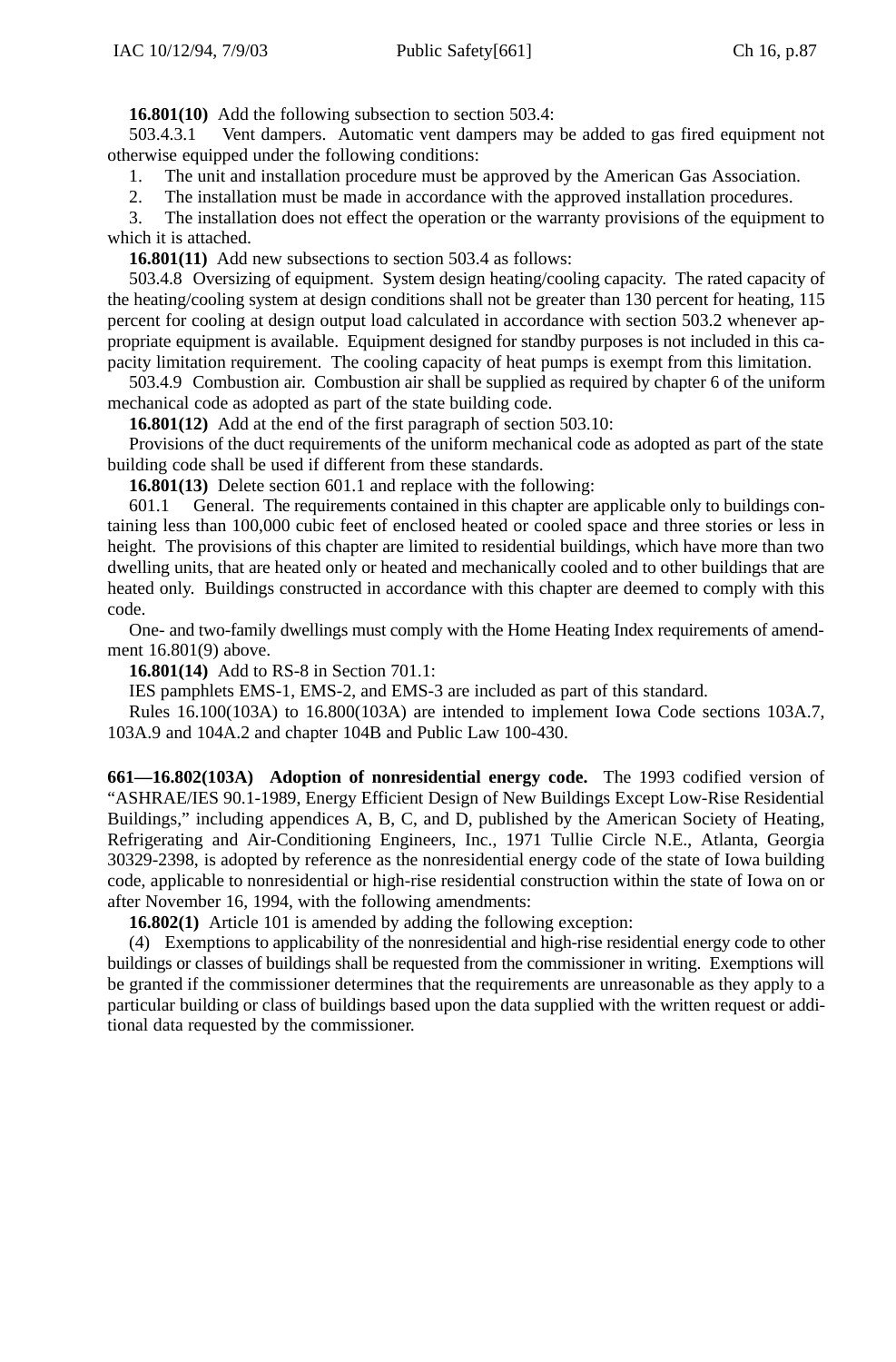**16.802(2)** Article 101 is further amended by adding the following new section 101.1:

101.1 Application to existing buildings.

101.1.1 Additions to existing buildings. Additions to existing buildings may be made without requiring the entire building or structure to comply. Additions to buildings or structures shall be constructed in conformance with the provisions of this standard which apply to new construction.

101.1.2 Historic buildings. Historic buildings are exempt from the provisions of this standard. For purposes of this rule, a "historic building" is a building which has been specifically designated as historic pursuant to Iowa Code section 103A.42 or which has been included in the National Register of Historic Places or has been determined to be eligible for such a listing.

101.1.3 Change of occupancy. A change of occupancy or use of an existing building or structure constructed under this code which would result in an increase in demand for either fossil fuels or electrical energy supply shall not be permitted unless the building or structure complies with the provisions of this code.

101.1.4 Mixed occupancy. When a building houses more than one occupancy, each portion of the building shall conform to the requirements for the occupancy housed therein.

EXCEPTION: When minor accessory uses occupy no more than 10 percent of the area of any floor of a building, the major use shall be considered the building occupancy.

101.1.5 Occupancy. The occupancies and uses of all buildings shall follow the definitions established in the Uniform Building Code, 1991 edition, published by the International Conference of Building Officials.

**16.802(3)** Article 102 is amended by adding the following unnumbered paragraph at the end of the article:

Alternate materials and methods of construction. Procedures for the approval of alternate materials and methods of construction are established in rule 661—16.3(103A).

**16.802(4)** Article 105 is amended by adding the following unnumbered paragraph at the end of the article:

Code compliance. All materials and equipment used to comply with the requirements of this standard shall meet the minimum requirements established in this chapter or other applicable building codes.

**16.802(5)** Article 106 is amended by omitting the introductory paragraph and inserting the following new sections in lieu thereof:

106.1 Review by architect or engineer. The plans and specifications for any building constructed after January 1, 1978, which exceed 100,000 cubic feet of enclosed space that is heated or cooled, shall be reviewed by an architect registered pursuant to Iowa Code chapter 544A or by an engineer registered pursuant to Iowa Code chapter 542B for compliance with applicable energy efficiency standards.

106.1.1 Statement of review. A statement that a review for compliance with applicable energy efficiency standards and that the design is in compliance within these standards shall be signed and sealed by the responsible registered architect or registered engineer. The statement shall be filed with the commissioner on a form prescribed and provided by the commissioner prior to construction or the issuance of any local building permits.

106.1.1.1 Submission fee. Included with the statement of review shall be a remittance of \$15. Checks should be made payable to "Treasurer, State of Iowa."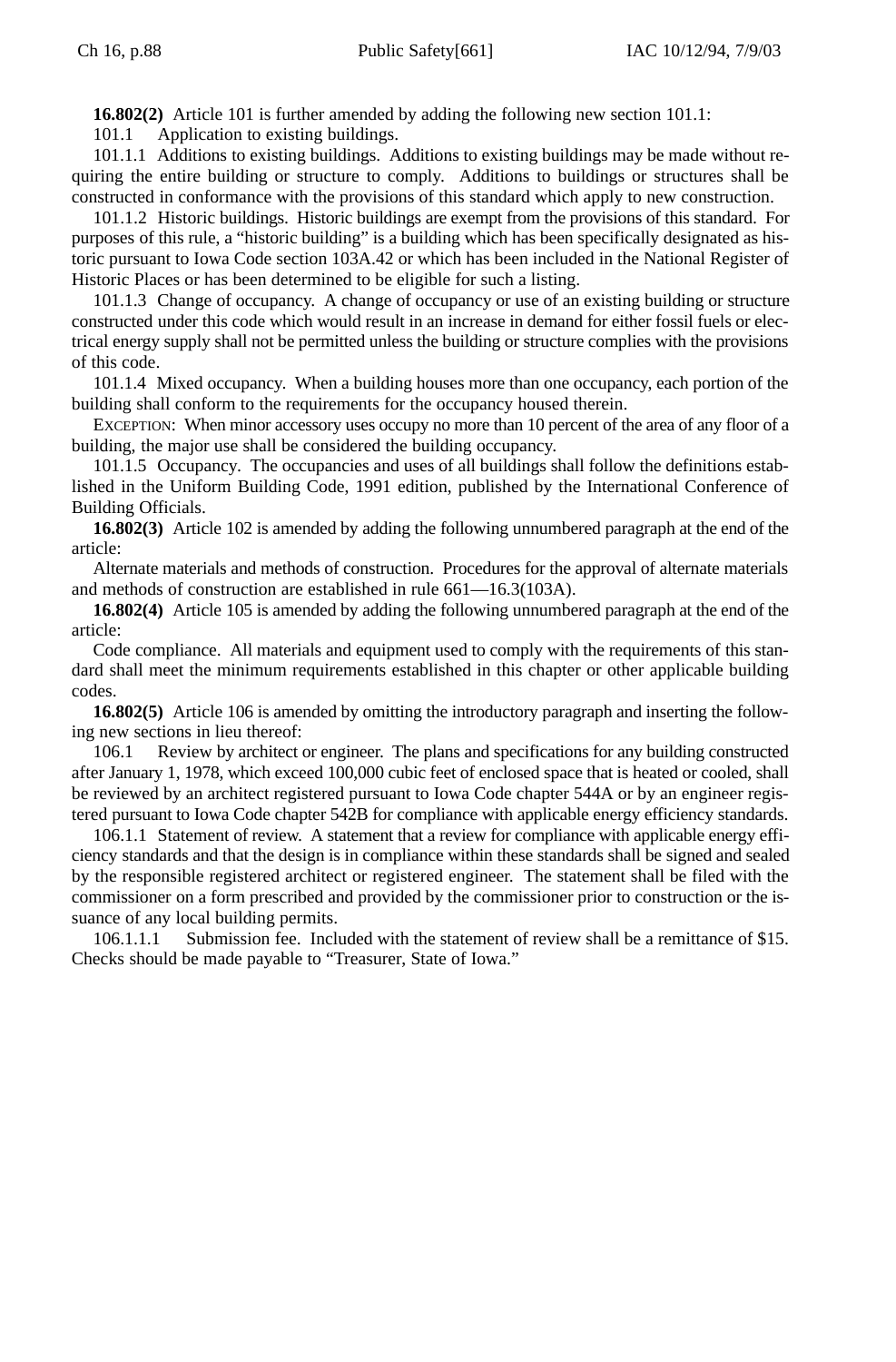106.1.2 Additional buildings. If plans and specifications related to energy efficiency have been approved for a specific structure, additional buildings may be constructed from those same plans and specifications, without need of further approval regarding compliance with energy efficiency standards, if construction of any additional structure commences within five years of the date of approval of the plans and specifications. Alterations of a structure for which the design has been previously approved shall not require review or further approval, provided that the basic structure of the building remains unchanged and that the alterations do not result in increased energy usage for heating, cooling, or lighting.

106.1.3 Changes to approved plans. No changes shall be made in approved plans or specifications prior to completion of original construction which would result in either decreased or increased demand for energy used for heating, cooling, or lighting, unless the changes are approved by the responsible registered architect or registered engineer in writing and notice of the changes has been filed with the commissioner.

106.1.4 Local plan review. The review of plans and specifications for buildings of less than 100,000 cubic feet of enclosed space that are heated or cooled shall be conducted in accordance with local or other building code requirements for plan reviews established pursuant to Iowa Code section 103A.19.

106.1.5 General requirements. Nothing in these rules shall be interpreted to alter the requirements established in Iowa Code chapter 542B or the rules of the engineering and land surveying examiners board pertaining to registered engineers or in Iowa Code chapter 544A or the rules of the architectural examining board pertaining to registered architects.

106.2 Details. The plans and specifications shall show all pertinent data and features of the building and equipment and systems governed by this standard including, but not limited to, design criteria, exterior envelope component materials, "U" values of the envelope system, "R" values of insulating materials, size and type of apparatus and equipment, equipment and systems controls and other pertinent data to indicate conformance with the requirements of this standard.

106.3 Retention of plans and specifications. The building owner or the registered architect or registered engineer who signs the approval statement shall maintain a copy of the approved plans and specifications and of the signed approval statement for a period of five years following substantial completion of the construction. Plans and specifications shall not be filed with the commissioner but shall be made available to the commissioner on request.

**16.802(6)** Article 107 is amended by omitting the introductory paragraph and inserting in lieu thereof the following:

Inspections and review of construction regarding this standard shall be performed in the same manner as inspections and review of construction related to other portions of this chapter.

**16.802(7)** Section 301.1 Exterior Design Conditions is amended by adding the following ASHRAE Alternative Component Package Tables: Burlington, IA #35; Des Moines, IA #63; Mason City, IA #130; Moline, IL #144; Omaha, NE #159; and Sioux City, IA #202.

**16.802(8)** Section 403.1 is amended by inserting the following new subsections:

403.1.1 Vent dampers. Automatic vent dampers may be added to gas-fired mechanical equipment, not otherwise equipped, if all of the following conditions are met:

403.1.1.1 The unit and installation method must be approved by the American Gas Association.

403.1.1.2 The installation must be made in accordance with approved installation procedures.

403.1.1.3 The installation does not affect the operation or warranty provisions of the equipment to which the vent damper is attached.